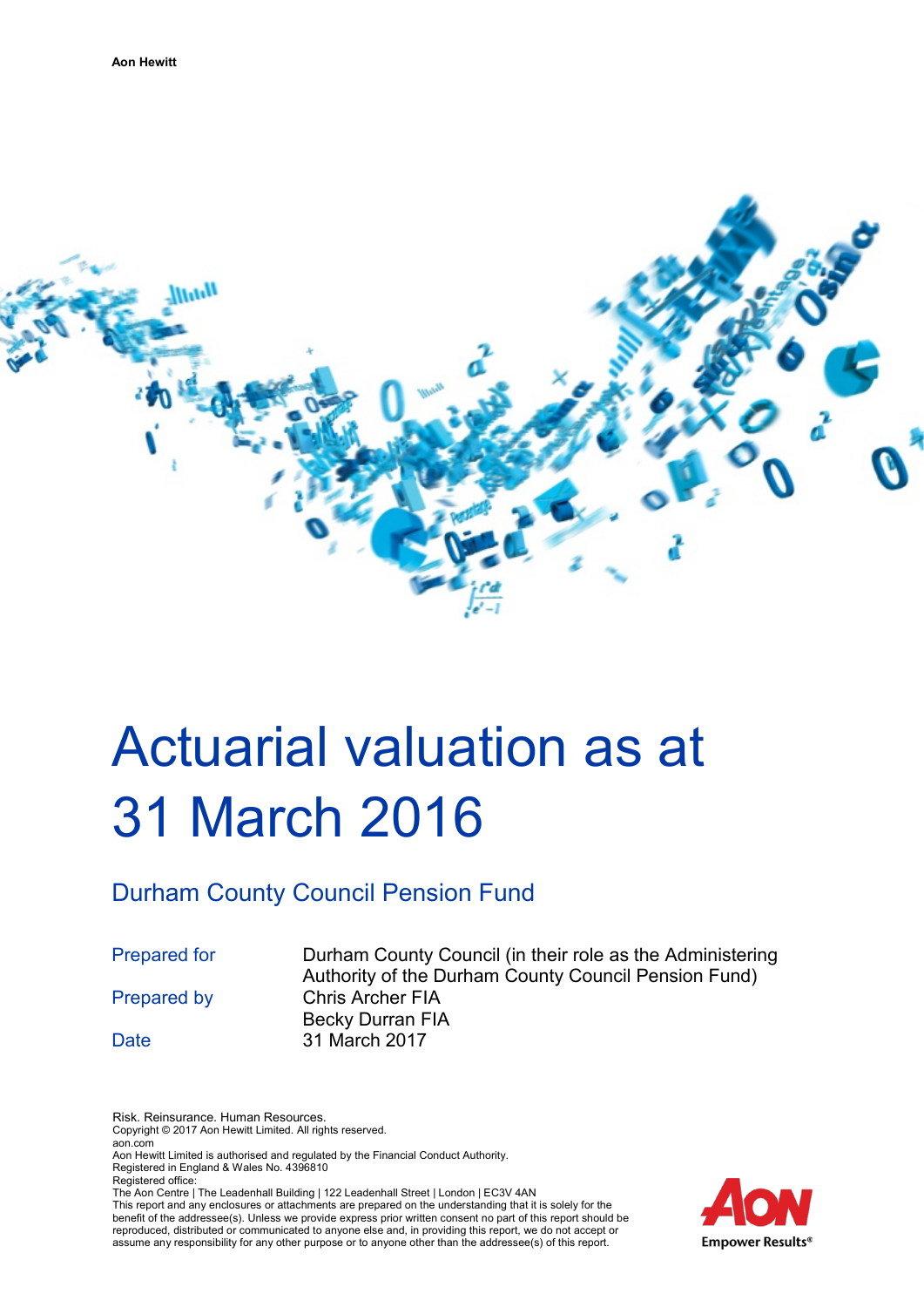# **Disclaimer**

This report and any attachments and enclosures were prepared under the terms of our Agreement with Durham County Council and on the understanding that it is solely for the benefit of Durham County Council. Unless we provide express prior written consent no part of this report may be reproduced, distributed or communicated to anyone else and, in providing this report we do not accept or assume any responsibility for any purpose other than that described herein or to anyone other than the addressees of the report.

At the request of Durham County Council, we have consented to their releasing a copy of this report to certain parties and/or via certain communication routes. We consent on the basis that there is no duty of care established toward, and Aon Hewitt disclaims any responsibility or liability arising from, any person having access to the report either directly from Durham County Council, indirectly from a third party or through any other means. No recipients of the report as a result of that consent are permitted to reproduce, distribute or communicate any part of this report to any other party.

Any third party using this report does so entirely at its own risk and no third party is entitled to rely on this report for any purpose whatsoever.

No decisions should be taken on the basis of this report by any party other than our client, Durham County Council, and nothing in this report removes the need for readers to take proper advice in relation to their specific circumstances.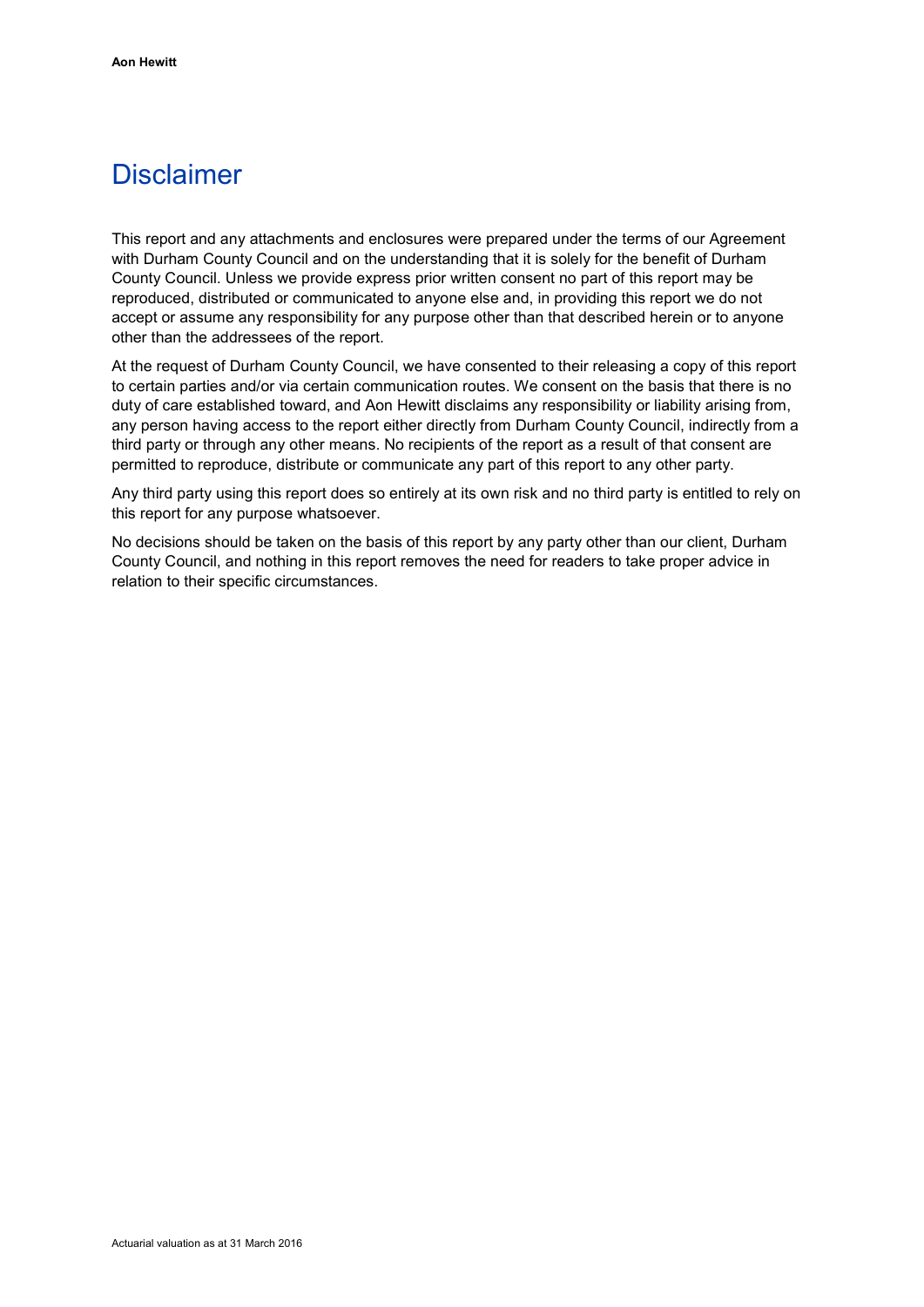# Executive Summary

# *The key results of the valuation as at 31 March 2016 are set out below.*

There was a shortfall of £529.3M relative to the past service liabilities of £2,850.5M which corresponded to a funding ratio of 81%.

The past service liabilities are the amount of assets agreed with the Administering Authority as being required to meet members' benefits, assuming the Fund continues as a going concern.



The aggregate Employer future service contribution rate (the primary contribution rate, a weighted average of all Employers' primary rates) is 16.7% of Pensionable Pay.

The aggregate Employer total contribution rate (primary plus secondary) required to restore the funding ratio to 100% using a recovery period of 21 years from 1 April 2017, is 24.6% of Pensionable Pay (if the membership remains broadly stable and pay increases are in line with our assumptions). The comparable figure at the previous valuation was 20.9% of Pensionable Pay using a recovery period of 18 years from 1 April 2014.

The contributions payable by each Employer or group of Employers may differ because they allow for each Employer's or group's particular membership profile and funding ratio, and assumptions and recovery periods appropriate to their circumstances.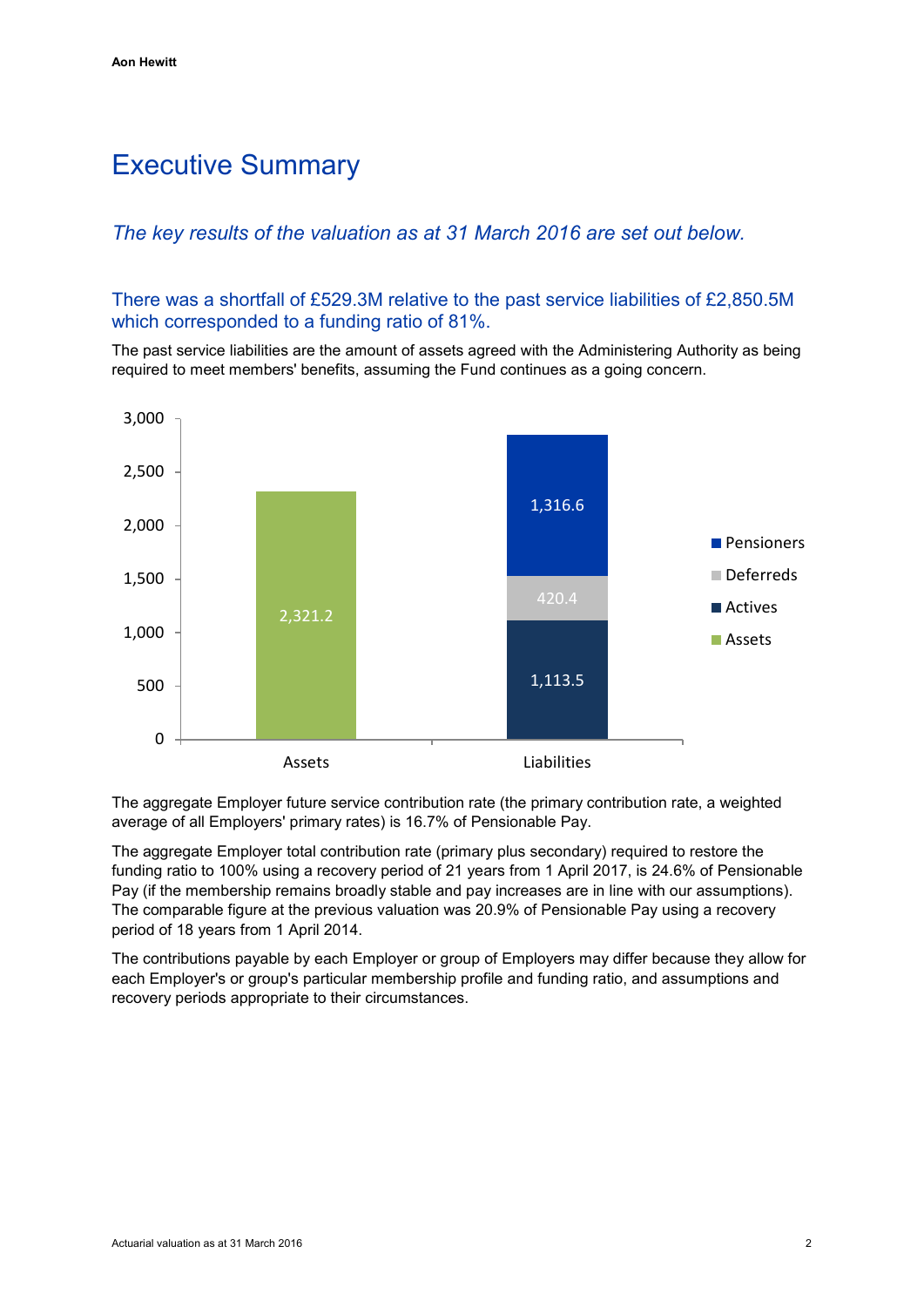# Actuarial valuation as at 31 March 2016 Durham County Council Pension Fund

# Table of Contents

| <b>Introduction</b>                                   | 1            |
|-------------------------------------------------------|--------------|
| <b>Update since the previous valuation</b>            | $\mathbf{2}$ |
| <b>Membership data</b>                                | 4            |
| <b>Benefits valued</b>                                | 5            |
| <b>Asset data</b>                                     | 6            |
| <b>Funding objective</b>                              | 7            |
| <b>Summary of method and assumptions</b>              | 8            |
| <b>Past service results</b>                           | 10           |
| Reasons for change in past service position           | 11           |
| <b>Addressing the shortfall</b>                       | 12           |
| <b>Cost to the Employers of future benefits</b>       | 13           |
| <b>Risks and uncertainties</b>                        | 14           |
| <b>Individual Employer contribution rates</b>         | 16           |
| <b>Final comments</b>                                 | 18           |
| <b>Appendix 1: Legal framework</b>                    | 19           |
| <b>Appendix 2: Membership data</b>                    | 20           |
| <b>Appendix 3: Benefits</b>                           | 22           |
| <b>Appendix 4: Consolidated revenue account</b>       | 27           |
| Appendix 5: Assumptions used to value the liabilities | 28           |
| <b>Appendix 6: Membership experience</b>              | 32           |
| <b>Appendix 7: Rates and Adjustments Certificate</b>  | 33           |
| <b>Appendix 8: Glossary</b>                           | 42           |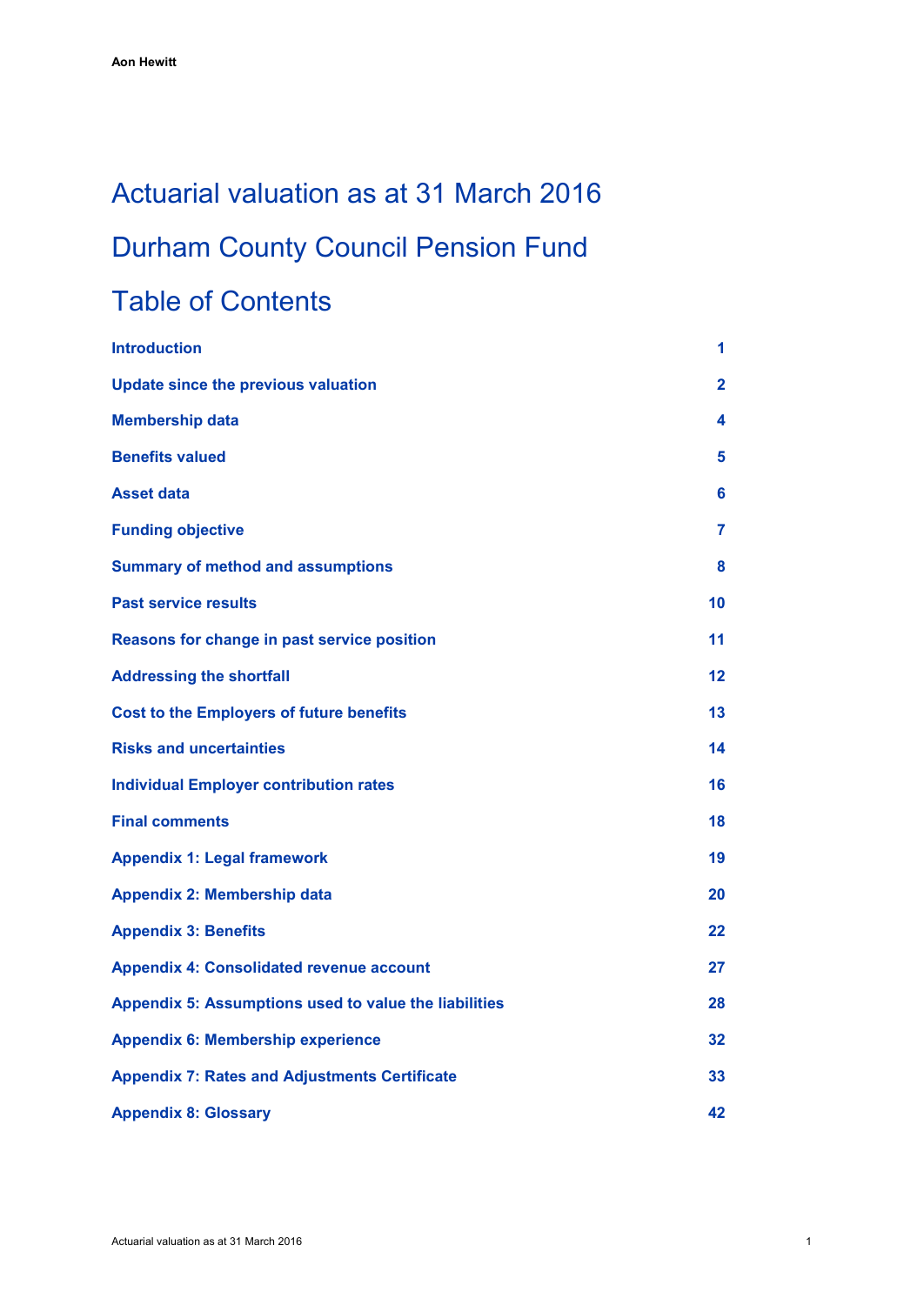# <span id="page-4-0"></span>Introduction

*This report has been prepared for the Administering Authority. It sets out the results and conclusions of the funding valuation of the Durham County Council Pension Fund as at 31 March 2016.*

This is our actuarial valuation report. It draws together other pieces of work and advice from throughout the valuation process. Appendix 1 sets out the legal framework within which the valuation has been completed.

Throughout this report, assets and liabilities in respect of defined contribution additional voluntary contributions (or AVCs) have been excluded.

Some shorthand used in this report is explained opposite. Some technical pensions terms are explained in the Glossary.

### **Shorthand**

### **Fund**

Durham County Council Pension Fund

#### **Administering Authority**

Durham County Council, in its role as the Administering Authority of the Fund

#### **Employers**

Durham County Council, and other employers with employees participating in the Fund

### **Regulations**

The Local Government Pension Scheme Regulations 2013 (and other Regulations as referenced in the Glossary)

#### **Pensionable Pay**

As defined in the Regulations in relation to post-2014 membership

#### **Pensionable Service**

Periods of membership, as defined in the **Regulations** 

### **Snapshot view**

The report concentrates on the Fund's financial position at the valuation date. As time moves on, the Fund's finances will fluctuate. If you are reading this report some time after the valuation date, the Fund's financial position could have changed significantly.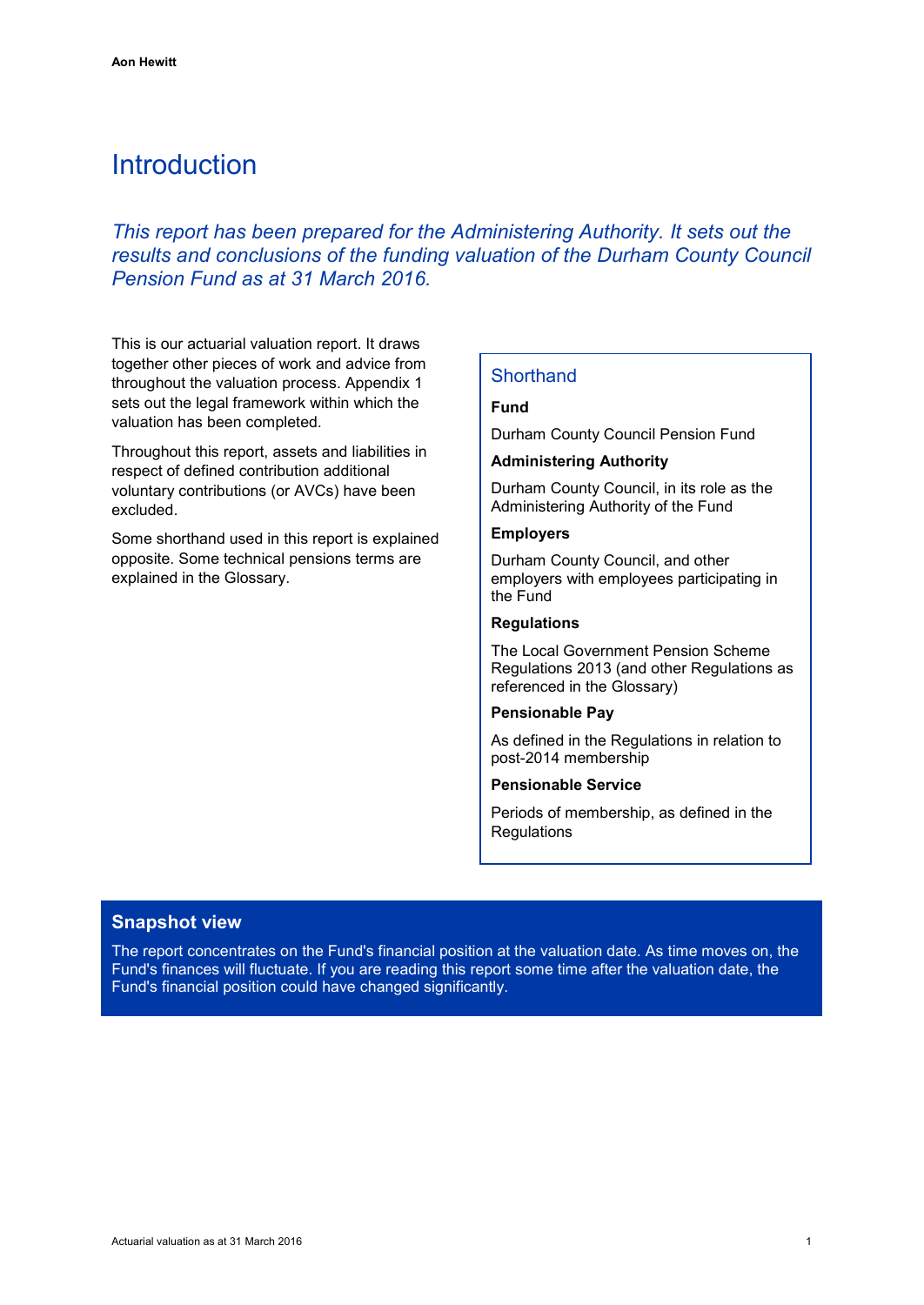# <span id="page-5-0"></span>Update since the previous valuation

# **The key results from the previous valuation as at 31 March 2013 were:**

The Fund's assets were £2,058.5M and the past service liabilities were £2,437.7M, which corresponded to a shortfall of £379.2M and a funding ratio of 84%.

The aggregate Employer future service contribution rate was 13.7% of Pensionable Pay.

The Administering Authority agreed Employer contributions from 1 April 2014 over a range of recovery periods designed to restore the funding ratio to 100% over a period not exceeding 18 years.

The resulting aggregate Employer contributions were

- **The Employer future service contribution rate** of 13.7% of Pensionable Pay; and
- Additional monetary amounts giving total contributions as follows

| <b>Year from 1</b><br><b>April</b> | $%$ of<br><b>Pensionable</b><br>Pay | Aggregate<br>contribution<br>amounts<br>(EM) |
|------------------------------------|-------------------------------------|----------------------------------------------|
| 2014                               | 13.7                                | 24.8                                         |
| 2015                               | 13.7                                | 25.7                                         |
| 2016                               | 13.7                                | 26.8                                         |

The amount payable over 2016/17 was scheduled to increase on 1 April 2017 and each 1 April thereafter by approximately 3.9% a year.

In practice some employers may have paid total contributions as a percentage of pay, rather than a percentage of pay plus an additional monetary amount.

In addition the Employers paid contributions in respect of any additional strains arising on non ill health early retirement or due to increases in benefits. Members also paid contributions required by the Regulations.

# Financial development

To illustrate the Fund's financial development since the previous valuation, we compare below key financial assumptions made at the previous valuation with what actually happened.

#### **Investment return (or discount rate)**

The investment return has been lower than the average discount rate assumed.



#### **Inflationary pay and pension increases**

Increases to pay were lower than assumed, and increases to pensions in payment were on average lower than assumed.



Note that the assumed pay increases above include approximate allowance for the effect of the promotional salary scale.

Where material we show the financial impact of the above developments later in this report.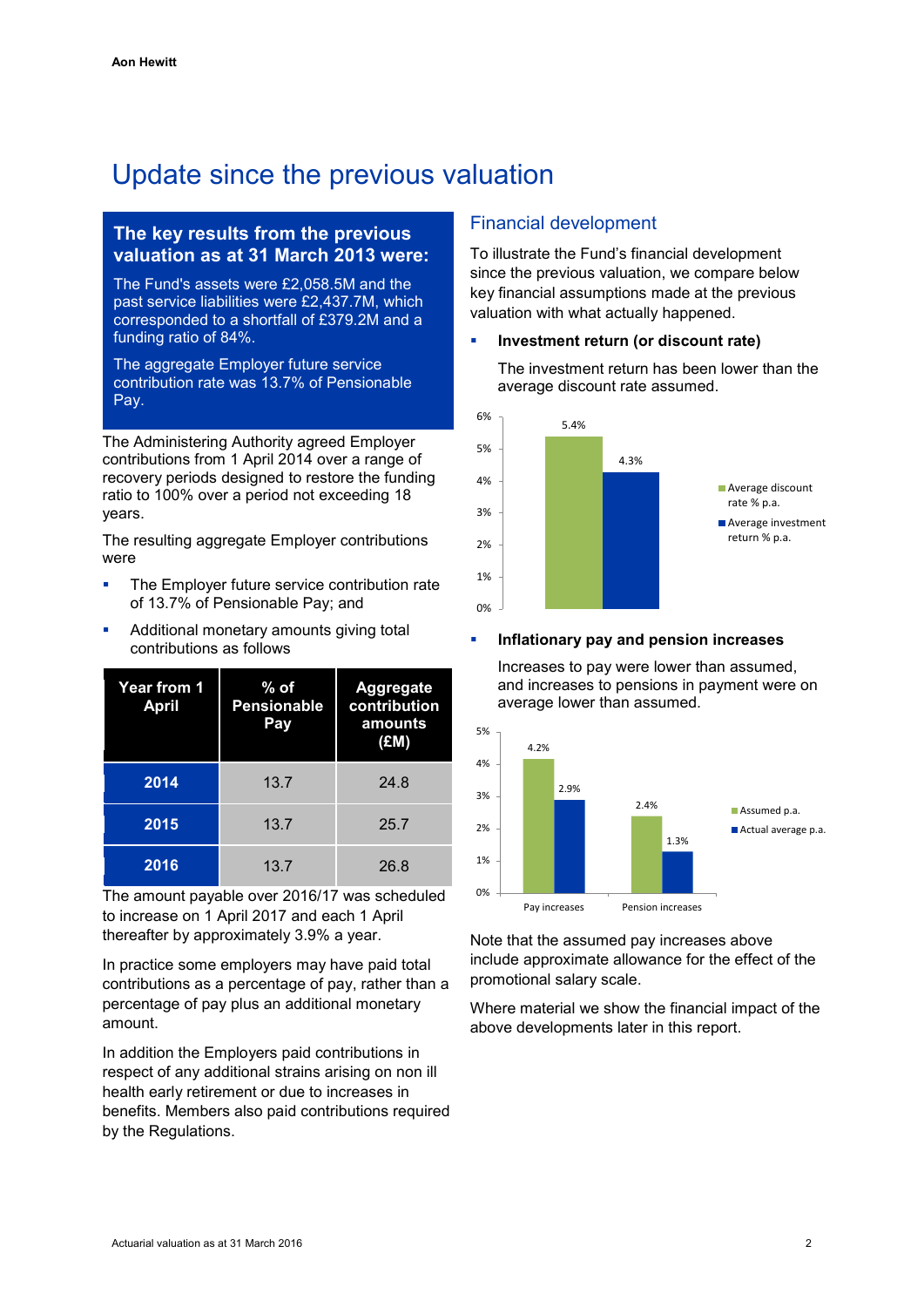# Other key developments since the previous valuation

As well as the contributions paid to the Fund since the previous valuation and the returns achieved on the Fund's assets, there have been the following material developments since the previous valuation date:

#### **2014 Scheme**

A new benefit structure was introduced for Pensionable Service from 1 April 2014. The key features are:

- **–** Career average structure
- **–** Accrual rate of 49ths
- **–** Pensions revalued by CPI before retirement
- **–** Normal Pension Age linked to State Pension Age
- **–** Changes to member contribution rates
- **–** Member contribution rates based on actual (previously full time equivalent) pay;
- **–** Introduction of a 50:50 option, with member contribution rate and pension accrual rate both half rate
- **–** An underpin to pensions for members within 10 years of age 65 in April 2012.

Benefits for Pensionable Service before 1 April 2014 are protected, and calculated by reference to retirement ages in force before the 2014 Scheme was introduced. The link to final pay, (where pay is calculated using the 2008 Scheme definition), for pre 2014 benefits remains for active members.

The introduction of the 2014 Scheme was fully reflected in our previous valuation.

#### **Auto-enrolment**

Between 2012 and 2018 all UK employers will have a duty to commence automatically enrolling employees who satisfy certain criteria into the National Employment Savings Trust (NEST) or, if it satisfies certain requirements, their own pension scheme. The "staging date", from which the auto-enrolment duty applies, varies between individual employers. Over the period since the previous valuation, a number of the Fund's employers have been impacted and this has led to an increase in new members joining the Fund.

#### **Indexation of GMPs**

On 6 April 2016 the Government introduced the new State Pension. A consequence of the legislation was that the mechanism which previously provided fully indexed pension payments to public servants ceased to apply in relation to the GMP element of pension.

On 1 March 2016 HM Treasury announced an interim solution to the indexation of GMPs in public service pension schemes, including the Local Government Pension Scheme. The implications of this are that the Fund became responsible for paying full pension increases on the GMP for members who reach their State Pension Age between 6 April 2016 and 5 December 2018 inclusive. The results of this valuation allows for this change.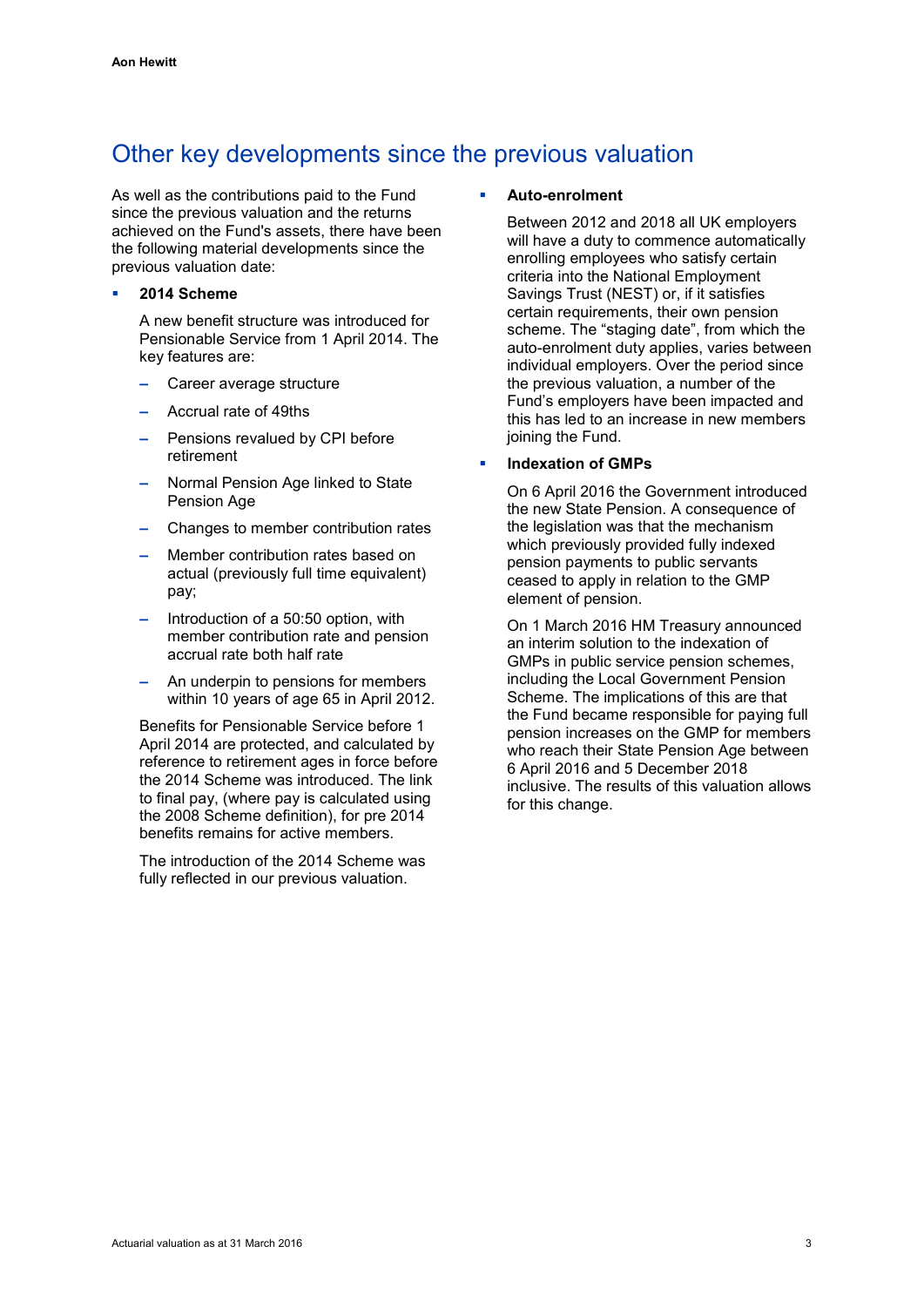# <span id="page-7-0"></span>Membership data

# *This valuation is based on membership data as at 31 March 2016 supplied to us by the Administering Authority.*

A summary of the membership data is included in Appendix 2. The Fund has become more mature, with increasing numbers of non-active members.

Since the last actuarial valuation, there have been the following changes in affecting the membership numbers:

- Auto-enrolment, leading to an increase in the number of active members.
- Redundancy programmes, leading to members moving from active status to deferred or pensioner status.
- Reductions in the Lifetime and annual allowances, affecting high earners and those with long service/membership which may mean that members have opted out.
- Pensions freedoms, giving members a potential incentive to transfer their benefits to a defined contribution arrangement, although we are not aware that many have selected this option.
- An exercise to split active records to reflect job roles.



Note: The deferred membership numbers above exclude members who had yet to decide whether to take transfer payments, and exclude children.

We have carried out some general checks to satisfy ourselves that:

- The information used for this valuation is broadly consistent compared with the information used for the previous valuation and also with that shown in the Fund's Annual Report and Accounts.
- The numbers of members included in this valuation can be reconciled against those included in the previous valuation.

However, the results in this report rely entirely on the accuracy of the information supplied. The Administering Authority should notify us if the data we have used is incomplete or inaccurate.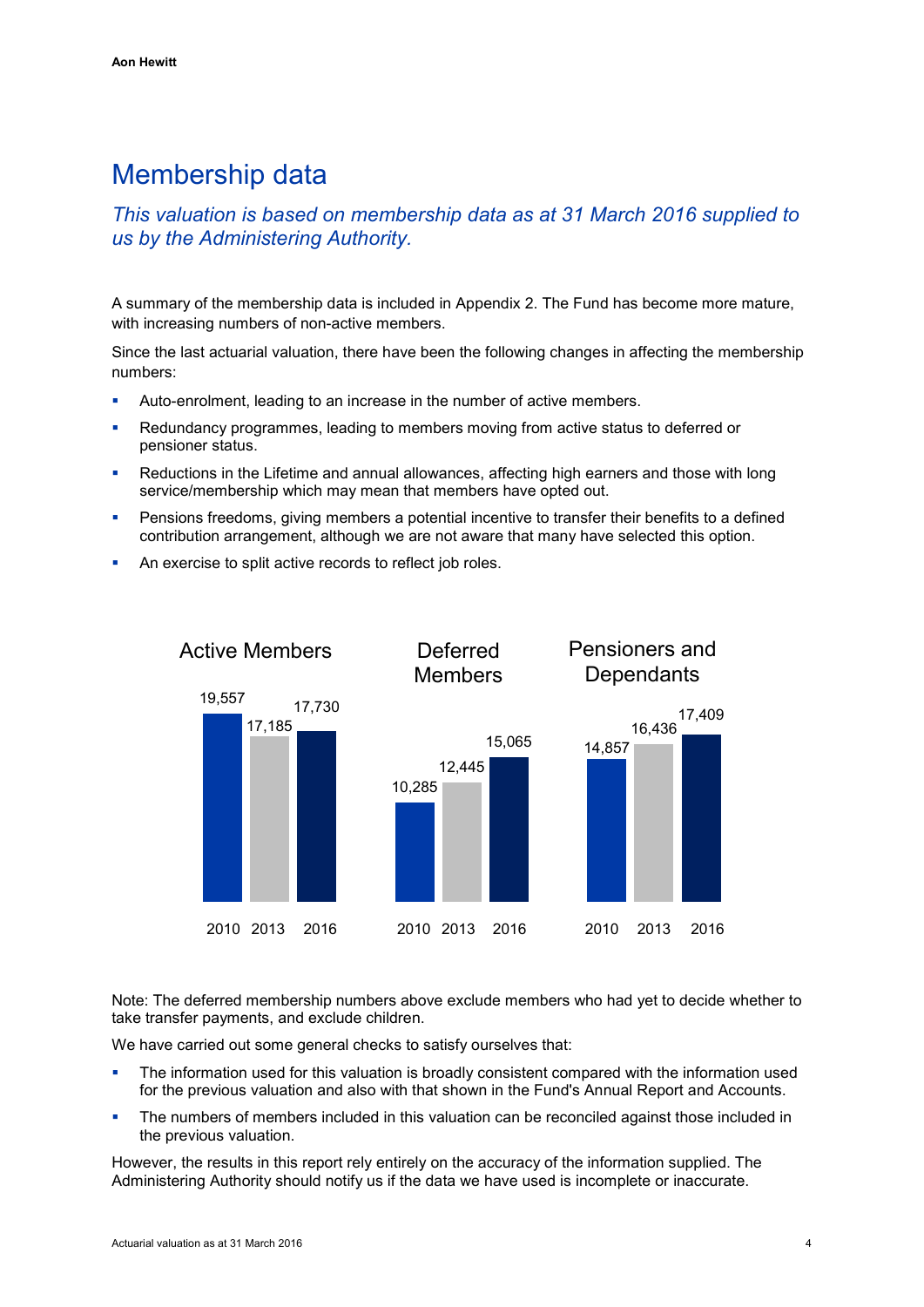# <span id="page-8-0"></span>Benefits valued

*Members are entitled to benefits defined in the Regulations. Different benefits apply to Pensionable Service before 1 April 2008, between 1 April 2008 and 31 March 2014, and after 31 March 2014. A summary of the benefits valued is given in Appendix 3.*

# Discretionary benefits

Employers have discretion over payment of certain benefits and it is not practical to allow for the policies of each Employer. Most discretionary benefits are financed as they occur, so the financial impact on this valuation is minimal. No specific allowance has therefore been made for benefits which are granted at the discretion of the Employer.

### State Pension Age changes

Normal Pension Age for Pensionable Service on or after 1 April 2014 is State Pension Age (SPA), or, if higher, age 65. SPA is currently transitioning from age 65 (60 for women) to age 68 by 2046.

On 1 March 2016 the Department for Work and Pensions published the Terms of Reference for a review of SPA. The review is expected to submit its final report to the Secretary of State later this year. As the outcome of the review is not yet known, no allowance has been made within the valuation for any changes in SPA beyond those which have already been announced.

# Local Government Pension Scheme Regulations and the cost management mechanism

Our valuation reflects our understanding of the Regulations in force at the valuation date. Any future changes may affect the conclusions in this report.

We have made no allowance in this valuation for any future potential changes to member contributions or benefits resulting from the cost management mechanism under the Regulations. The first valuation for the purposes of calculating the Scheme cost under the cost

management mechanism will be carried out by the Government Actuary's Department as at 1 April 2016, but any changes to members' contributions or benefits that may arise will not be known for some time and we do not expect any changes to be implemented before 1 April 2019.

### GMP equalisation and indexation

On 28 November 2016 HM Treasury commenced a consultation process on the indexation and equalisation of GMP in public service pension schemes. The outcome of this consultation process is unknown and so this valuation does not allow for any funding of full indexation or equalisation of GMPs beyond those already announced. The results of this valuation do allow for the changes which have already been implemented to the indexation of GMPs for members who reach their State Pension Age between 6 April 2016 and 5 December 2018 inclusive.

#### Inflation measure

The Consumer Prices Index (CPI) is currently used to index pensions in payment and deferment, and to revalue members' CARE accounts for service after 31 March 2014.

In November 2016 the Office for National Statistics announced that a different index "CPIH" which also makes allowance for owneroccupier housing costs, is to be its preferred inflation measure in future.

The Government has not yet announced whether CPIH will replace CPI as the measure for indexing public service pensions. This valuation therefore continues to make allowance for indexation and revaluation to be based on CPI.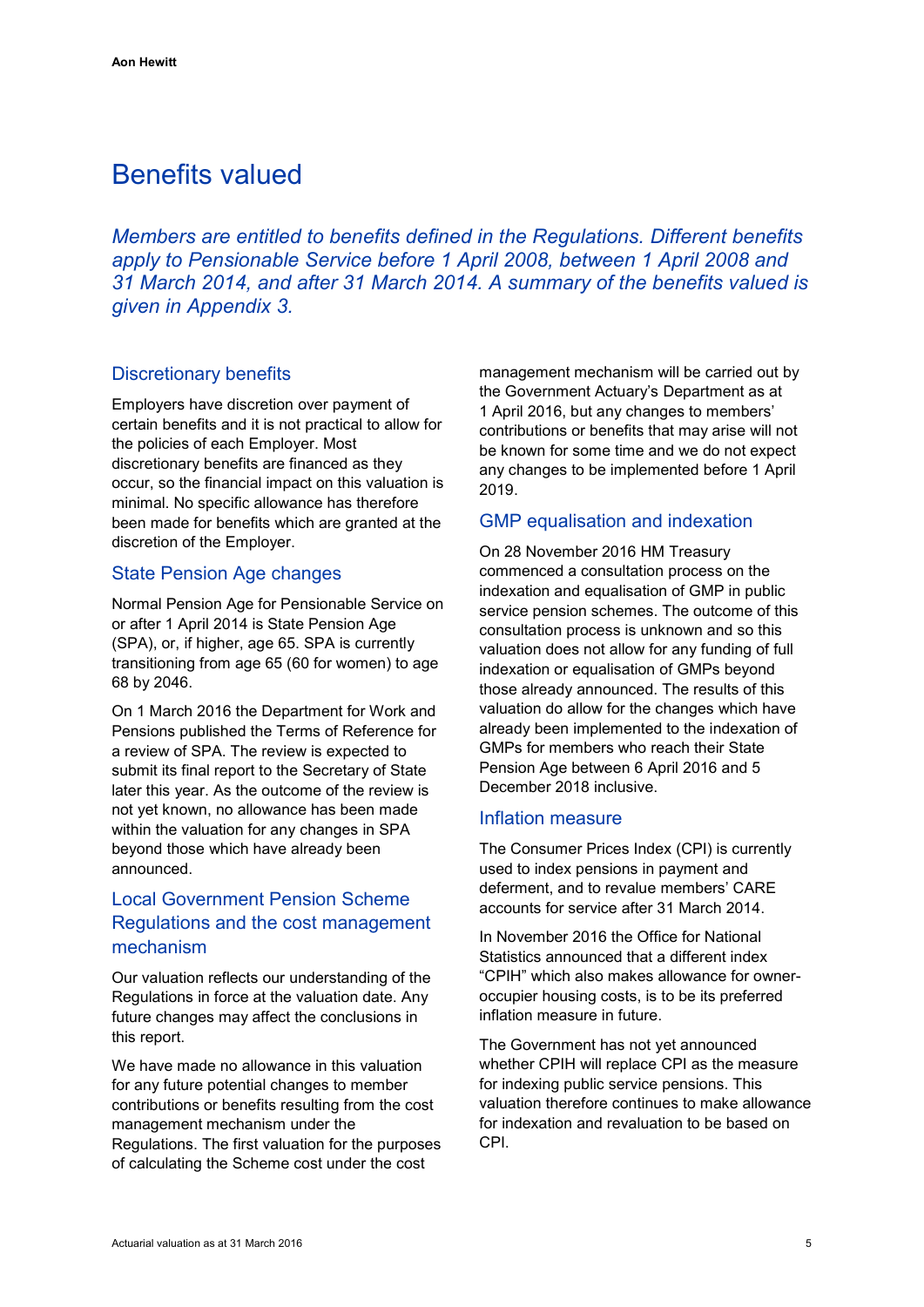# <span id="page-9-0"></span>Asset data

# *The audited accounts for the Fund for the year ended 31 March 2016 show the value of the assets to be £2,321.2M at the valuation date.*

The assets of £2,321.2M were invested as follows:



This summary excludes assets for defined contribution AVC accounts.

The Statement of Investment Principles describes the Fund's investment policy as follows:

*"The investment policy has been set with the objective of controlling the risk that the assets will not be sufficient to meet the liabilities of the Pension Fund while achieving a good return on investment."*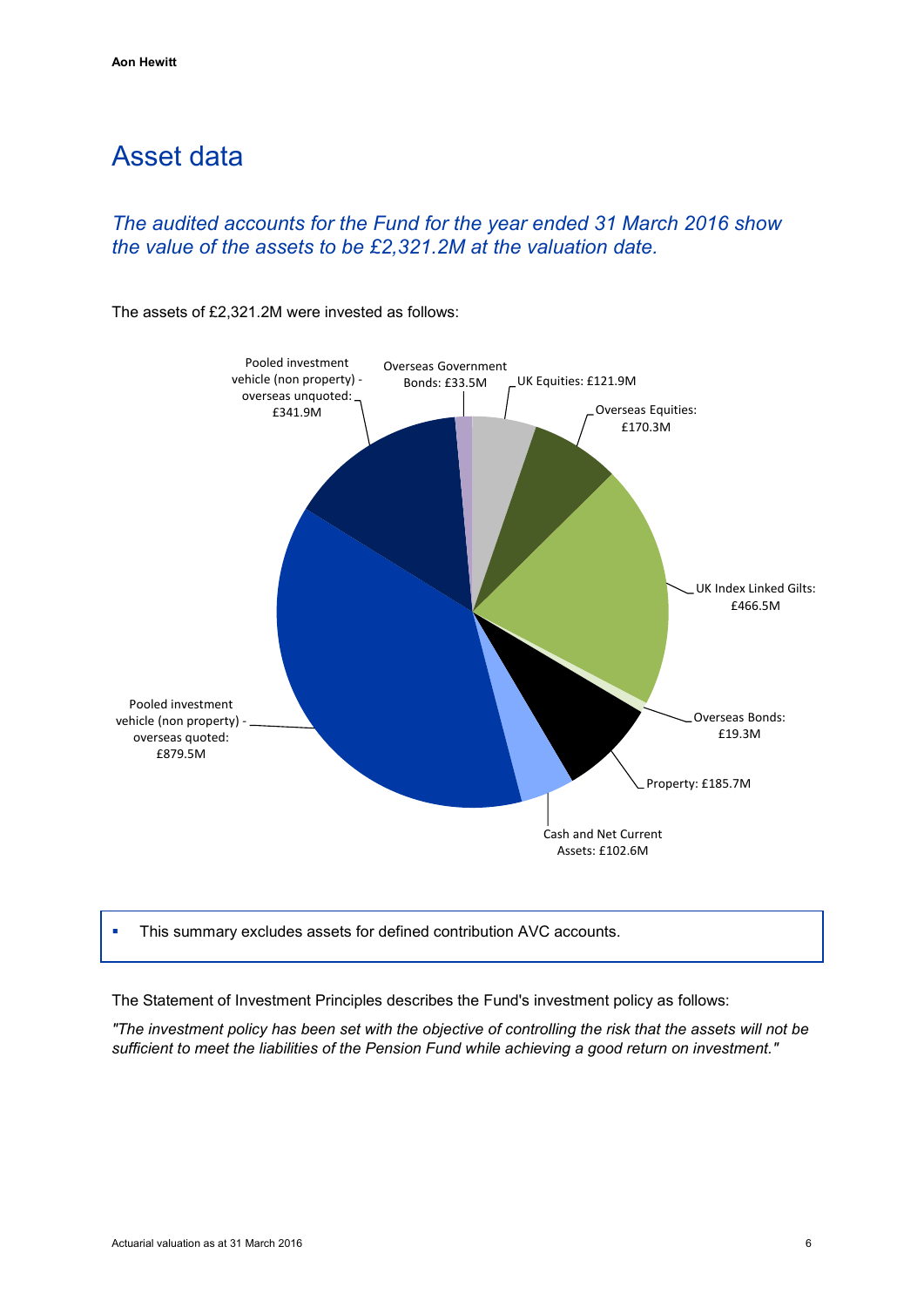# <span id="page-10-0"></span>Funding objective

### **Terminology**

#### **Past service liabilities**

This is the present value of the benefits to which members are entitled based on benefits accrued to the valuation date, assessed using the assumptions agreed between a Fund's Administering Authority and the Fund Actuary.

#### **Funding objective**

To hold sufficient and appropriate assets to meet the past service liabilities.

#### **Funding strategy statement**

Sets out the Administering Authority's strategy for meeting the funding objective

The Administering Authority's funding objective is to hold assets which are at least equal to the past service liabilities i.e. to meet the funding objective.

In order to calculate the past service liabilities and the cost to the Employers of future benefit accrual, the benefits paid out by the Fund are estimated for each year into the future. The estimated benefit payments are then 'discounted back' to the valuation date using an agreed rate of interest known as the discount rate.

The benefit payments from the Fund are expected to be made for a very long period – the chart below shows the cashflow pattern for the current membership of a typical LGPS Fund (based on past service benefits). Some cashflows will be fixed but others will be linked to future levels of salary growth and inflation.



*Source: 2016 valuation for a "typical" LGPS Fund*

# The discount rate

The funding strategy statement describes the risk based approach used to set the funding strategy and hence the discount rate. Under this risk based approach:

- The discount rate for the secure long term scheduled bodies assumes indefinite future investment in assets similar to the Fund's holdings at the valuation date (allowing for any known or planned changes to the long term investment strategy as appropriate).
- For orphan bodies, the discount rate has regard to the possibility that participation might cease at any time and anticipates a move to a low risk investment portfolio made up of long dated Government bonds (of appropriate nature and term) at cessation.
- For subsumption bodies, where a long term scheduled body has agreed to subsume the liabilities of an admission body or other employer on exit, we have agreed with the Administering Authority to use the scheduled body discount rate for that employer.
- This valuation has been undertaken on a prudent basis. Prudence is achieved through the use of discount rates (expected return assumptions) which have a better than evens chance of being achieved by the Fund's long term investment strategy. Information on the level of prudence (or risk) in the funding strategy is contained in the Fund's Funding Strategy Statement.

An explanation of scheduled bodies, orphan bodies and subsumption bodies is given in the Glossary.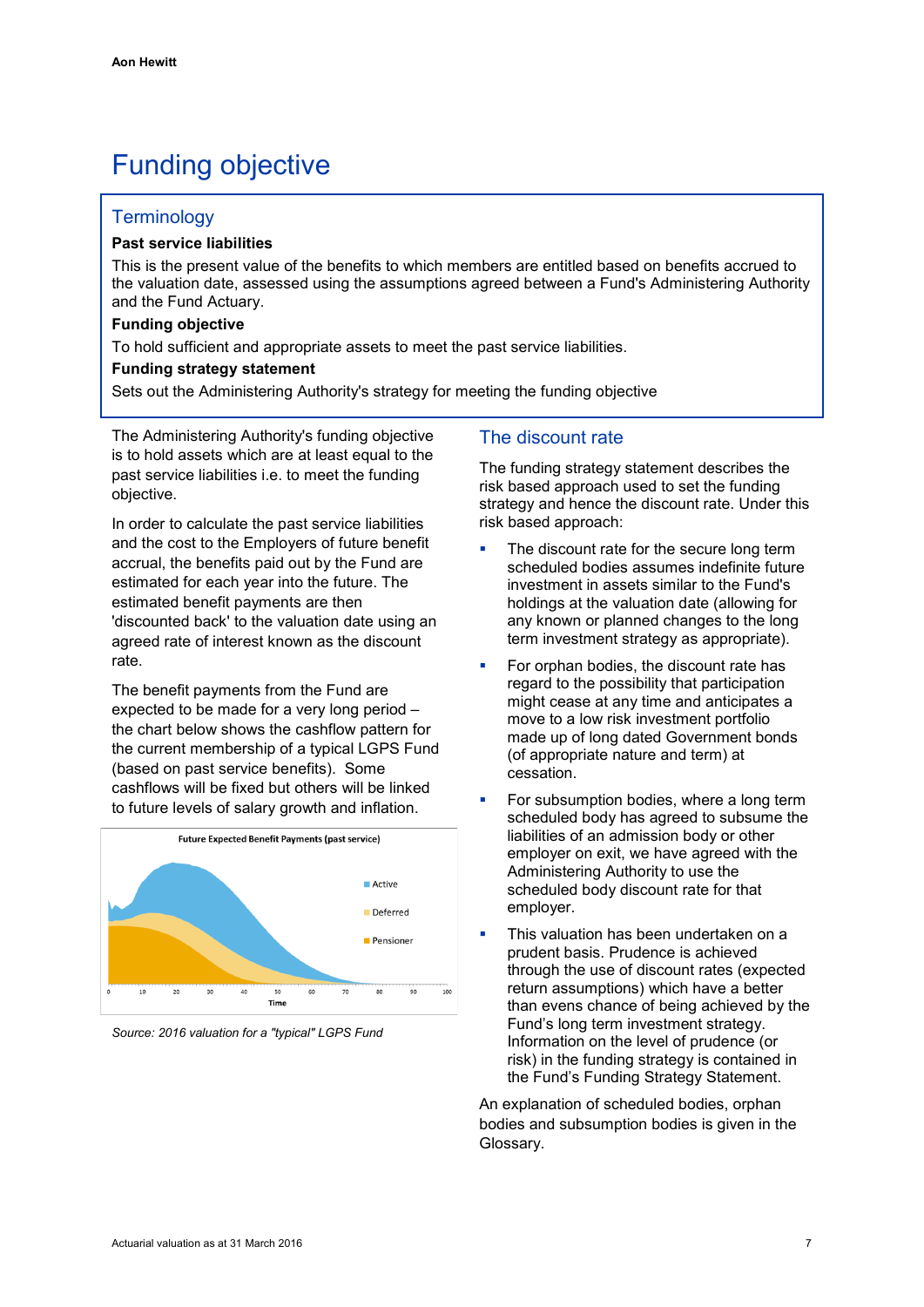# <span id="page-11-0"></span>Summary of method and assumptions

*The Administering Authority agreed the assumptions used to calculate the past service liabilities and the cost of future benefit accrual. The table below summarises the key assumptions, together with those used for the previous valuation, and the reasons for any change. Further details of all of the assumptions are set out in Appendix 5.*

| <b>Assumption</b>                                                                                            | <b>This valuation</b>                                                                        | <b>Previous</b><br>valuation                                                                  | <b>Rationale for change</b>                                                                                                     |
|--------------------------------------------------------------------------------------------------------------|----------------------------------------------------------------------------------------------|-----------------------------------------------------------------------------------------------|---------------------------------------------------------------------------------------------------------------------------------|
| In-service discount rate<br>Scheduled and subsumption<br>body funding target<br>Orphan body funding target   | 4.5% pa<br>4.5% pa                                                                           | 5.4% pa<br>5.2% pa                                                                            | Updated to reflect the<br><b>Administering Authority's</b><br>attitude to risk and financial<br>conditions at 31 March<br>2016. |
| Left-service discount rate<br>Scheduled and subsumption<br>body funding target<br>Orphan body funding target | 4.5% pa<br>$2.5%$ pa                                                                         | 5.4% pa<br>3.9% pa                                                                            | Updated to reflect the<br><b>Administering Authority's</b><br>attitude to risk and financial<br>conditions at 31 March<br>2016. |
| Rate of revaluation of pension<br><b>accounts</b>                                                            | 2.0% pa                                                                                      | 2.4% pa                                                                                       | Updated to reflect the<br>outlook for CPI inflation at<br>31 March 2016.                                                        |
| <b>Pension increases (on</b><br>pension in excess of GMPs)                                                   | 2.0% pa                                                                                      | 2.4% pa                                                                                       | Updated to reflect the<br>outlook for CPI inflation at<br>31 March 2016.                                                        |
| <b>Pensionable Pay Increases</b>                                                                             | $3.5%$ pa                                                                                    | 3.9% pa                                                                                       | Updated to reflect financial<br>expectations at 31 March<br>2016.                                                               |
| <b>Post-retirement mortality</b><br>assumption - base table                                                  | <b>Standard SAPS</b><br>S2P tables with<br>scaling factors<br>of:<br>Men: 95%<br>Women: 100% | <b>Standard SAPS</b><br>S1N tables with<br>scaling factors<br>of:<br>Men: 105%<br>Women: 105% | Updated to reflect recent<br>research and the Fund's<br>pensioner mortality<br>experience since the last<br>valuation           |
| <b>Post-retirement mortality</b><br>assumption - future<br><b>improvements</b>                               | CMI 2014 core<br>projections with<br>long-term<br>improvement<br>rate of 1.5% pa             | <b>CMI 2012 core</b><br>projections with<br>long-term<br>improvement<br>rate of 1.5% pa       | Updated to reflect recent<br>research                                                                                           |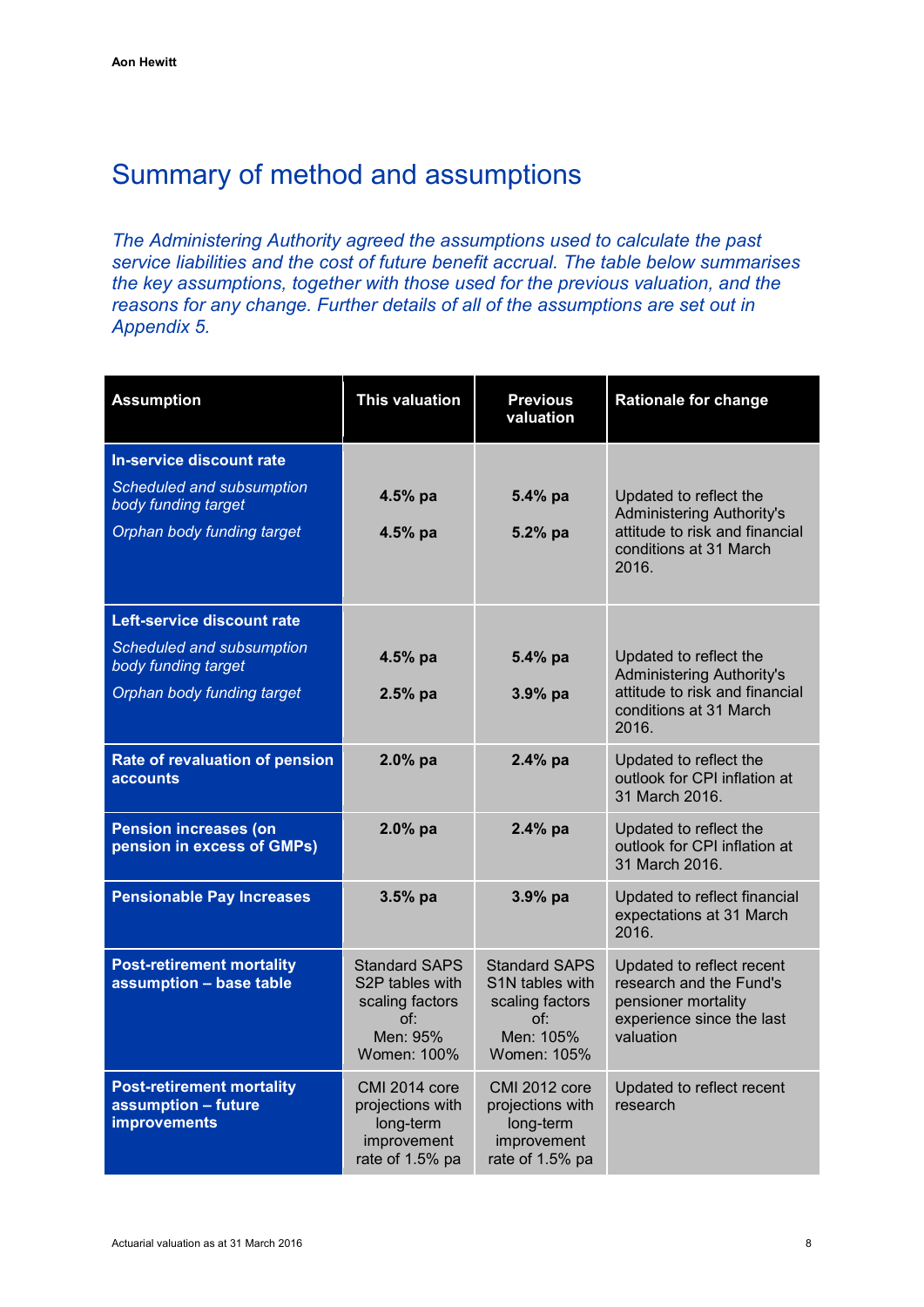We show below the assumed life expectancies for current members resulting from these mortality assumptions

| <b>Assumed Life</b><br>expectancy at age 65 |                | <b>Member currently aged 65</b> | <b>Member currently aged 45</b> |                              |  |
|---------------------------------------------|----------------|---------------------------------|---------------------------------|------------------------------|--|
|                                             | This valuation | <b>Previous</b><br>valuation    | This valuation                  | <b>Previous</b><br>valuation |  |
| <b>Men</b><br><b>Women</b>                  | 23.1<br>24.8   | 22.4<br>24.9                    | 25.3<br>27.1                    | 24.5<br>27.2                 |  |

Please note that the 2013 life expectancy figures are those set out in the 2013 valuation report and do not allow for improvements in mortality between 2013 and 2016. Allowance for such improvements would increase the life expectancy by around 0.3 years.

In our view these assumptions are appropriate for the purposes of the valuation, and setting Employer contributions to the Fund.

As for the previous valuation, the past service liabilities have been calculated using the projected unit method. This method, with a one year control period, has also been used to calculate the cost of future benefits building up for most Employers. The attained age method has been used for some Employers who do not admit new employees to the Fund.

### Shared risks

Funding gains or losses arising from the following risks were pooled across all Employers in the Fund:

| Risk                            | Method                                                |
|---------------------------------|-------------------------------------------------------|
| Cash sum on death in<br>service | Shared in proportion to the payroll of active members |

In addition, funding gains or losses arising from the following risks will be pooled across all Employers in the Fund from 31 March 2016 onwards:

| Risk                                        | Method                                                                                                    |
|---------------------------------------------|-----------------------------------------------------------------------------------------------------------|
| Dependant's pensions<br>on death in service | Shared in proportion to the expected cost of death in service pensions<br>using the projected unit method |
| Ill health retirement                       | Shared in proportion to the expected cost of ill health retirements using<br>the projected unit method    |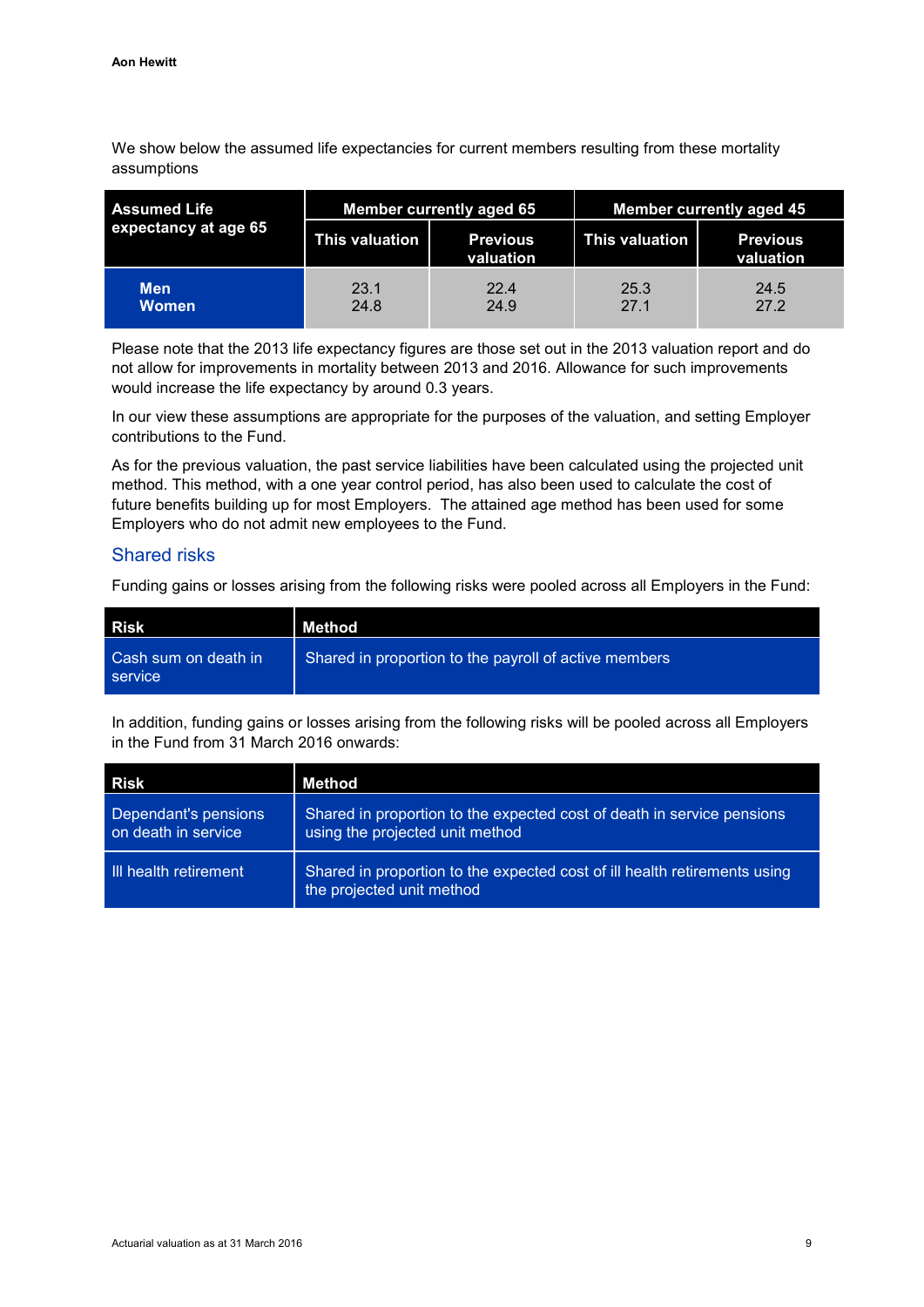# <span id="page-13-0"></span>Past service results

*A comparison of the Fund's past service liabilities with the assets is shown below. The past service liabilities have been calculated using the assumptions described in the previous section.*

|                                    | £M      |
|------------------------------------|---------|
| Value of past service benefits for |         |
| <b>Actives</b>                     | 1,113.5 |
| <b>Deferred members</b>            | 420.4   |
| <b>Pensioners</b>                  | 1,316.6 |
| Total past service liabilities     | 2,850.5 |
| Value of assets                    | 2,321.2 |
| Past service surplus / (shortfall) | (529.3) |
| <b>Funding ratio</b>               | 81%     |

Employers will need to pay additional contributions to remove this shortfall. This is considered later.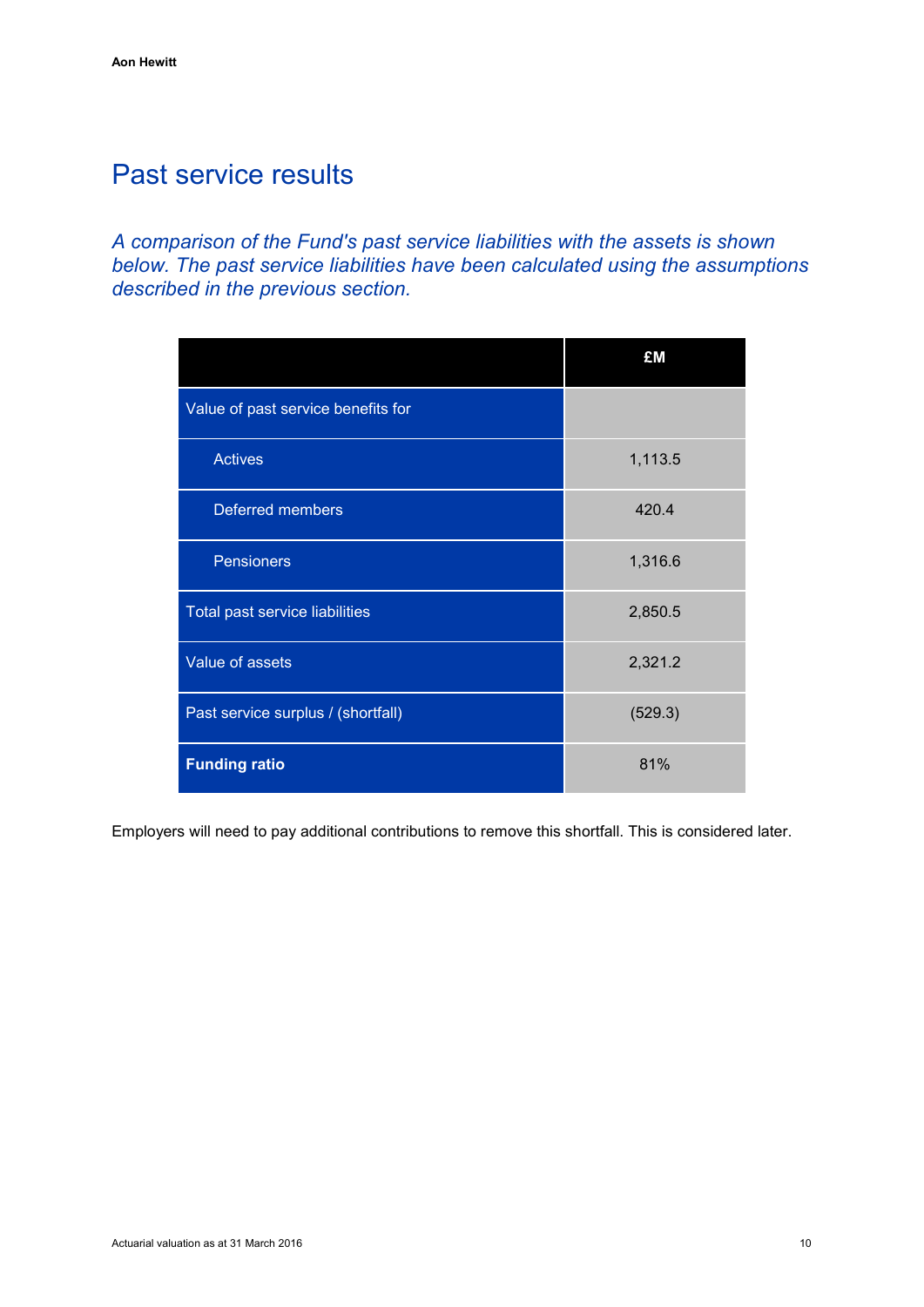# <span id="page-14-0"></span>Reasons for change in past service position

# *At the previous valuation the Fund had a shortfall of £379.2M. The funding position has therefore worsened by £150.1M over the period.*





As the chart shows, the main factors which have led to a deterioration of the funding position are:

- The change in the financial assumptions (principally the fall in the discount rate relative to inflation)
- Investment returns below the discount rate adopted at the 2013 valuation

These have been partially offset by the following main factors which on their own have improved the funding position:

- **Lower than assumed pension increases and pay growth**
- Contributions paid by employers towards paying off the deficit disclosed at the 2013 valuation.

The miscellaneous item includes the effect of membership movements.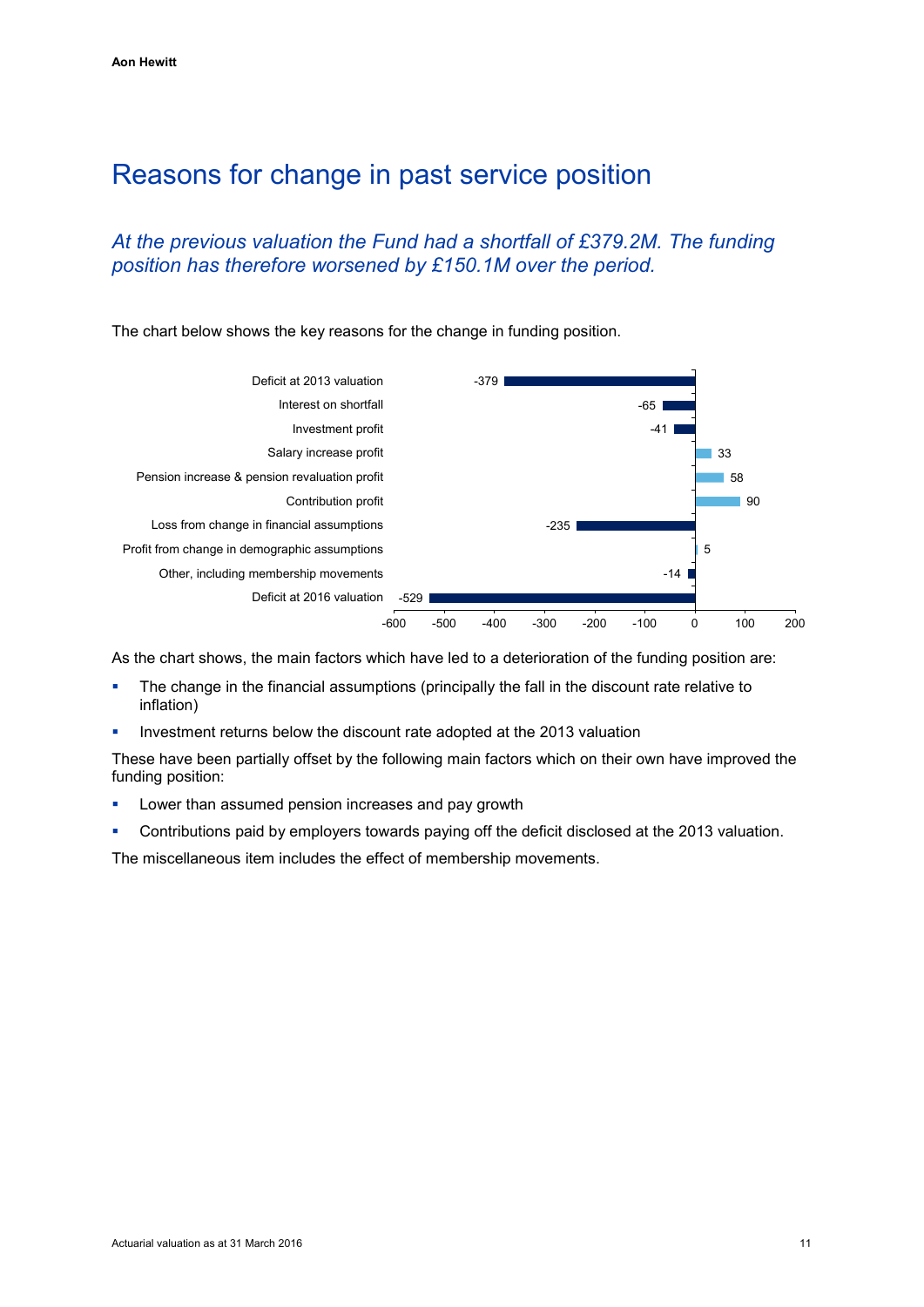# <span id="page-15-0"></span>Addressing the shortfall

# *Employers will need to pay additional contributions to remove the shortfall.*

We have agreed with the Administering Authority a recovery plan such that the shortfall will be removed by payment of additional contributions by the Employers over a range of different recovery periods not exceeding 21 years.

The assumptions used to calculate the recovery plan are the same as those used to calculate the past service liabilities.

Across the Fund as a whole, the contributions required to remove the shortfall using a recovery period of 21 years from 1 April 2017 would be £28.6M pa increasing at 3.5% pa. This is equivalent to approximately 7.9% pa of Pensionable Pay assuming the membership remains broadly stable and pay increases follow our assumptions.

In practice, different recovery periods apply to individual Employers or groups of Employers in the Fund. The actual contributions to be paid by each Employer or group are set out in the Rates and Adjustments Certificate and reflect each Employer's specific recovery period and funding position.

For some Employers, contribution increases will be phased in over a number of years (or 'steps') as permitted by the Funding Strategy Statement.

# **Terminology**

#### **Recovery plan**

A plan for making good any shortfall relative to the past service liabilities.

#### **Recovery period**

The period for which contributions are adjusted to remove the shortfall (or surplus).

#### **Shortfall contributions**

The additional contributions to remove the shortfall by the end of the recovery period.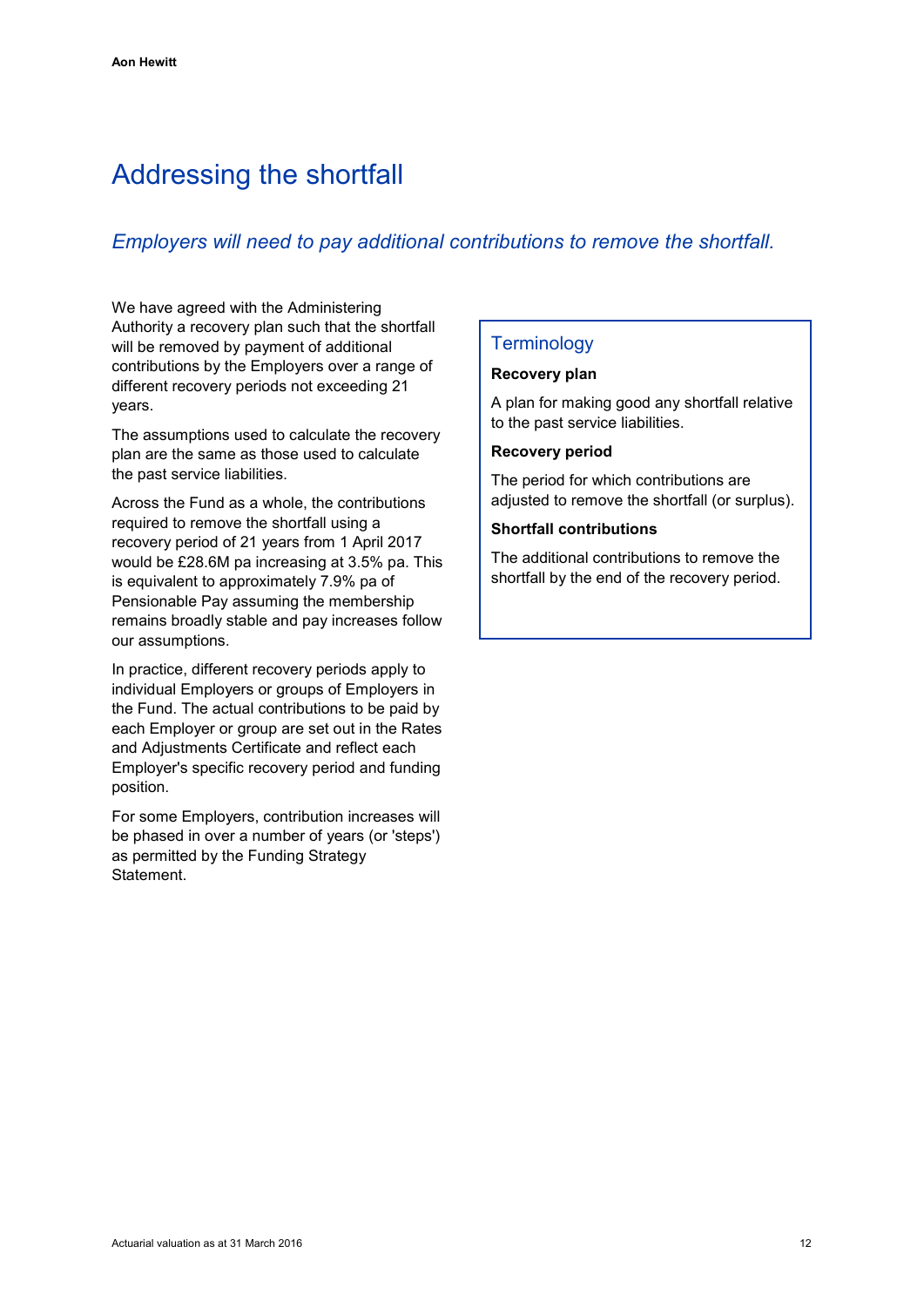# <span id="page-16-0"></span>Cost to the Employers of future benefits

*The table below shows the aggregate calculated cost to Employers at the valuation date of benefits that members will earn in future (the aggregate primary contribution rate). Contributions at the aggregate primary rate would be appropriate if the Fund had no surplus or shortfall.*

These rates have been calculated using the same assumptions as used to calculate the past service liabilities.

|                                                          | % of Pensionable Pay |
|----------------------------------------------------------|----------------------|
| Value of benefits building up                            | 22.4                 |
| Death in service cash sum                                | 0.2                  |
| <b>Administration expenses</b>                           | 0.4                  |
| <b>Less member contributions</b>                         | (6.3)                |
| Net cost to the Employers (primary<br>contribution rate) | 16.7                 |

The aggregate Employer future service contribution rate (the weighted average, by payroll, of the individual employers' primary rates) is 16.7% of Pensionable Pay.

Employers will also pay additional contributions to remove the shortfall for past service liabilities, or, where individual employers are in surplus, pay lower contributions to reflect this surplus.

The cost of future benefits has increased since the previous valuation and the main reasons for the increase is the change in financial assumptions (principally the fall in the discount rate relative to inflation).

The rate has also increased as a consequence of the take up of the 50:50 scheme being lower than assumed in the 2013 valuation which, due to no experience being available in that valuation, was set equal to the assumption used by the Government Actuary's Department when costing the Scheme. In practice the take up rate has been extremely low.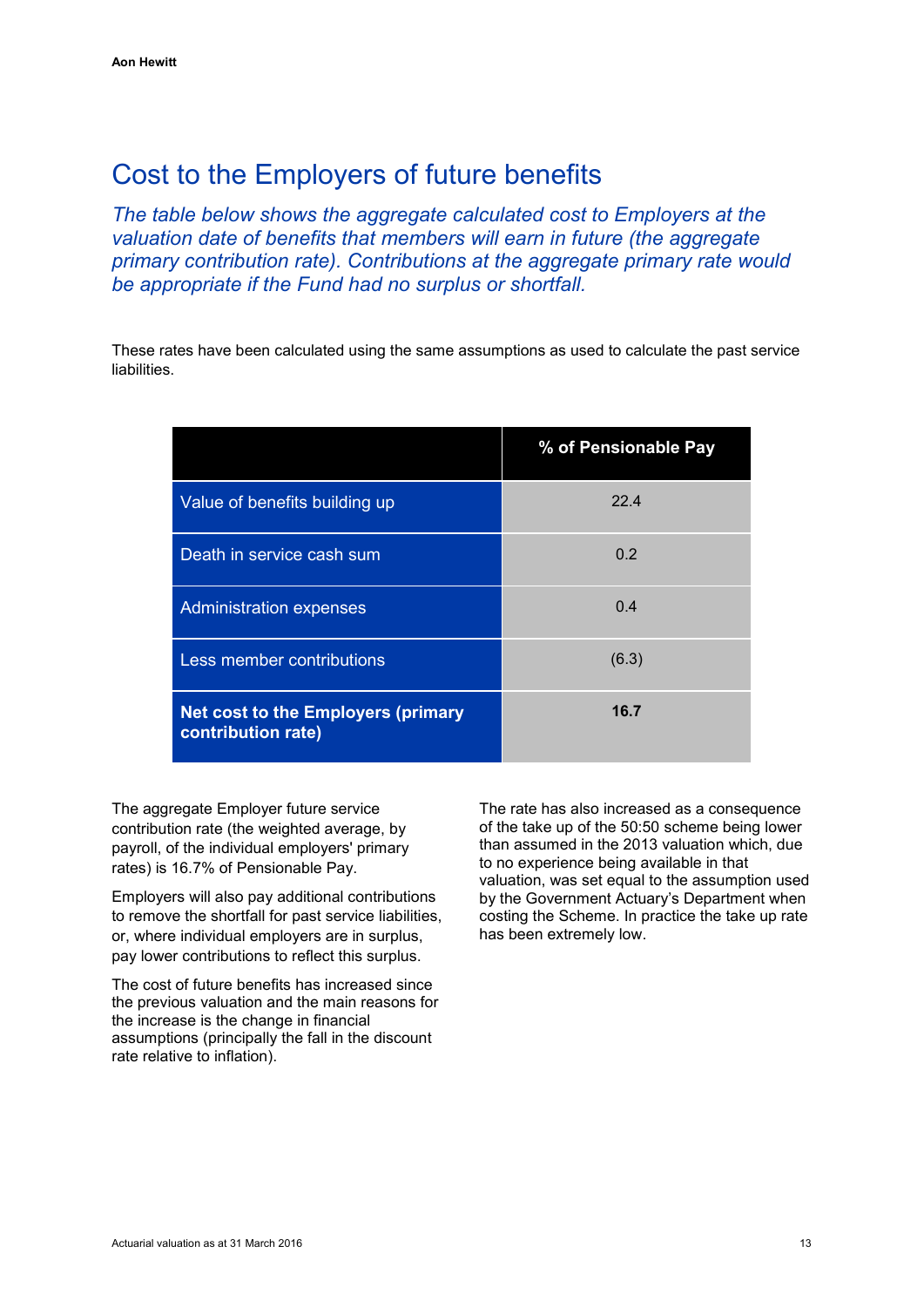# <span id="page-17-0"></span>Risks and uncertainties

# *The Fund faces a number of key risks which could affect its funding position.*

These risks include:

- Funding risk the risk that the value placed on the past service liabilities is set too low and contributions paid into the Fund prove insufficient to meet the payments as they fall due.
- Employer risk the risk that an Employer is no longer able to meet its liabilities in the Fund. For example, due to the insolvency of an Employer.
- Investment risks the risk that investment returns are lower than allowed for in the valuation, and also that the assets are volatile and move out of line with the liabilities, so the funding position is not stable.
- Longevity risk the risk that Fund members live for longer than expected and that pensions would therefore need to be paid for longer resulting in a higher cost for the Fund.
- Inflation risk the risk that inflation is higher than expected, resulting in higher pension increases (and payments to pensioners) than allowed for in the valuation.
- Options for members (or other parties) the risk that members exercise options resulting in unanticipated extra costs. For example, members could exchange less of their pension for a cash lump sum than allowed for in the valuation.
- Legislative/Regulatory risk the risk that changes to general and LGPS specific regulations, taxation, national changes to pension requirements, or employment law result in an increased cost of administration, investment or funding for benefits.

To quantify some of these risks, the chart on the following page shows the approximate impact of the following one-off step changes on the Fund's funding position (all other elements of the valuation basis being unchanged):

- Life expectancy at age 65 is three years longer than anticipated (with corresponding increases at other ages).
- A 1% pa fall in long term expected investment returns (the discount rate) with no change in asset values.
- A 1% p.a. increase in expected price inflation (measured by CPI), with no change in asset values.
- A 25% fall in the market value of equities (with no change in bond markets, and no change in the discount rate). Note that we have assumed that pooled investment vehicles of non-property overseas investments are equities for the purposes of this calculation.
- A 1% p.a. increase in expected real Pensionable Pay increases.

In practice, some of these changes may be partially offset by other changes in the values of the assets or the liabilities. For example, a reduction in the expected investment return or inflation might lead to a compensating change in asset values, or a change in asset values might lead to a compensating change in expected investment returns.

These potential effects are not shown in the chart on the next page.

Further information on the risks and actions taken by the Fund to mitigate them can be found in the Fund's Funding Strategy Statement.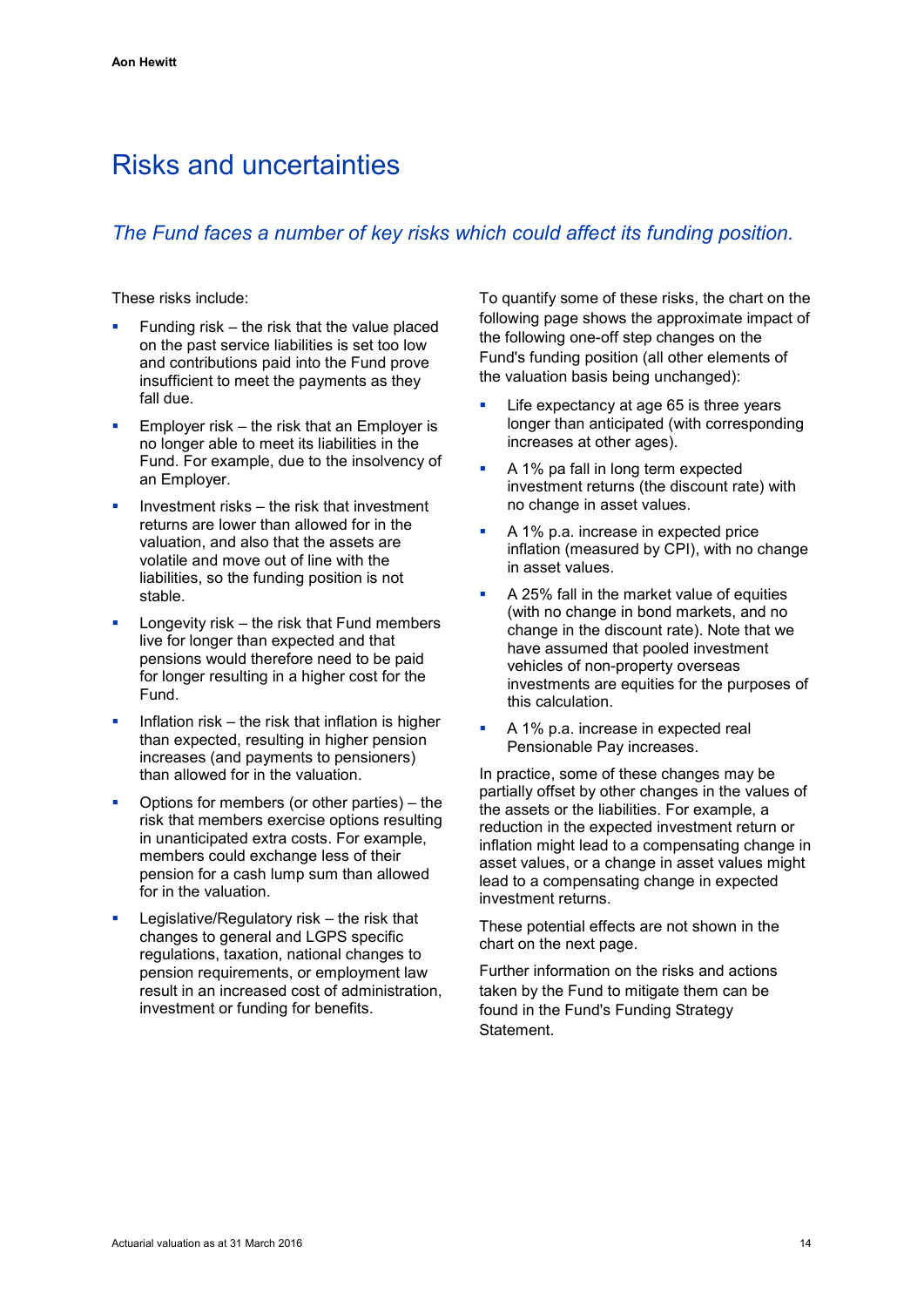# Risks and uncertainties

The chart below shows the approximate impact on the funding ratio of the Fund under a number of different scenarios.



The analysis demonstrates that on the approach used the Fund is susceptible to:

- **Falls in expected investment returns (the** discount rate) to the extent not matched by higher asset values
- Falls in the market value of equities to the extent not offset by higher expected future returns
- Rising inflation and pay increase expectations
- Members living longer than expected

The scenarios considered are not 'worst case' scenarios, and could occur in combination (rather than in isolation).

The future service contribution rate (primary contribution rate) is also highly sensitive to a number of the above factors: falls in expected investment returns, rising inflation expectations and increases in life expectancy.

All the risks considered have a negative impact on the funding ratio. Opposite movements could also apply for each scenario which would result in an increase in the funding ratio.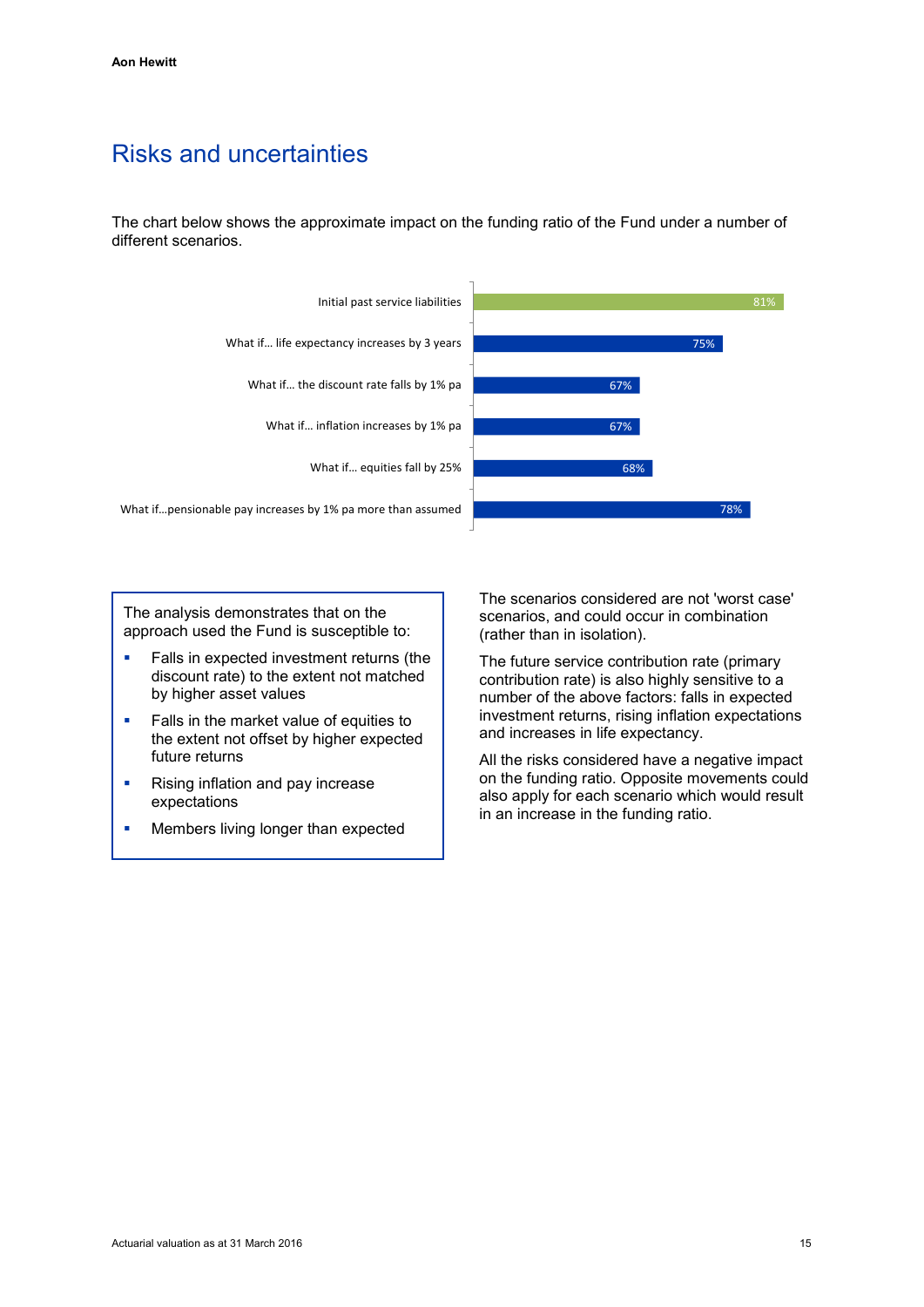# <span id="page-19-0"></span>Individual Employer contribution rates

# *Employers, or groups of Employers, are set their own contribution rate which reflects their specific circumstances.*

The Employer contribution rates are set by the Fund Actuary taking into account a number of factors including:

- Regulation 62 which requires the Actuary to have regard to
	- **–** The existing and prospective liabilities
	- **–** The desirability of maintaining as nearly a constant a primary contribution rate as possible
	- **–** The Administering Authority's Funding Strategy Statement, and
	- **–** The requirement to secure the solvency of the Fund and the long-term cost efficiency of the Scheme, so far as relating to the Fund.
- The results of the valuation.
- Developments since the valuation date.
- Discussions between the Fund Actuary, the Administering Authority and Employers.

Contribution rates for Employers which contribute to the Fund are set out in the Rates and Adjustments Certificate in Appendix 7.

Rates of contribution payable by individual Employers, or groups of Employers, differ because they take into account Employers' particular membership profiles and funding ratios and, in some cases, the assumptions and recovery periods are specific to the Employer's circumstances. We have agreed with the Administering Authority that increases in contribution rates for some Employers can be phased in over periods not exceeding 3 years as set out in the Funding Strategy Statement.

For certain Employers who are in surplus, it has been agreed with the Administering Authority that the Employer can use the surplus to support the payment of contributions to the Fund at a rate below the future service contribution rate.

The contributions payable by individual Employers are set out in Appendix 7.

The aggregate Employer contributions certified for the 3 years from 1 April 2017 can be summarised as follows:

| Year<br>from 1<br><b>April</b> | $%$ of<br><b>Pensionable</b><br>Pay | <b>Plus</b><br>aggregate<br>contribution<br>amount (£M) |
|--------------------------------|-------------------------------------|---------------------------------------------------------|
| 2017                           | 16.2%                               | 68.8                                                    |
| 2018                           | 16.4%                               | 7.3                                                     |
| 2019                           | 16.5%                               | 8.6                                                     |

- The annual contribution amounts above are the aggregate of the additional contribution amounts certified for individual Employers in each year.
- Payments to meet additional costs arising from early retirements and other increases in benefits are payable in addition.
- At the end of the period shown above, the annual contribution amounts for each employer or group are anticipated to increase by approximately 3.5% pa until the end of the relevant recovery period. Thereafter, aggregate contributions are anticipated to be in line with the future service contribution rate of that employer. These contributions will be subject to review at future actuarial valuations.
- Member contributions are payable in addition to the Employers' contribution rates set out above and in Appendix 7. The member contributions are set out in the Regulations. AVCs may be payable in addition.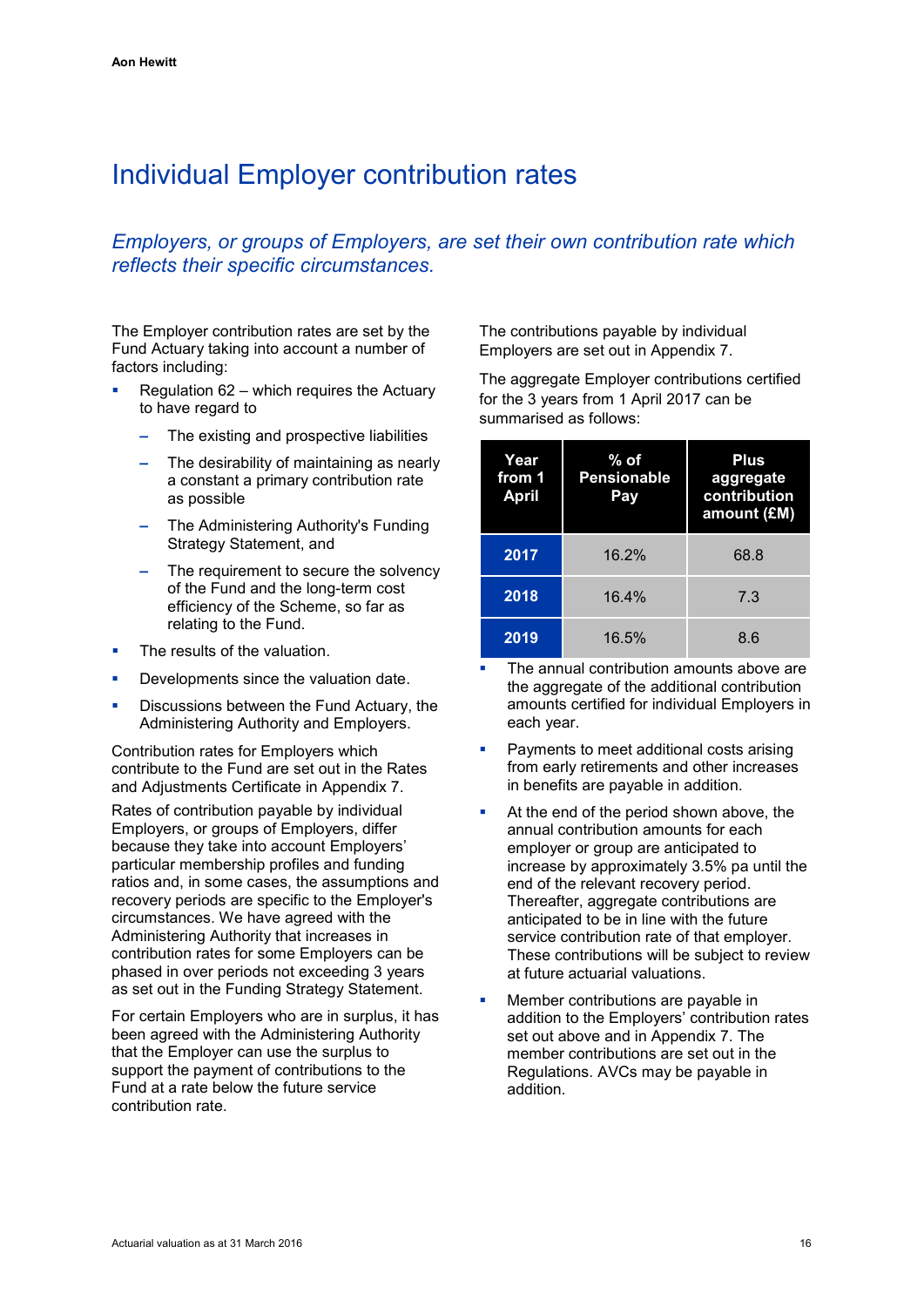# Individual Employer contribution rates cont.

# **Terminology**

#### **Rates and Adjustments Certificate**

Specifies the contributions payable by the Employers until March 2020.

**•** Contributions by active members and Employers should be paid to the Fund at such time and at such frequency as required by the Regulations and the Administering Authority's Pension Administration Strategy. Any monetary shortfall contributions have been calculated on the basis that they are payable in regular instalments over the relevant year. In some circumstances we have shown equivalent amounts if the Employer were to pay annual contributions as a single payment at the beginning of the relevant year.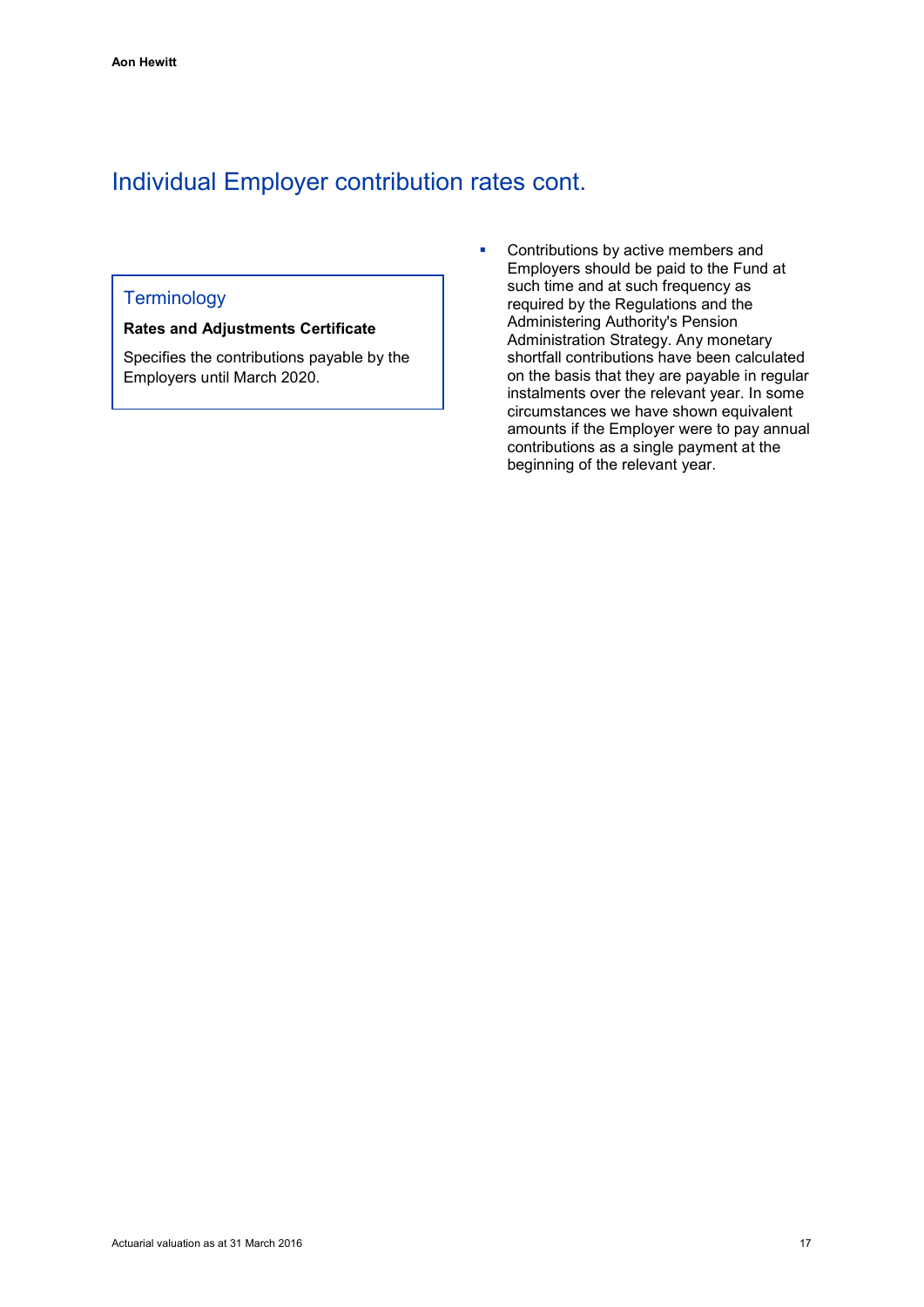# <span id="page-21-0"></span>Final comments

### **The key results from this valuation are:**

The Fund's assets were £2,321.2M and the past service liabilities were £2,850.5M which correspond to

- a shortfall of £529.3M and
- a funding ratio of 81%.

The cost to the Employers of future benefits building up is 16.7% of Pensionable Pay.

If the shortfall is removed over 21 years from 1 April 2017, the aggregate Employer contributions needed would be equivalent to 24.6%\* of Pensionable Pay until 31 March 2033, reverting to 16.7% of Pensionable Pay thereafter.

*\* if the membership remains broadly stable and pay increases in line with our assumptions.*

# Developments since the valuation date

Market movements since 31 March 2016

Since 31 March 2016, equity markets have generally risen, although the impact of this has been partially offset by falls in the riskbased discount rate that would be used if the valuation were being carried out at a more recent date (and falls in bond yields for Employers on an Orphan Funding Target).

Overall, we believe that market movements since the valuation date are likely to have increased the future service (primary) contribution rate but are likely to have had a positive impact on the funding ratio in the period to 31 December 2016. Taking these two offsetting factors together, and bearing in mind the long-term nature of the Fund, our opinion is that certifying contributions based on market conditions as at the valuation date remains appropriate.

 Employers joining or exiting since the valuation date

Contributions for employers joining since 31 March 2016 will be advised separately. Similarly, a revised Rates and Adjustments Certificate will have been prepared as necessary for any employers exiting the Fund since 31 March 2016.

# Monitoring the Fund

In the light of the volatility inherent in situations where investments do not match liabilities, the Administering Authority monitors the financial position in an appropriate manner on a regular basis.

The Administering Authority will also consider monitoring the position of individual employers, particularly those subject to the ongoing orphan funding target and those which may exit the Fund before 1 April 2020. Where permitted by the Regulations and appropriate, contributions for those employers may be amended before the next valuation.

### Next actuarial valuation

The next formal actuarial valuation is due to take place as at 31 March 2019.

If actual experience before the next actuarial valuation is in line with the assumptions in this report, we expect the Fund's funding ratio to increase to approximately 85%. This improvement would be mainly due to shortfall payments certified to be paid before the next actuarial valuation.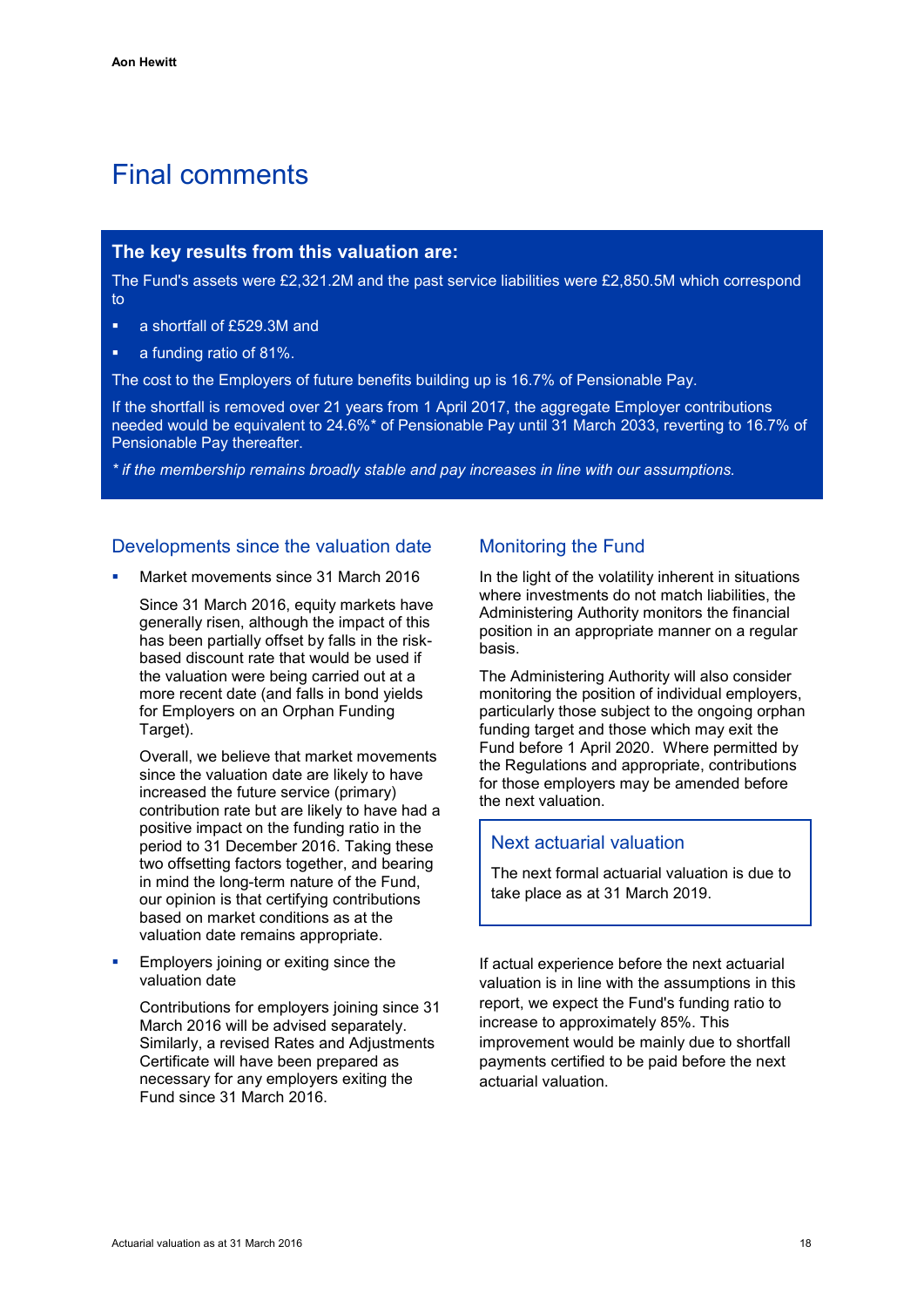# <span id="page-22-0"></span>Appendix 1: Legal framework

# *It is a legal requirement to carry out a full valuation at least once every three years.*

This report was commissioned by and is produced solely for the use of the Administering Authority.

It is produced in compliance with:

- Requiation 62 of the Local Government Pension Scheme Regulations 2013.
- The terms of the agreement between the Administering Authority and Aon Hewitt Limited, on the understanding that it is solely for the benefit of the addressee.

Unless prior written consent has been given by Aon Hewitt Limited, this report should not be disclosed to or discussed with anyone else unless they have a statutory right to see it.

We permit the Administering Authority to release copies of this report to the following parties only:

- **Any Employer which contributes to the** Fund.
- The Department for Communities and Local Government.

We also permit the Department for Communities and Local Government to pass our report to the Government Actuary's Department in connection with their statutory duties. None of the above bodies has our permission to pass our report on to any other parties.

**Notwithstanding such consent, Aon Hewitt Limited does not assume responsibility to anyone other than the addressee of this report.**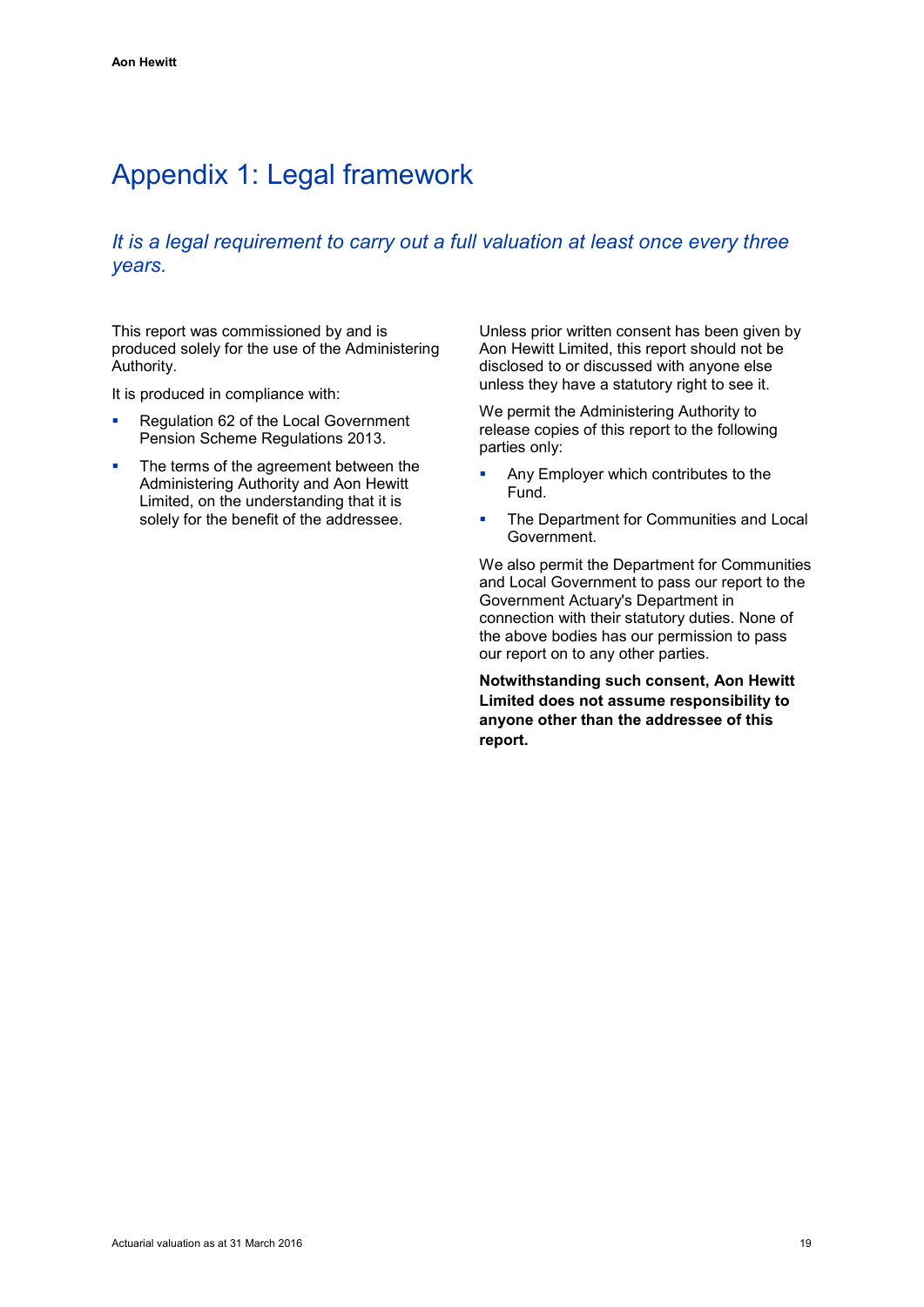# <span id="page-23-0"></span>Appendix 2: Membership data

# *Membership data was provided by the Administering Authority.*

| <b>Active</b><br>members |      | <b>Number</b> | Average<br>age | <b>Total</b><br>pension-<br>able pay<br>(£000 pa) | Average<br>pensionable<br>pay<br>(E pa) | Average<br>service<br>(years) | Average<br>post 2014<br>pension<br>(E) |
|--------------------------|------|---------------|----------------|---------------------------------------------------|-----------------------------------------|-------------------------------|----------------------------------------|
| <b>Men</b>               | 2016 | 5,255         | 45.5           | 128,615                                           | 24,475                                  | 11.1                          | 918                                    |
|                          | 2013 | 5,400         | 45.9           | 127,955                                           | 23,695                                  | 14.4                          | N/A                                    |
| <b>Women</b>             | 2016 | 12,475        | 44.9           | 214,698                                           | 17,210                                  | 7.2                           | 645                                    |
|                          | 2013 | 11,785        | 44.8           | 203,701                                           | 17,285                                  | 9.4                           | N/A                                    |
| <b>Total</b>             | 2016 | 17,730        | 45.0           | 343,313                                           | 19,363                                  | 8.4                           | 726                                    |
|                          | 2013 | 17,185        | 45.1           | 331,656                                           | 19,299                                  | 11.0                          | N/A                                    |

*Notes:*

*The average ages shown in these tables are unweighted.*

*Pensionable pay at the 2016 valuation is based on the 2014 scheme definition.*

*Pensionable pay is over the year to the valuation date, and includes annualised pay for new entrants during the year. Actual part-time pay is included for part-timers.*

*Average service at the 2016 valuation is to 31 March 2014.*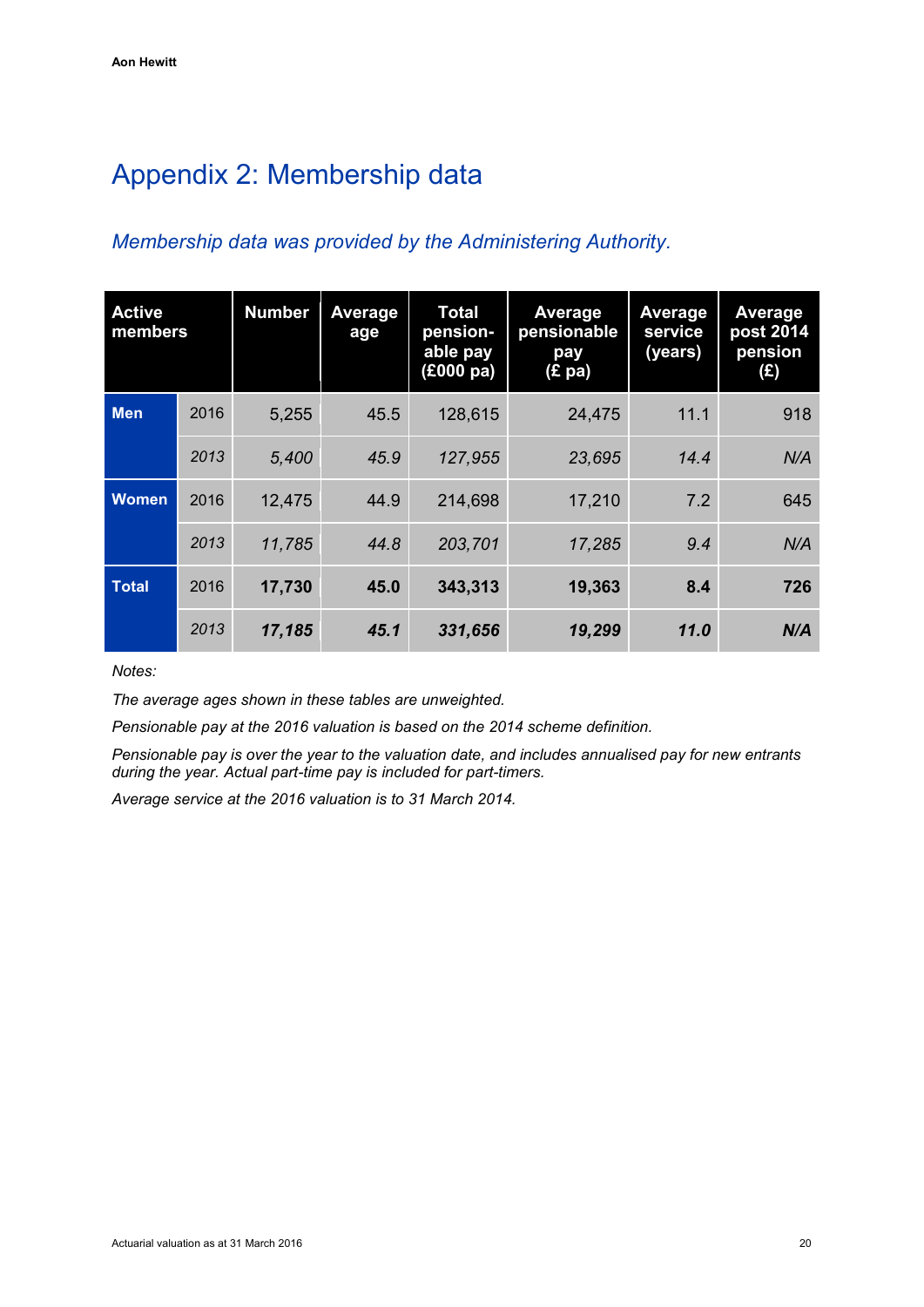| <b>Deferred members</b> |      | <b>Number</b> | Average<br>age | <b>Total pension (£000</b><br>pa) | Average pension (£<br>pa |
|-------------------------|------|---------------|----------------|-----------------------------------|--------------------------|
| <b>Men</b>              | 2016 | 4,507         | 44.7           | 11,172                            | 2,479                    |
|                         | 2013 | 3,915         | 44.1           | 9,117                             | 2,329                    |
| <b>Women</b>            | 2016 | 10,558        | 45.5           | 16,594                            | 1,572                    |
|                         | 2013 | 8,530         | 44.6           | 12,408                            | 1,455                    |
| <b>Total</b>            | 2016 | 15,065        | 45.3           | 27,766                            | 1,843                    |
|                         | 2013 | 12,445        | 44.4           | 21,525                            | 1,730                    |

*Note: The deferred pension amounts shown above include increases up to and including April 2016 (2013: April 2013). There were also 1,101 members who had yet to decide whether to take transfer payments (2013:989) and suitable allowance has been made for these in our calculations.*

| <b>Pensioners</b> |      | <b>Number</b> | <b>Average</b><br>age | <b>Total pension</b><br>(£000 pa) | <b>Average pension</b><br>(E pa) |
|-------------------|------|---------------|-----------------------|-----------------------------------|----------------------------------|
| <b>Men</b>        | 2016 | 6,818         | 70.7                  | 51,039                            | 7,486                            |
|                   | 2013 | 6,469         | 69.9                  | 46,366                            | 7,167                            |
| <b>Women</b>      | 2016 | 8,079         | 70.5                  | 28,325                            | 3,506                            |
|                   | 2013 | 7,242         | 69.8                  | 23,855                            | 3,294                            |
| <b>Dependants</b> | 2016 | 2,519         | 74.1                  | 7,219                             | 2,866                            |
|                   | 2013 | 2,725         | 73.0                  | 7,401                             | 2,716                            |
| <b>Total</b>      | 2016 | 17,409        | 71.1                  | 86,583                            | 5,162                            |
|                   | 2013 | 16,436        | 70.4                  | 77,622                            | 4,723                            |

*Note: The pension amounts shown above include the increase awarded in April 2016 (2013: April 2013).The figures include 121 children in receipt of pensions (2013: 154).Suitable allowance has been made for these in our calculations.*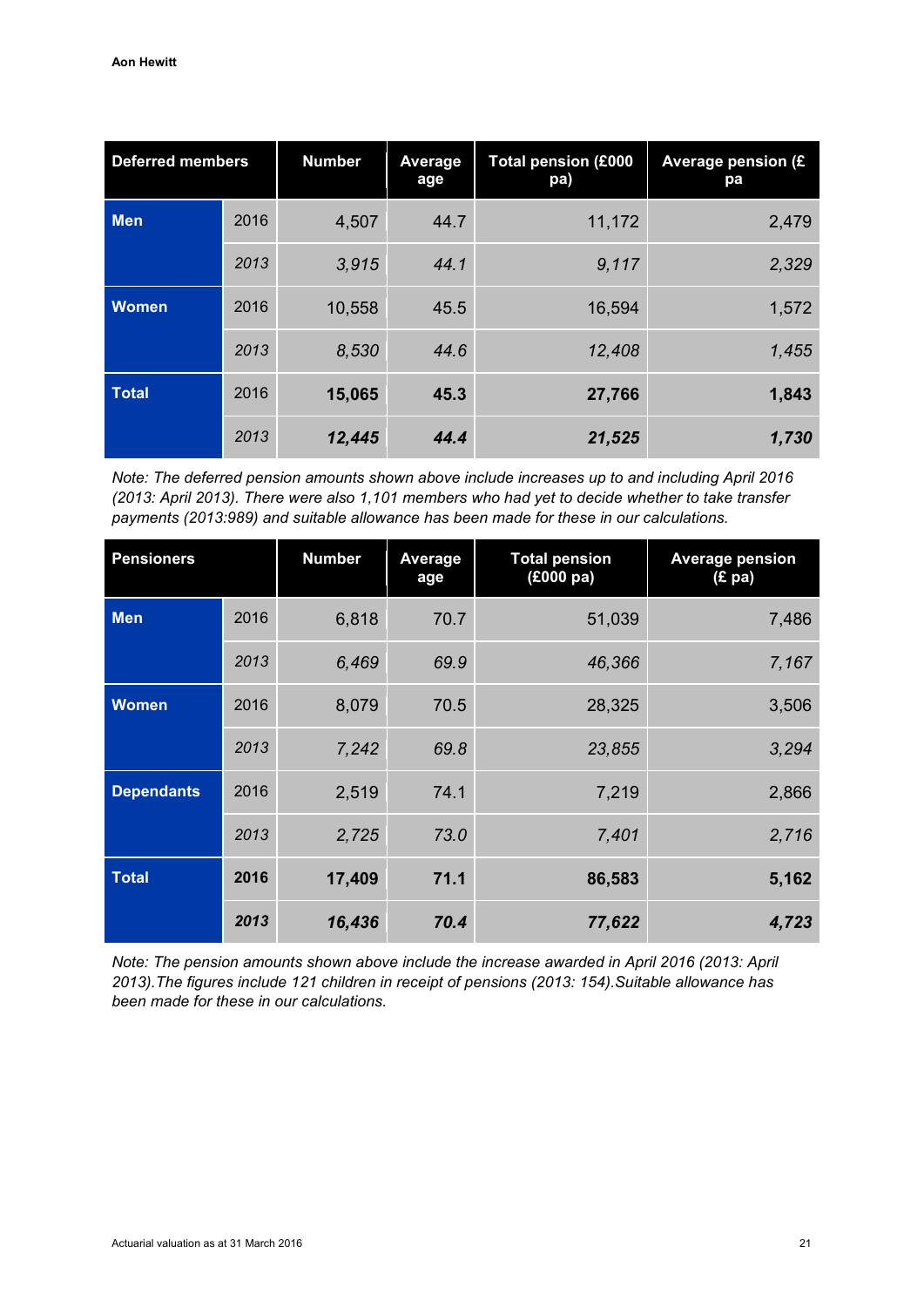# Appendix 3: Benefits

The benefits of the Local Government Pension Scheme are set out in Regulations, the principal Regulations currently being:

- the Local Government Pension Scheme (Transitional Provisions, Savings and Amendment) Regulations 2014 (as subsequently amended)
- the Local Government Pension Scheme Regulations 2013 (as subsequently amended)

A broad summary of the benefits payable to active members as at 31 March 2016 is given below. This reflects our understanding of the Regulations at the time of writing. This may however be subject to change and readers should refer to the Regulations for further details.

<span id="page-25-0"></span>

|                                                  | <b>Benefits accrued before 1 April 2014</b><br><b>Benefits accrued after 31 March 2014</b>                                               |                                                                                                                        |  |  |  |
|--------------------------------------------------|------------------------------------------------------------------------------------------------------------------------------------------|------------------------------------------------------------------------------------------------------------------------|--|--|--|
| <b>Type of scheme</b>                            | Final salary                                                                                                                             | Career average revalued earnings (CARE)                                                                                |  |  |  |
| <b>Normal Retirement / Pension</b><br><b>Age</b> | 65                                                                                                                                       | Linked to State Pension Age (or age 65 if higher)                                                                      |  |  |  |
| <b>Member contributions</b>                      | No longer applicable                                                                                                                     | Between 5.5% of pay and 12.5% of actual Pensionable<br>Pay dependent on contribution band the member is in             |  |  |  |
| <b>50:50 option</b>                              | Not applicable                                                                                                                           | Members can opt to pay 50% contributions for 50% of<br>member's pension benefit (dependants' benefits not<br>affected) |  |  |  |
| <b>Pensionable Pay</b>                           | Generally total pay (excluding non-contractual overtime)                                                                                 | Generally total pay (including non-contractual overtime)                                                               |  |  |  |
| <b>Final Pay</b>                                 | Generally Pensionable Pay over the 12 months prior to<br>retirement or earlier exit or, if higher, in one of the<br>preceding two years. | Not applicable                                                                                                         |  |  |  |
| <b>Pensionable service</b>                       | Membership of Fund (years and days), plus periods of<br>credited service                                                                 | Not applicable                                                                                                         |  |  |  |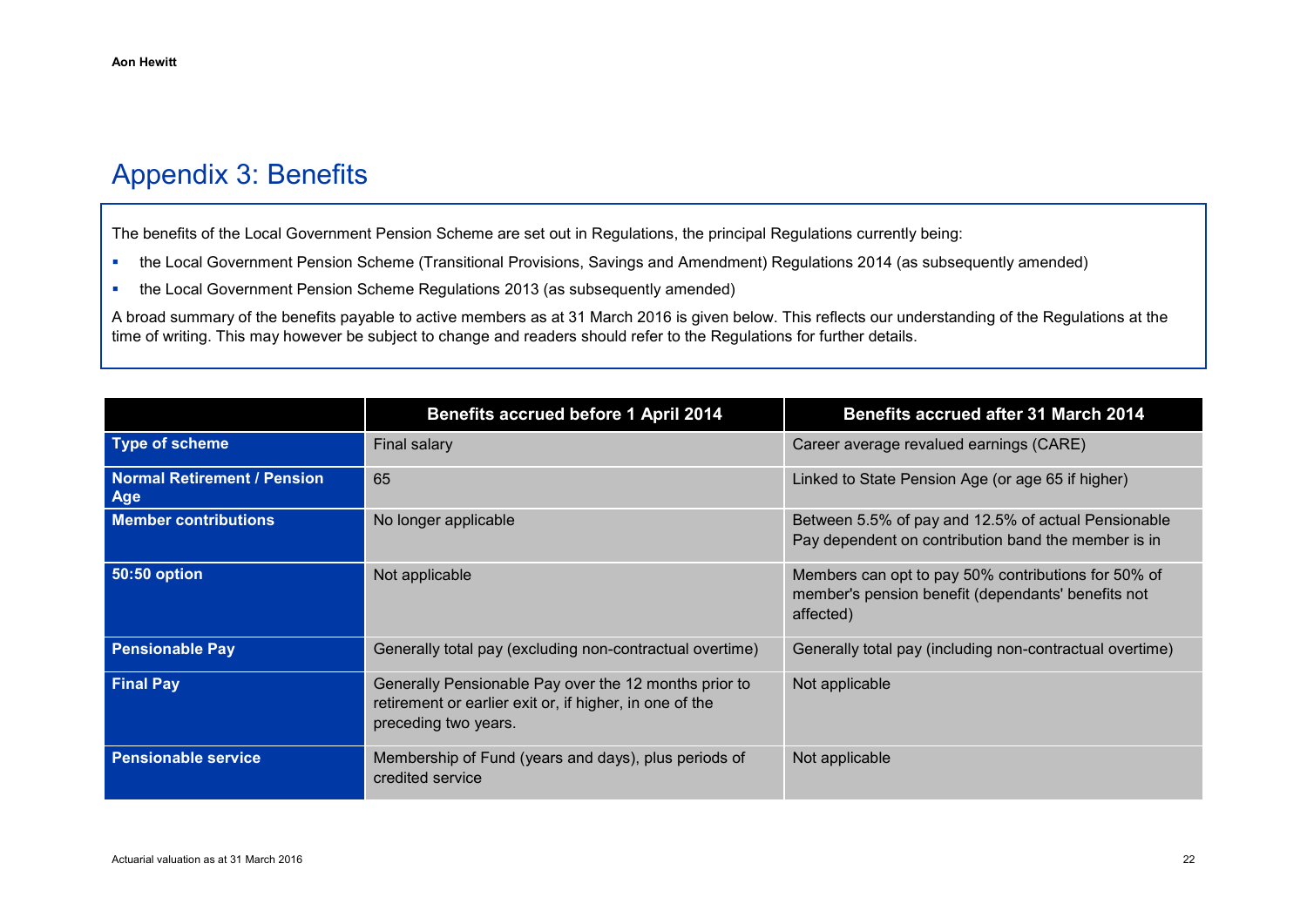|                                              | <b>Benefits accrued before 1 April 2014</b>                                                                                                                                                                                                                                                                                                                                                                                                                               | <b>Benefits accrued after 31 March 2014</b>                                                                                                                                                                                                                                                                                                                                                                                                                                                                                       |
|----------------------------------------------|---------------------------------------------------------------------------------------------------------------------------------------------------------------------------------------------------------------------------------------------------------------------------------------------------------------------------------------------------------------------------------------------------------------------------------------------------------------------------|-----------------------------------------------------------------------------------------------------------------------------------------------------------------------------------------------------------------------------------------------------------------------------------------------------------------------------------------------------------------------------------------------------------------------------------------------------------------------------------------------------------------------------------|
| <b>Normal retirement pension</b>             | 1/60 of Final Pay for each year of Pensionable Service on<br>or after 1 April 2008.                                                                                                                                                                                                                                                                                                                                                                                       | 1/49 of Pensionable Pay received during each year of<br>membership from 1 April 2014, revalued.                                                                                                                                                                                                                                                                                                                                                                                                                                   |
|                                              | For each year of Pensionable Service before 1 April 2008:<br>a pension of 1/80 of Final Pay, plus<br>٠<br>a cash sum of 3/80 of Final Pay<br>٠                                                                                                                                                                                                                                                                                                                            | The resulting accumulated pension is called the 'pension<br>account'.                                                                                                                                                                                                                                                                                                                                                                                                                                                             |
| <b>Retirement cash sum</b>                   | Pension can be surrendered for additional cash sum to a maximum cash sum of one quarter of the total capital value of<br>benefits.<br>Conversion rate is £12 for each £1 pa of pension given up                                                                                                                                                                                                                                                                           |                                                                                                                                                                                                                                                                                                                                                                                                                                                                                                                                   |
| <b>Early retirement pension</b>              | Reduced pension payable on retirement after age 60, or<br>after age 55 with Employer consent.<br>Pension calculated as for normal retirement but based on<br>Pensionable Service to early retirement date, and reduced<br>for early payment.<br>Certain categories of member eligible for protection can<br>retire on unreduced pension if their age plus Pensionable<br>Service is greater than or equal to 85 years, with<br>Employer consent required if under age 60. | Reduced pension payable on retirement after age 55.<br>Pension calculated as for normal retirement but based on<br>revalued Pensionable Pay up to early retirement date (and<br>final Pensionable Pay at early retirement in relation to final<br>salary benefits), and reduced for early payment.<br>Certain categories of member eligible for protection can<br>retire on unreduced pension if their age plus Pensionable<br>Service is greater than or equal to 85 years, with employer<br>agreement required if under age 60. |
| <b>Incapacity and ill-health</b><br>pensions | In each case members must<br>٠<br>and<br>be incapable of immediately undertaking any gainful employment<br>٠                                                                                                                                                                                                                                                                                                                                                              | be permanently incapable of efficiently discharging the duties of the employment they were engaged in to qualify                                                                                                                                                                                                                                                                                                                                                                                                                  |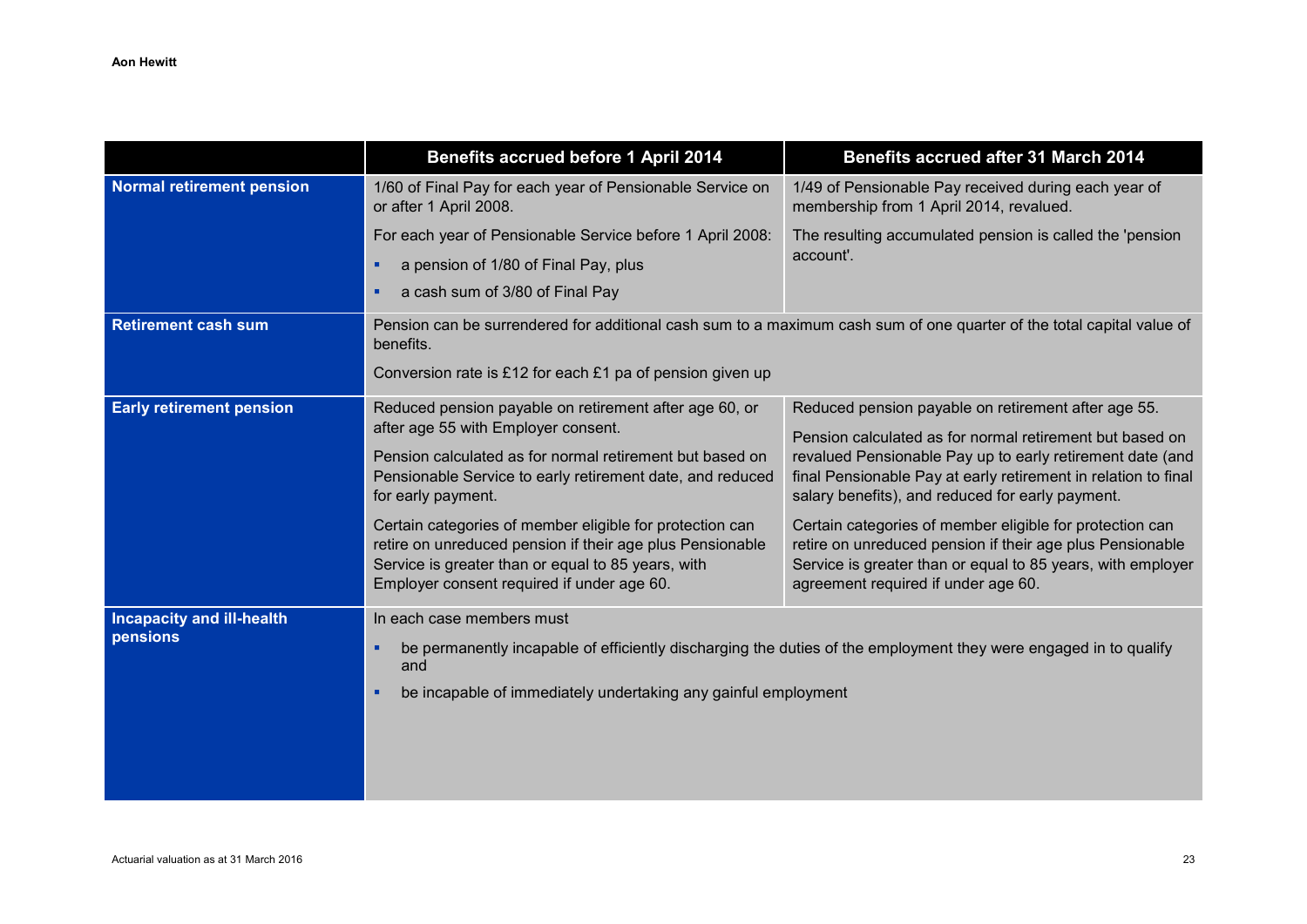|                                    | Benefits accrued before 1 April 2014<br><b>Benefits accrued after 31 March 2014</b>                                                                                                                                                                                                                                                                                      |                                                                                                                 |  |  |  |  |
|------------------------------------|--------------------------------------------------------------------------------------------------------------------------------------------------------------------------------------------------------------------------------------------------------------------------------------------------------------------------------------------------------------------------|-----------------------------------------------------------------------------------------------------------------|--|--|--|--|
| <b>Incapacity and ill-health</b>   | Tier 1                                                                                                                                                                                                                                                                                                                                                                   |                                                                                                                 |  |  |  |  |
| pensions (continued)               | Payable to members with more than 2 years of Pensionable Service.<br>٠                                                                                                                                                                                                                                                                                                   |                                                                                                                 |  |  |  |  |
|                                    | Immediate payment of accrued pension, plus an enhancement equal to the amount of earned pension the member<br>٠<br>would have accrued between the date of leaving and Normal Pension Age, based on Assumed Pensionable Pay.<br>To qualify for this benefit the member must be unlikely to be capable of undertaking any gainful employment before<br>Normal Pension Age. |                                                                                                                 |  |  |  |  |
|                                    |                                                                                                                                                                                                                                                                                                                                                                          |                                                                                                                 |  |  |  |  |
|                                    | Tier <sub>2</sub>                                                                                                                                                                                                                                                                                                                                                        |                                                                                                                 |  |  |  |  |
|                                    | Payable to members with more than 2 years of Pensionable Service.<br>٠                                                                                                                                                                                                                                                                                                   |                                                                                                                 |  |  |  |  |
|                                    | Immediate payment of accrued pension, plus an enhancement equal to 25% of the Tier 1 enhancement.<br>٠                                                                                                                                                                                                                                                                   |                                                                                                                 |  |  |  |  |
|                                    | To qualify for this benefit the member must be expected to be capable of undertaking gainful employment at some point<br>after 3 years, but before Normal Pension Age.                                                                                                                                                                                                   |                                                                                                                 |  |  |  |  |
|                                    | Tier <sub>3</sub>                                                                                                                                                                                                                                                                                                                                                        |                                                                                                                 |  |  |  |  |
|                                    | Subject to members having qualifying service of 2 years or more:                                                                                                                                                                                                                                                                                                         |                                                                                                                 |  |  |  |  |
|                                    | Payable to members with more than 3 months' Pensionable Service based on accrued pension.<br>٠                                                                                                                                                                                                                                                                           |                                                                                                                 |  |  |  |  |
|                                    | ٠<br>point within 3 years of date of exit.                                                                                                                                                                                                                                                                                                                               | To qualify for this benefit the member must be expected to be capable of undertaking gainful employment at some |  |  |  |  |
|                                    | Payable for 3 years or until gainful employment obtained, if earlier.<br>٠                                                                                                                                                                                                                                                                                               |                                                                                                                 |  |  |  |  |
| <b>Leaving Pensionable Service</b> | Pension payable on retirement at Normal Retirement Age<br>Pension payable on retirement at Normal Pension Age<br>based on Final Pay at exit and Pensionable Service to<br>calculated as for normal retirement based on revalued<br>date of exit.<br>Pensionable Pay during period of membership.                                                                         |                                                                                                                 |  |  |  |  |
|                                    | Certain categories of member can retire early on<br>unreduced pension if aged 60 or over and their age plus<br>service is greater than or equal to 85 years. Service in this<br>case includes the period between date of exit and date<br>pension commences.                                                                                                             |                                                                                                                 |  |  |  |  |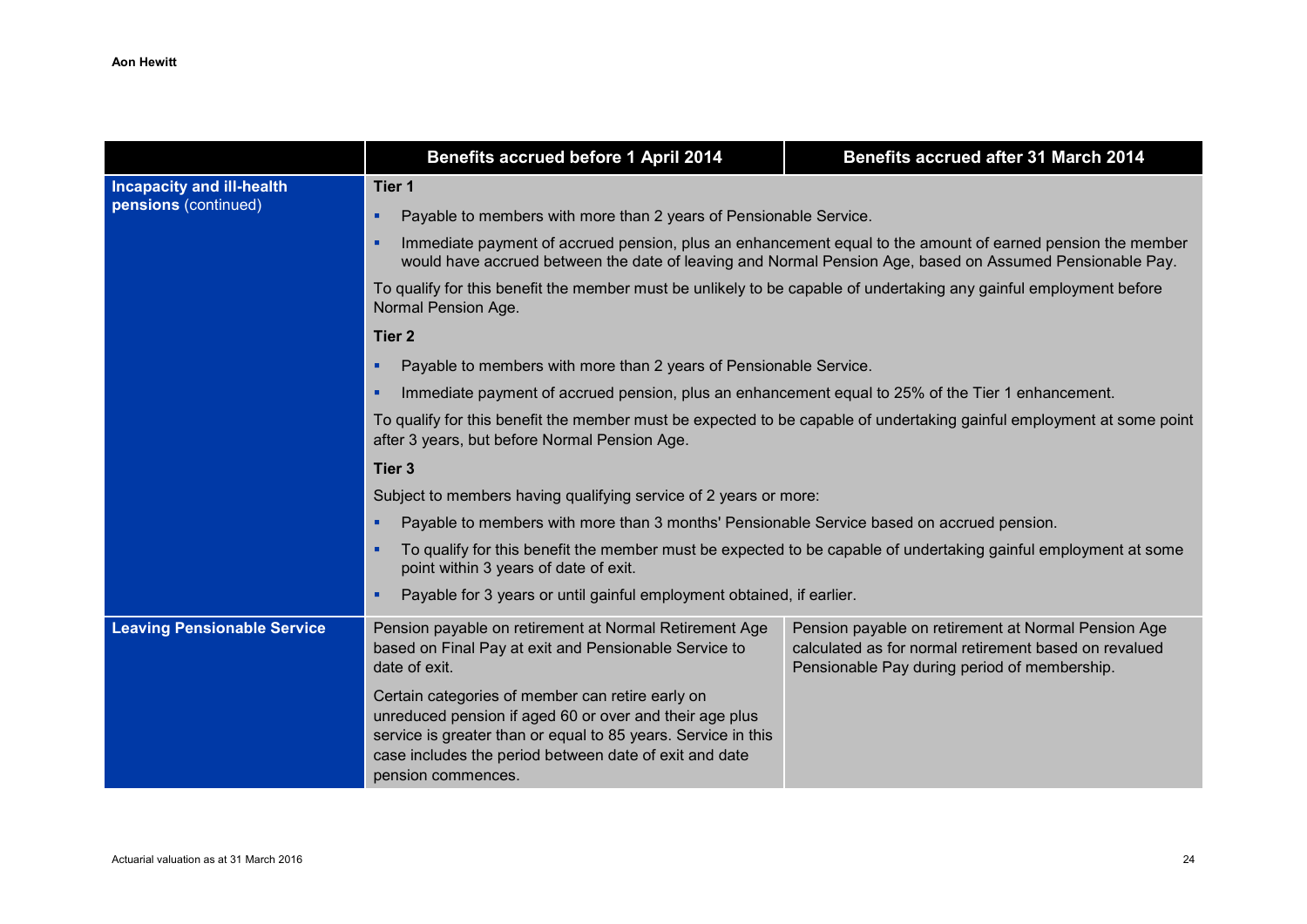|                                                      | <b>Benefits accrued before 1 April 2014</b>                                                                                                                                                           | <b>Benefits accrued after 31 March 2014</b>                                                                                                                                                                                                       |
|------------------------------------------------------|-------------------------------------------------------------------------------------------------------------------------------------------------------------------------------------------------------|---------------------------------------------------------------------------------------------------------------------------------------------------------------------------------------------------------------------------------------------------|
| <b>CARE revaluation in service</b>                   | Not applicable                                                                                                                                                                                        | In line with increases in the Consumer Prices Index (CPI)                                                                                                                                                                                         |
| <b>Deferred pension revaluation</b><br>after leaving | Guaranteed Minimum Pensions (GMPs) increase in<br>٠<br>deferment in line with State revaluation factors.                                                                                              | In line with CPI (subject to a minimum of zero)                                                                                                                                                                                                   |
|                                                      | Deferred pensions in excess of GMPs increase in line<br>٠<br>with CPI                                                                                                                                 |                                                                                                                                                                                                                                                   |
| Pension increases in payment                         | GMPs accrued after 6 April 1988 increase at the lower<br>×<br>of 3% pa and CPI, with the exception of members who<br>reach State Pension Age between 6 April 2016 and<br>5 December 2018.             | In line with CPI (subject to a minimum of zero)                                                                                                                                                                                                   |
|                                                      | Pensions in payment in excess of GMPs, and GMPs<br>×<br>accrued after 6 April 1988 for members who reach<br>State Pension Age between 6 April 2016 and<br>5 December 2018, increase in line with CPI. |                                                                                                                                                                                                                                                   |
| <b>Death benefits</b>                                | A cash sum of 3 x Assumed Pensionable Pay at exit.<br>×                                                                                                                                               |                                                                                                                                                                                                                                                   |
|                                                      | A partner's pension of 1/160 of Final Pay for each year of<br>Pensionable Service before 1 April 2014.                                                                                                | A partner's pension of 1/160 of revalued Pensionable Pay<br>received during membership from 1 April 2014 plus an<br>enhancement to pension of 1/160 of Assumed<br>Pensionable Pay at death for each year between death<br>and Normal Pension Age. |
|                                                      | Partners are spouses, civil partners and cohabitees<br>×                                                                                                                                              |                                                                                                                                                                                                                                                   |
|                                                      | Children's pensions may be payable<br>٠                                                                                                                                                               |                                                                                                                                                                                                                                                   |
| <b>State pension scheme</b>                          | The Scheme was contracted out of the State Second Pension Scheme until contracting-out was abolished in April<br>2016.                                                                                |                                                                                                                                                                                                                                                   |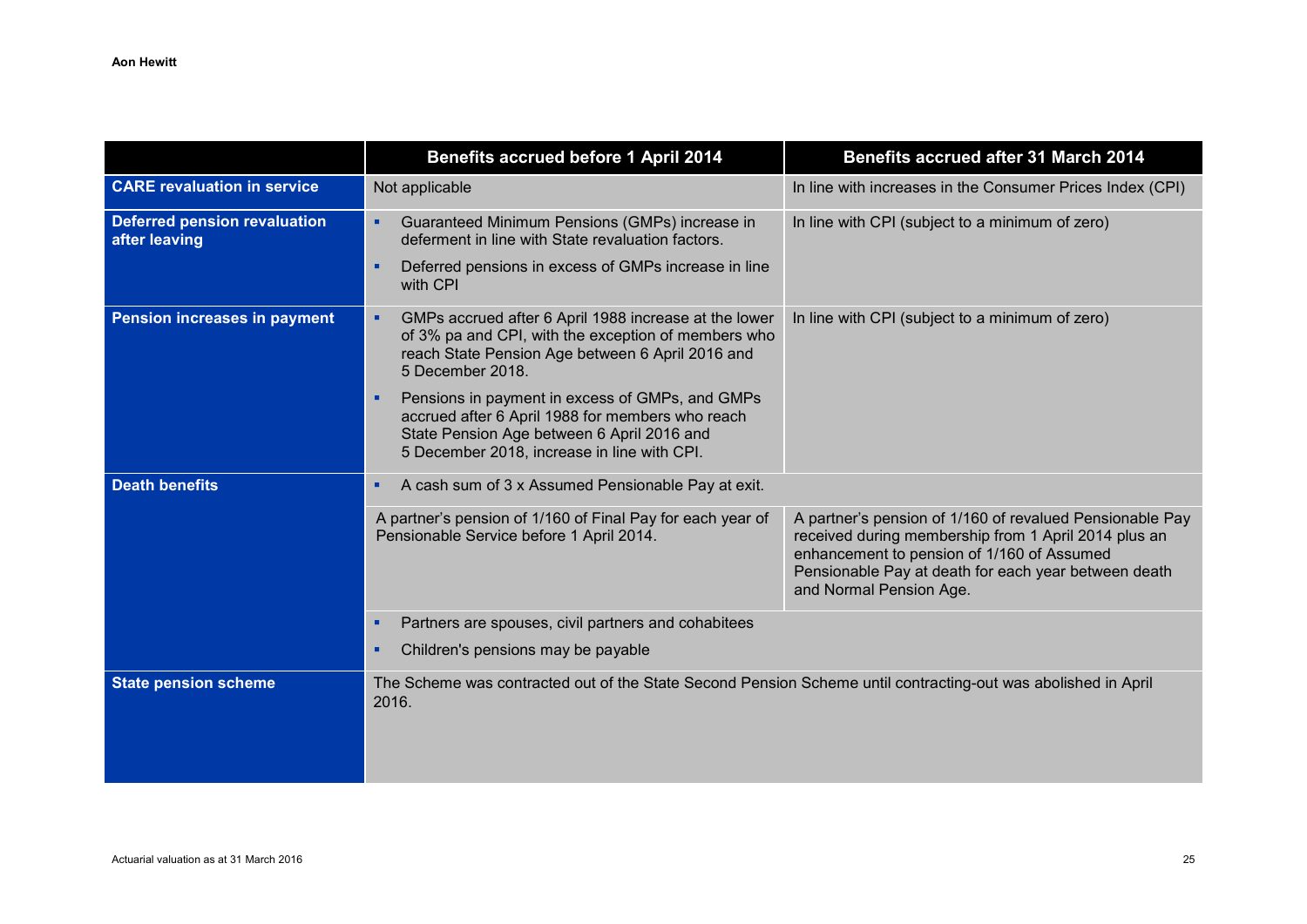|                                | Benefits accrued before 1 April 2014                                                                                                          | Benefits accrued after 31 March 2014 |
|--------------------------------|-----------------------------------------------------------------------------------------------------------------------------------------------|--------------------------------------|
| <b>Protections / underpins</b> | Pre 2014 benefits protected (including link to eventual Final Pay).                                                                           |                                      |
|                                | Underpin of benefits on 2008 Scheme structure for members aged over 55 in April 2012.                                                         |                                      |
|                                | Rule of 85 retained for members aged over 60 on 31 March 2016. Tapered protection of Rule of 85 for members aged<br>over 60 on 31 March 2020. |                                      |
|                                | Rule of 85 retained for service before 31 March 2008 for those with scheme membership before 1 October 2006.                                  |                                      |
| <b>Vesting period</b>          | A refund of member contributions is paid for members leaving membership with qualifying service of less than 2 years.                         |                                      |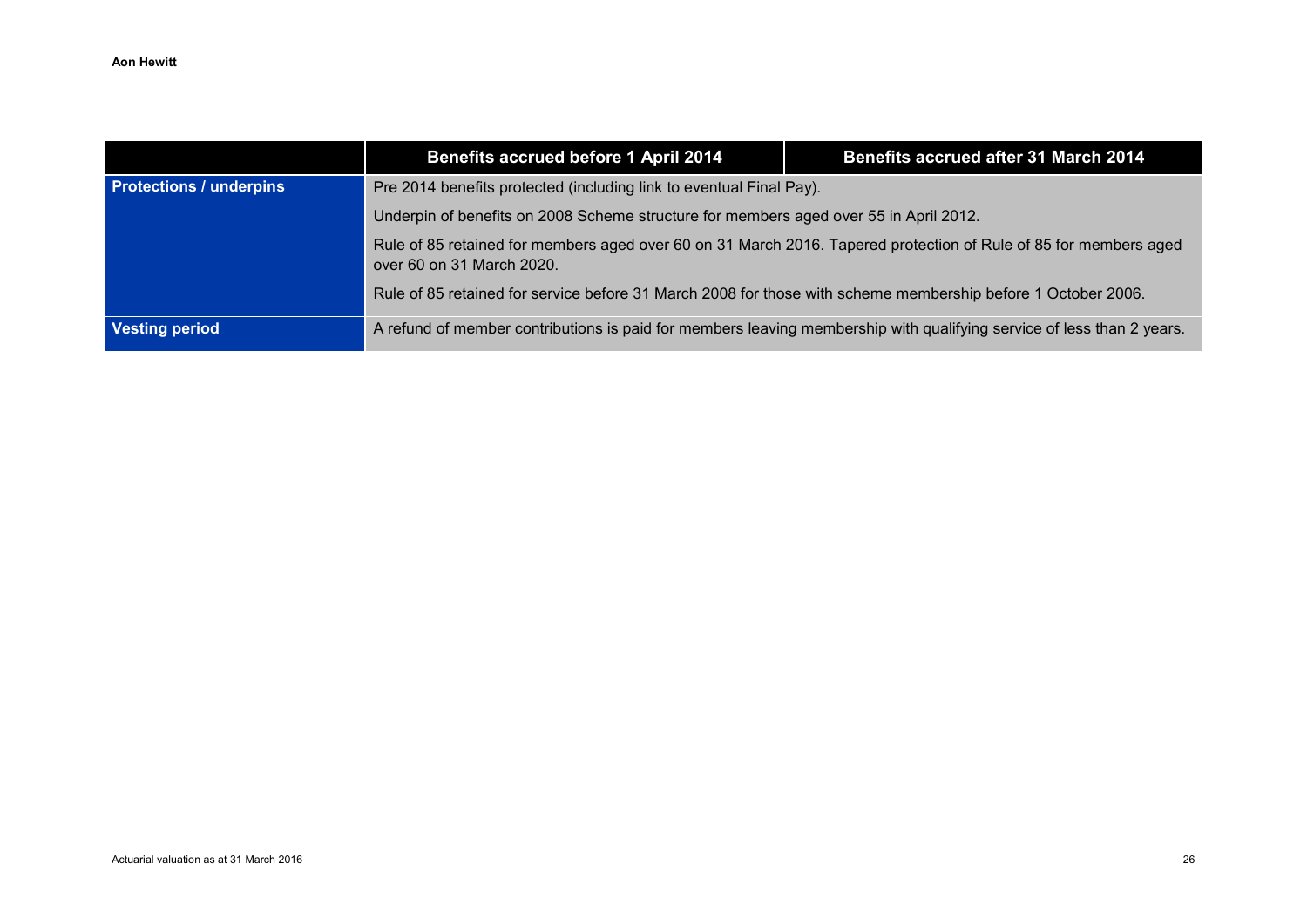# <span id="page-30-0"></span>Appendix 4: Consolidated revenue account

# *We show a summary of the revenue and outgo of the Fund since the previous valuation below, taken from the Fund's Report and Accounts.*

|                                     |                            | <b>Total</b> |  |  |
|-------------------------------------|----------------------------|--------------|--|--|
|                                     |                            | £000         |  |  |
| Fund as at 31 March 2013            |                            | 2,085,460    |  |  |
| <b>Income</b>                       |                            |              |  |  |
| Contributions                       | Employer normal            | 142,486      |  |  |
|                                     | <b>Employer additional</b> | 87,770       |  |  |
|                                     | <b>Employer special</b>    | 10,244       |  |  |
|                                     | Employee                   | 67,183       |  |  |
| <b>Transfers-in</b>                 |                            | 9,037        |  |  |
| Investment income                   |                            | 85,125       |  |  |
| Other                               |                            | 14,709       |  |  |
| <b>Total income</b>                 |                            | 413,554      |  |  |
| <b>Outgo</b>                        |                            |              |  |  |
| Pensions paid                       |                            | 263,085      |  |  |
| Retirement cash sums                |                            | 54,790       |  |  |
| <b>Transfers-out</b>                |                            | 45,842       |  |  |
| Death benefits paid out             |                            | 5,329        |  |  |
| Refunds of contributions on leaving |                            | 222          |  |  |
| <b>Expenses</b>                     | Investment                 | 20,318       |  |  |
|                                     | Administration             | 4,429        |  |  |
| State scheme premiums               |                            | 77           |  |  |
| Other                               |                            |              |  |  |
| <b>Total outgo</b>                  |                            | 394,092      |  |  |
| <b>Change in market value</b>       |                            | 216,295      |  |  |
| Fund as at 31 March 2016            |                            | 2,321,217    |  |  |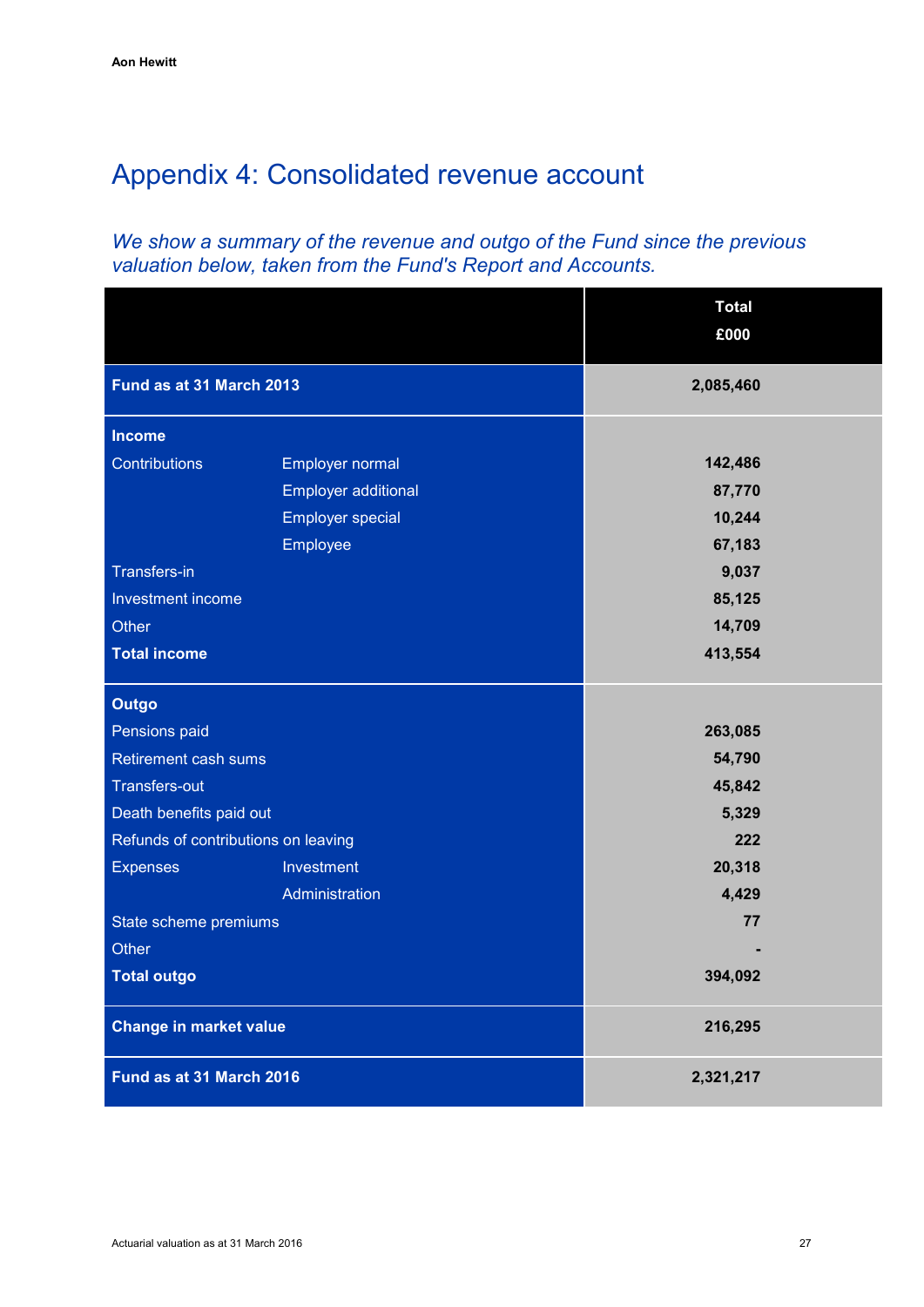# <span id="page-31-0"></span>Appendix 5: Assumptions used to value the liabilities

*The assumptions used for calculating the past service liabilities and the cost of future benefit accrual are summarised below.* 

# Financial assumptions

| In-service discount rate                                                                                                 |                                     |
|--------------------------------------------------------------------------------------------------------------------------|-------------------------------------|
| Scheduled body / subsumption funding target<br>Orphan body funding target<br>Already orphaned liabilities                | 4.5% pa<br>$4.5%$ pa<br>$2.1\%$ pa  |
| Left-service discount rate                                                                                               |                                     |
| Scheduled body / subsumption funding target<br>Orphan body funding target<br>Already orphaned liabilities                | $4.5%$ pa<br>$2.5%$ pa<br>$2.1%$ pa |
| <b>Rate of Pensionable Pay increases</b><br>(service up to 31 March 2014 only)<br>(in addition to promotional increases) | $3.5%$ pa                           |
| <b>Rate of CPI price inflation</b>                                                                                       | $2.0\%$ pa                          |
| Rate of revaluation of pension accounts                                                                                  | $2.0%$ pa                           |
| <b>Rate of pension increases</b>                                                                                         |                                     |
| on non GMPs<br>on post 88 GMPs                                                                                           | $2.0%$ pa<br>$1.8%$ pa              |
| Rate of deferred pension increases                                                                                       |                                     |
| non GMP<br><b>GMP</b>                                                                                                    | $2.0%$ pa<br>$3.5%$ pa              |
| <b>Administration expenses</b>                                                                                           | 0.4% of Pensionable Pay             |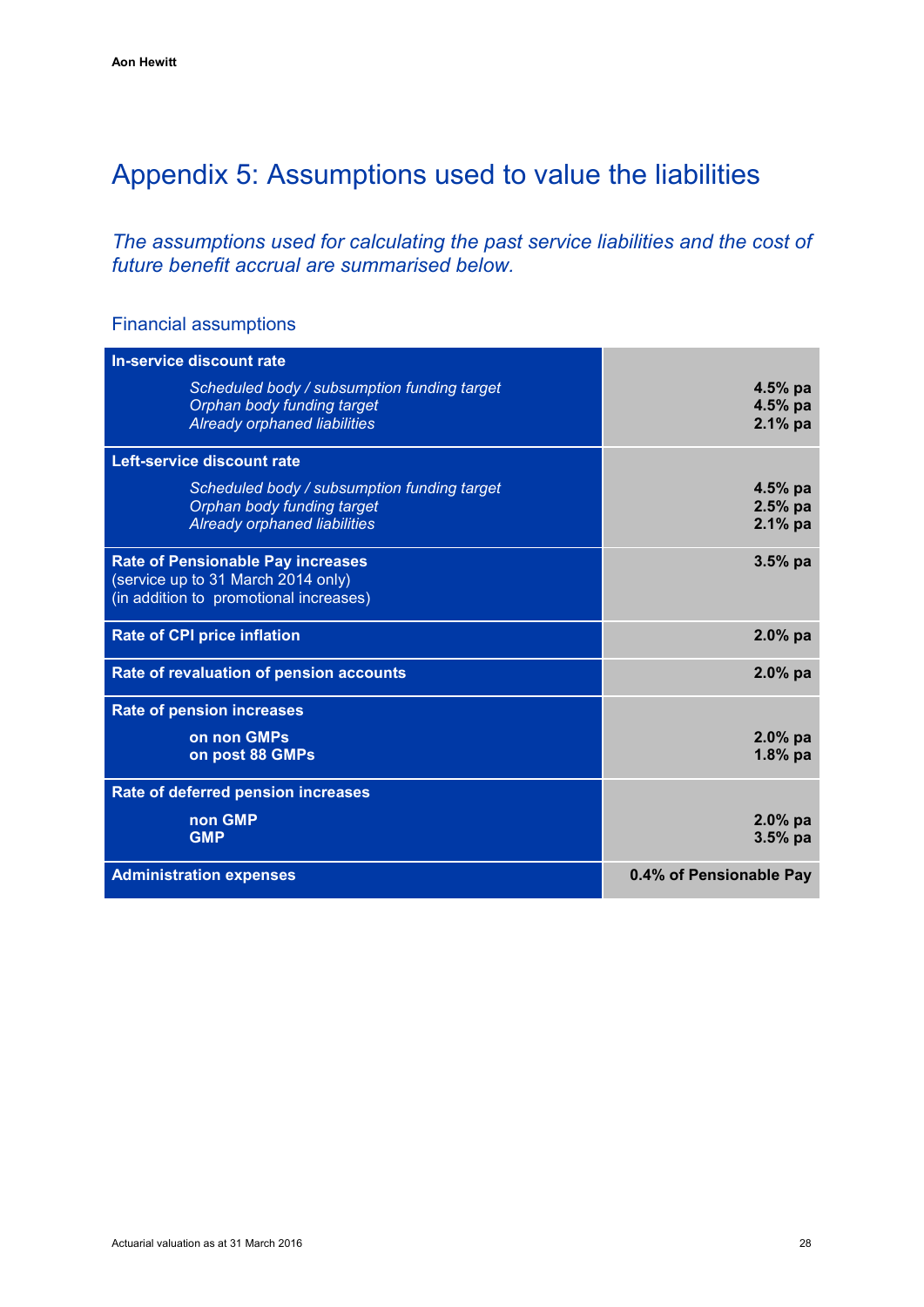# Demographic assumptions

| <b>Pre-retirement base</b>                    | Males: 50% of Standard SAPS S2P tables                                                                                                                                                                                                 |                                                                                                                                        |  |  |  |  |
|-----------------------------------------------|----------------------------------------------------------------------------------------------------------------------------------------------------------------------------------------------------------------------------------------|----------------------------------------------------------------------------------------------------------------------------------------|--|--|--|--|
| mortality                                     | Females: 50% of Standard SAPS S2P tables                                                                                                                                                                                               |                                                                                                                                        |  |  |  |  |
| <b>Post-retirement base</b>                   | Males: 95% of Standard SAPS S2P tables                                                                                                                                                                                                 |                                                                                                                                        |  |  |  |  |
| mortality                                     | Females: 100% of Standard SAPS S2P tables                                                                                                                                                                                              |                                                                                                                                        |  |  |  |  |
| <b>III-health retirement</b>                  | Males: 110% of Standard SAPS S2P III Health tables                                                                                                                                                                                     |                                                                                                                                        |  |  |  |  |
| base mortality                                | Females: 115% of Standard SAPS S2P III Health tables                                                                                                                                                                                   |                                                                                                                                        |  |  |  |  |
| <b>Improvements to</b><br>mortality           | An allowance for improvements between 2007 and 2016 and an allowance<br>for future improvements has been made in line with the assuming a long-<br>term annual rate of improvement in mortality rates of 1.5% pa for men and<br>women. |                                                                                                                                        |  |  |  |  |
| <b>Promotional salary</b><br><b>increases</b> | Allowance has been made for age-related promotional increases (see<br>sample rates below).                                                                                                                                             |                                                                                                                                        |  |  |  |  |
| <b>Withdrawals</b>                            | Allowance has been made for withdrawals from service (see sample rates<br>below). On withdrawal, members are assumed to leave a deferred pension<br>in the Fund.                                                                       |                                                                                                                                        |  |  |  |  |
| <b>Retirement age</b>                         | Members were assumed to retire at the following ages:                                                                                                                                                                                  |                                                                                                                                        |  |  |  |  |
|                                               | <b>Member group</b>                                                                                                                                                                                                                    | <b>Assumed age at retirement</b>                                                                                                       |  |  |  |  |
|                                               | Active members with protected Rule<br>of 85 age (joined LGPS before 1<br>October 2006 and attained age 60<br>before 1 April 2020)                                                                                                      | Rule of 85 age (or age 60 if higher).<br>Any part of their pension payable<br>from a later age will be reduced.                        |  |  |  |  |
|                                               | Active members who joined before<br>1 April 2014 and not included in<br>above group                                                                                                                                                    | Age 65.<br>Post 2014 pensions will be reduced<br>if the member's State Pension Age<br>is projected to be over age 65 at<br>that point. |  |  |  |  |
|                                               | Deferred members who joined the<br>Fund before 1 April 2014 with<br>protected Rule of 85 age                                                                                                                                           | Rule of 85 age (or age 60 if higher).<br>Any part of their pension payable<br>from a later age will be reduced.                        |  |  |  |  |
|                                               | Deferred members who joined the<br>Fund before 1 April 2014 with no<br>protected Rule of 85 age                                                                                                                                        | Age 65.                                                                                                                                |  |  |  |  |
|                                               | All other active and deferred<br>members                                                                                                                                                                                               | State Pension Age (or age 65 if<br>higher)                                                                                             |  |  |  |  |
| <b>Retirement cash sum</b>                    | Each member is assumed to surrender pension on retirement, such that<br>the total cash received is 80% of the permitted maximum.                                                                                                       |                                                                                                                                        |  |  |  |  |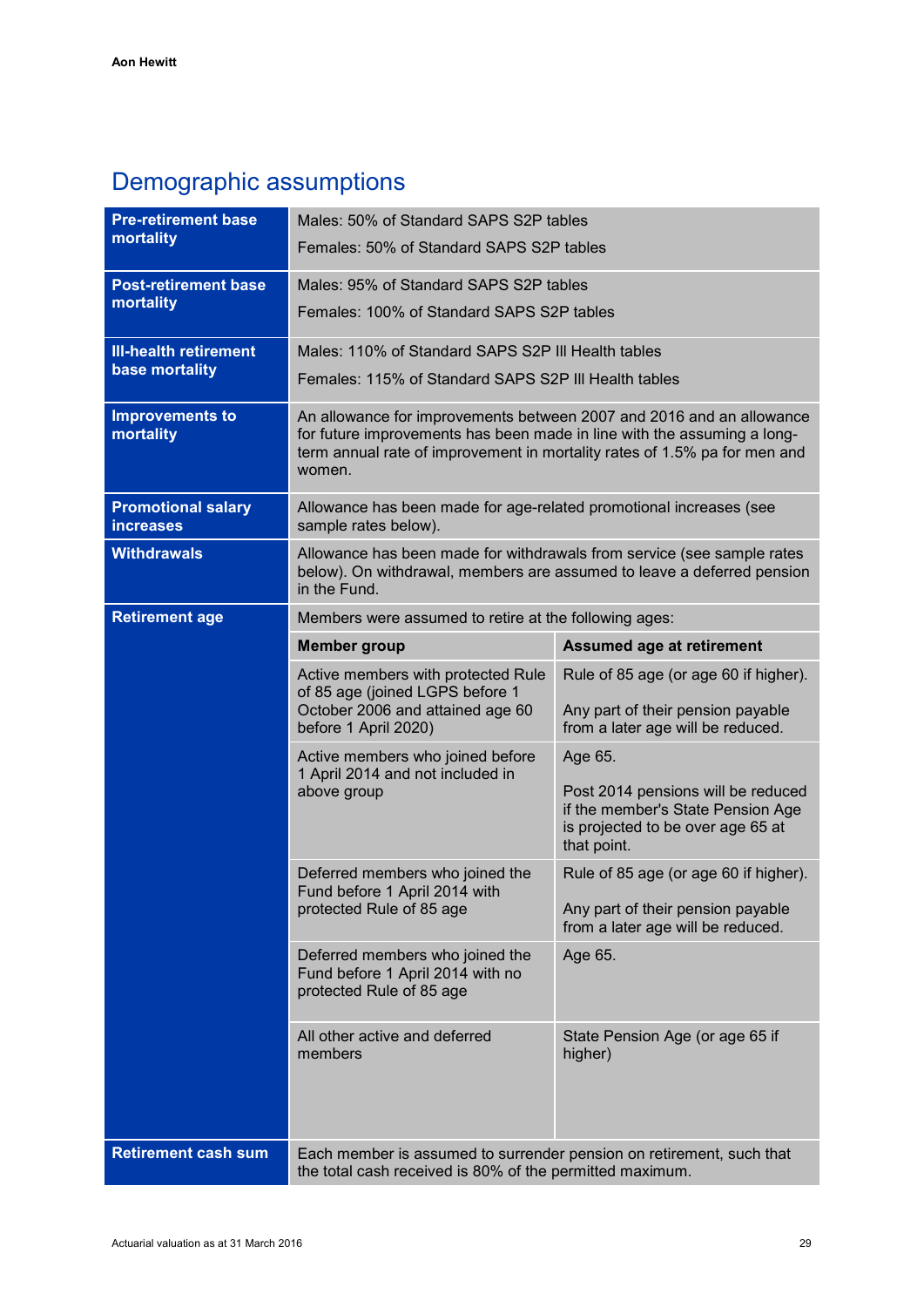| <b>Family details</b>                   | Each man was assumed to be three years older than his wife/partner.                                                                           |  |  |  |  |
|-----------------------------------------|-----------------------------------------------------------------------------------------------------------------------------------------------|--|--|--|--|
|                                         |                                                                                                                                               |  |  |  |  |
|                                         | 80% of non-pensioners were assumed to be married or have a spouse,<br>civil partner or co-habitee ('partner') at retirement or earlier death. |  |  |  |  |
|                                         | 80% of pensioners were assumed to be married or have a partner at age<br>65.                                                                  |  |  |  |  |
|                                         | Partners were assumed to exhibit the same mortality as pensioners of the<br>same sex who retired in normal health.                            |  |  |  |  |
|                                         | No allowance for children's pensions.                                                                                                         |  |  |  |  |
| <b>Retirement due to ill-</b><br>health | Allowance has been made for retirements due to ill-health (see below).<br>Proportions assumed to fall into the different benefit tiers are:   |  |  |  |  |
|                                         | Tier 1<br>80%                                                                                                                                 |  |  |  |  |
|                                         | Tier 2<br>10%                                                                                                                                 |  |  |  |  |
|                                         | 10%<br>Tier 3                                                                                                                                 |  |  |  |  |
| Take up of 50:50<br>scheme              | All members are assumed to remain in the scheme they are in at the date<br>of the valuation.                                                  |  |  |  |  |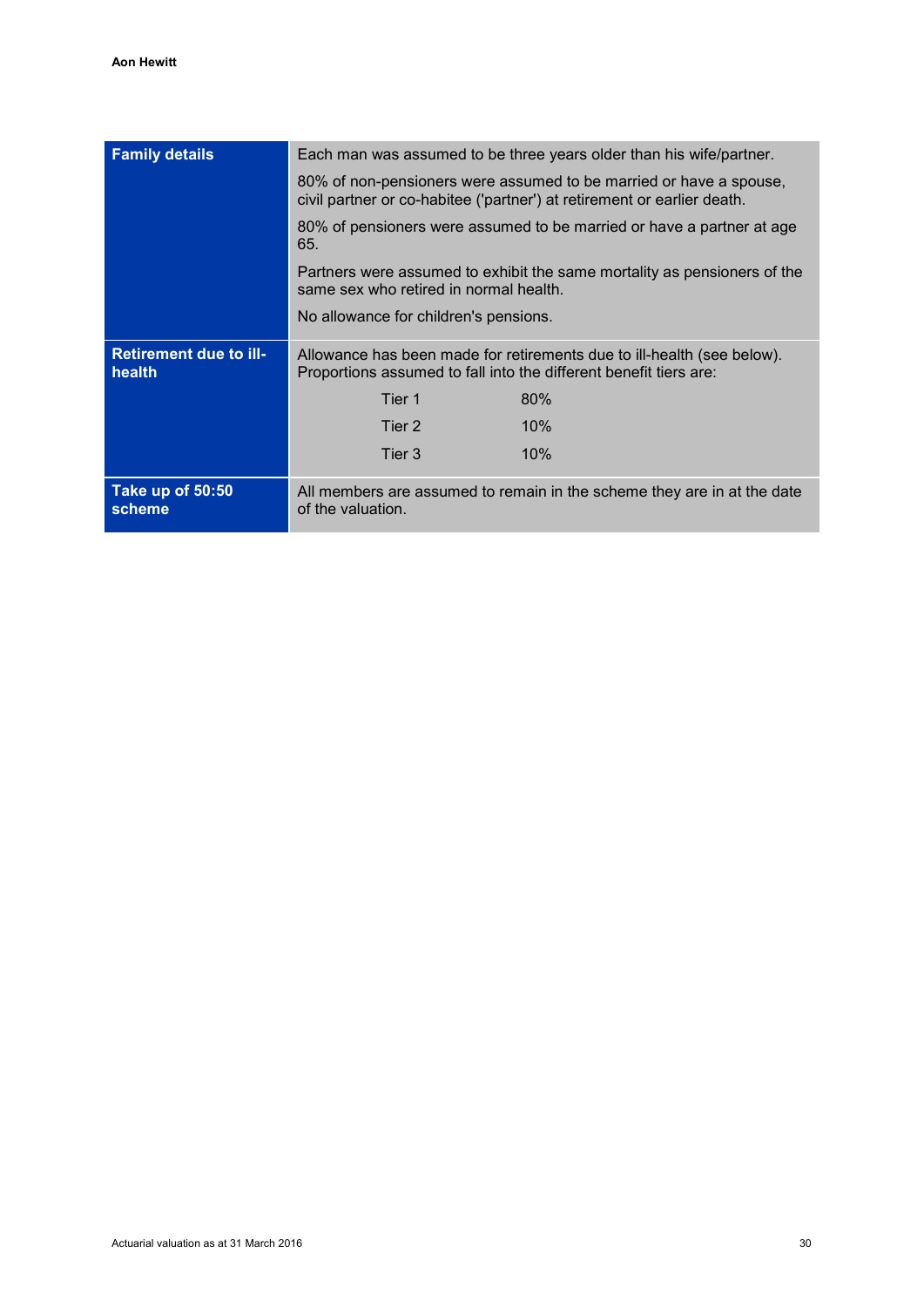# Sample rates

The table below illustrates the allowances made for withdrawals from service and ill-health retirement at various ages. Also shown is the allowance included for promotional pay increases, which is shown as the percentage increase over the next year.

| <b>Current age</b> | Percentage<br>promotional pay<br>increase over year |       | <b>Percentage leaving</b><br>the Fund each year<br>as a result of<br>withdrawal from<br>service | <b>Percentage leaving</b><br>the Fund each year<br>as a result of III-<br>health retirement |       |  |
|--------------------|-----------------------------------------------------|-------|-------------------------------------------------------------------------------------------------|---------------------------------------------------------------------------------------------|-------|--|
|                    | Men                                                 | Women | Men & Women                                                                                     | Men                                                                                         | Women |  |
| 20                 | 7.0                                                 | 3.0   | 11.5                                                                                            | 0.00                                                                                        | 0.00  |  |
| 25                 | 4.5                                                 | 2.7   | 9.5                                                                                             | 0.01                                                                                        | 0.01  |  |
| 30                 | 2.1                                                 | 1.4   | 7.6                                                                                             | 0.03                                                                                        | 0.02  |  |
| 35                 | 1.0                                                 | 0.0   | 6.1                                                                                             | 0.05                                                                                        | 0.03  |  |
| 40                 | 0.0                                                 | 0.0   | 4.6                                                                                             | 0.07                                                                                        | 0.04  |  |
| 45                 | 0.0                                                 | 0.0   | 3.0                                                                                             | 0.12                                                                                        | 0.07  |  |
| 50                 | 0.0                                                 | 0.0   | 1.5                                                                                             | 0.16                                                                                        | 0.11  |  |
| 55                 | 0.0                                                 | 0.0   | 0.0                                                                                             | 0.35                                                                                        | 0.24  |  |
| 60                 | 0.0                                                 | 0.0   | 0.0                                                                                             | 0.55                                                                                        | 0.38  |  |
| 65                 | 0.0                                                 | 0.0   | 0.0                                                                                             | 0.00                                                                                        | 0.00  |  |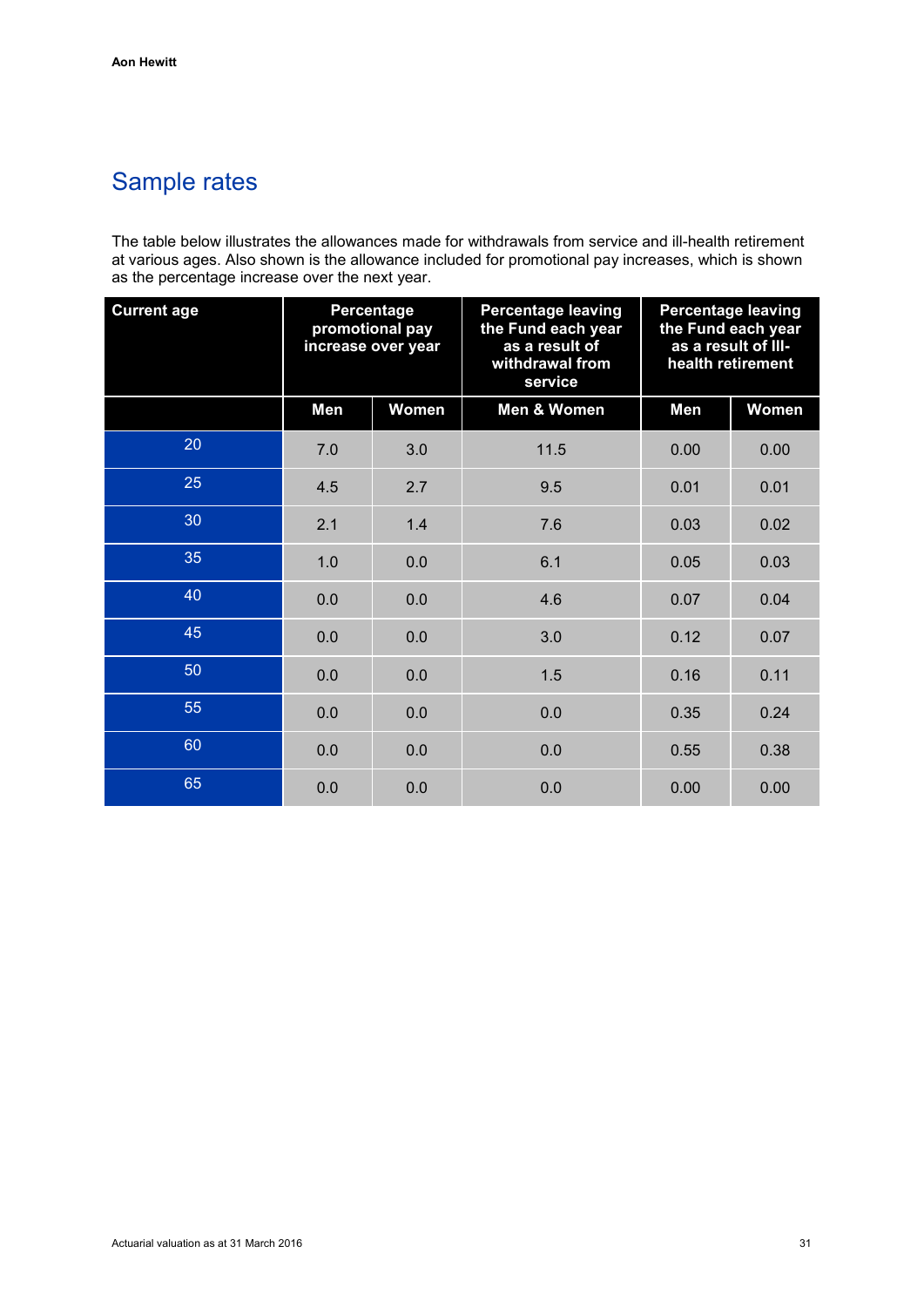# <span id="page-35-0"></span>Appendix 6: Membership experience

*We have compared the actual amounts of pension of deaths, retirements and other exits since the previous valuation with the amounts expected on the assumptions used for the 2016 valuation:*

| <b>Type of exit</b>                       | <b>Men</b><br>£000s | Women<br>£000s |
|-------------------------------------------|---------------------|----------------|
| Death after retirement in normal health * |                     |                |
| Actual                                    | 2,460               | 889            |
| Expected                                  | 2,693               | 994            |
| Death after retirement in ill health *    |                     |                |
| <b>Actual</b>                             | 1,042               | 514            |
| <b>Expected</b>                           | 1,086               | 521            |
| <b>Death in service</b>                   |                     |                |
| Actual                                    | 52                  | 38             |
| Expected                                  | 122                 | 143            |
| <b>Withdrawals (excluding refunds)</b>    |                     |                |
| <b>Actual</b>                             | 2,431               | 3,164          |
| Expected                                  | 2,108               | 3,565          |
| <b>III-health retirements</b>             |                     |                |
| Actual                                    | 198                 | 153            |
| <b>Expected</b>                           | 233                 | 179            |

*\* Note that these figures exclude deaths in February and March 2016 due to lack of data*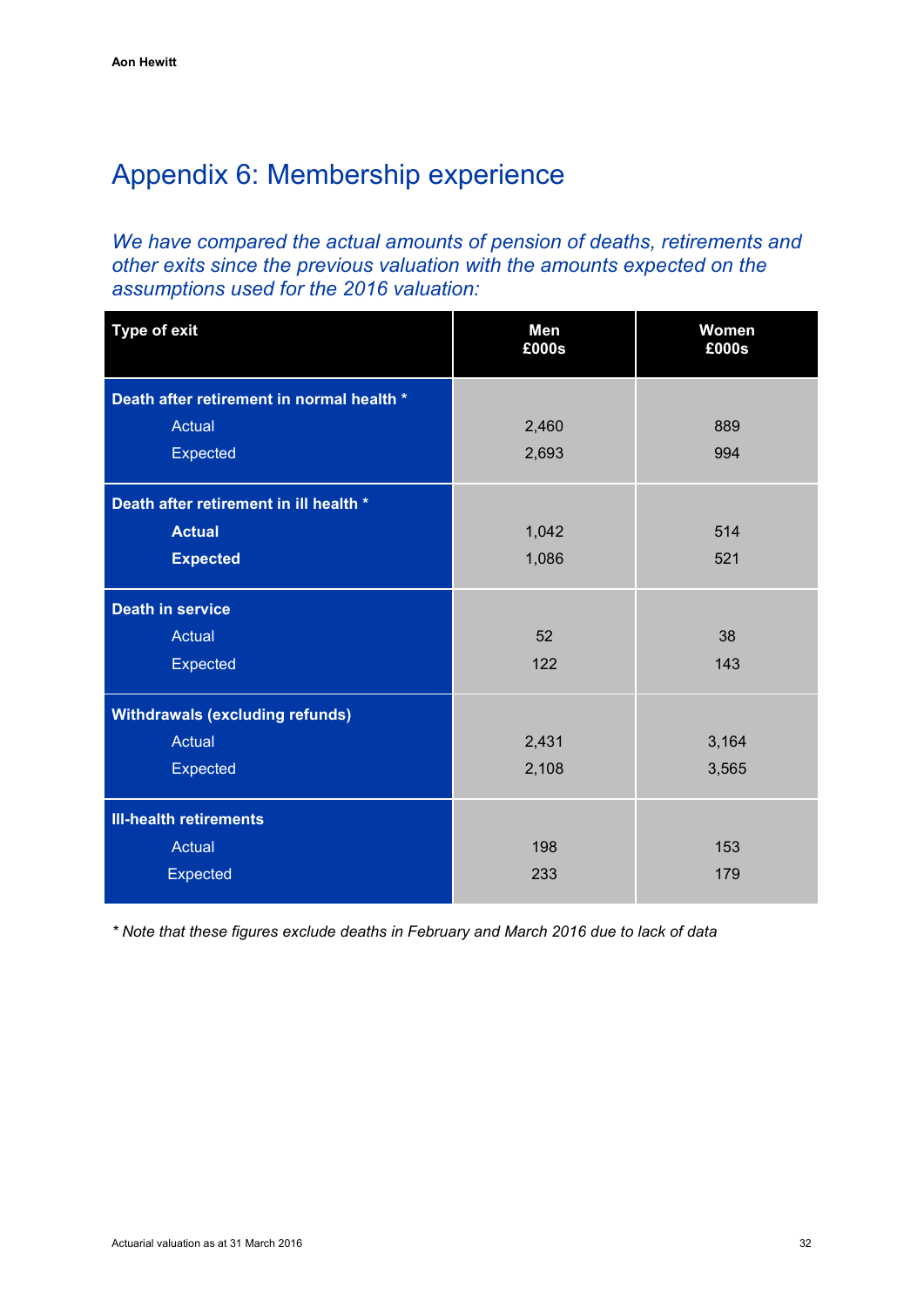# Appendix 7: Rates and Adjustments Certificate

*Actuarial certificate given for the purposes of Regulation 62 of the Local Government Pension Scheme Regulations 2013.*

In accordance with Regulation 62 of the Local Government Pension Scheme Regulations 2013 ('the 2013 Regulations'), we certify that contributions should be paid by Employers at the following rates for the period 1 April 2017 to 31 March 2020.

- An aggregate primary rate of 16.7% pa of Pensionable Pay.
- **Individual adjustments (i.e. secondary contribution rates) which, when added to or subtracted from the primary rate, produce the following minimum** Employer contribution rates.

<span id="page-36-0"></span>

| <b>Employer</b>                                                        | <b>Primary</b><br><b>Contribution</b><br>rate % |           | <b>Secondary contributions</b><br>(% Pensionable Pay and £s)<br><b>Year commencing 1 April</b> |         | <b>Total contributions</b><br>(% Pensionable Pay and £s)<br><b>Year commencing 1 April</b> |                       |                       |
|------------------------------------------------------------------------|-------------------------------------------------|-----------|------------------------------------------------------------------------------------------------|---------|--------------------------------------------------------------------------------------------|-----------------------|-----------------------|
|                                                                        | <b>Pensionable</b><br>Pay                       | 2017      | 2018                                                                                           | 2019    | 2017                                                                                       | 2018                  | 2019                  |
| Schedule 2 Part 1 bodies / Schedule 2 Part 2 bodies (Scheduled bodies) |                                                 |           |                                                                                                |         |                                                                                            |                       |                       |
| <b>Advance Learning Partnership</b>                                    | 17.4%                                           | £50,200   | £52,000                                                                                        | £53,800 | 17.4% plus<br>£50,200                                                                      | 17.4% plus<br>£52,000 | 17.4% plus<br>£53,800 |
| Apollo Studio Academy                                                  | 21.0%                                           | £3,800    | £12,500                                                                                        | £21,300 | 21.0% plus<br>£3,800                                                                       | 21.0% plus<br>£12,500 | 21.0% plus<br>£21,300 |
| <b>Bishop Auckland College</b>                                         | 16.2%                                           | $(0.5\%)$ | £27,000                                                                                        | £67,300 | 15.7%                                                                                      | 16.2% plus<br>£27,000 | 16.2% plus<br>£67,300 |
| <b>BRandH Academy</b>                                                  | 15.9%                                           | $(1.1\%)$ | £1,000                                                                                         | £5,000  | 14.8%                                                                                      | 15.9% plus<br>£1,000  | 15.9% plus<br>£5,000  |
| <b>Carmel Education Trust</b>                                          | 16.6%                                           | £8,700    | £34,600                                                                                        | £60,400 | 16.6% plus<br>£8,700                                                                       | 16.6% plus<br>£34,600 | 16.6% plus<br>£60,400 |
| <b>Cleves Cross Learning Trust</b>                                     | 18.9%                                           | £18,500   | £28,300                                                                                        | £38,100 | 18.9% plus<br>£18,500                                                                      | 18.9% plus<br>£28,300 | 18.9% plus<br>£38,100 |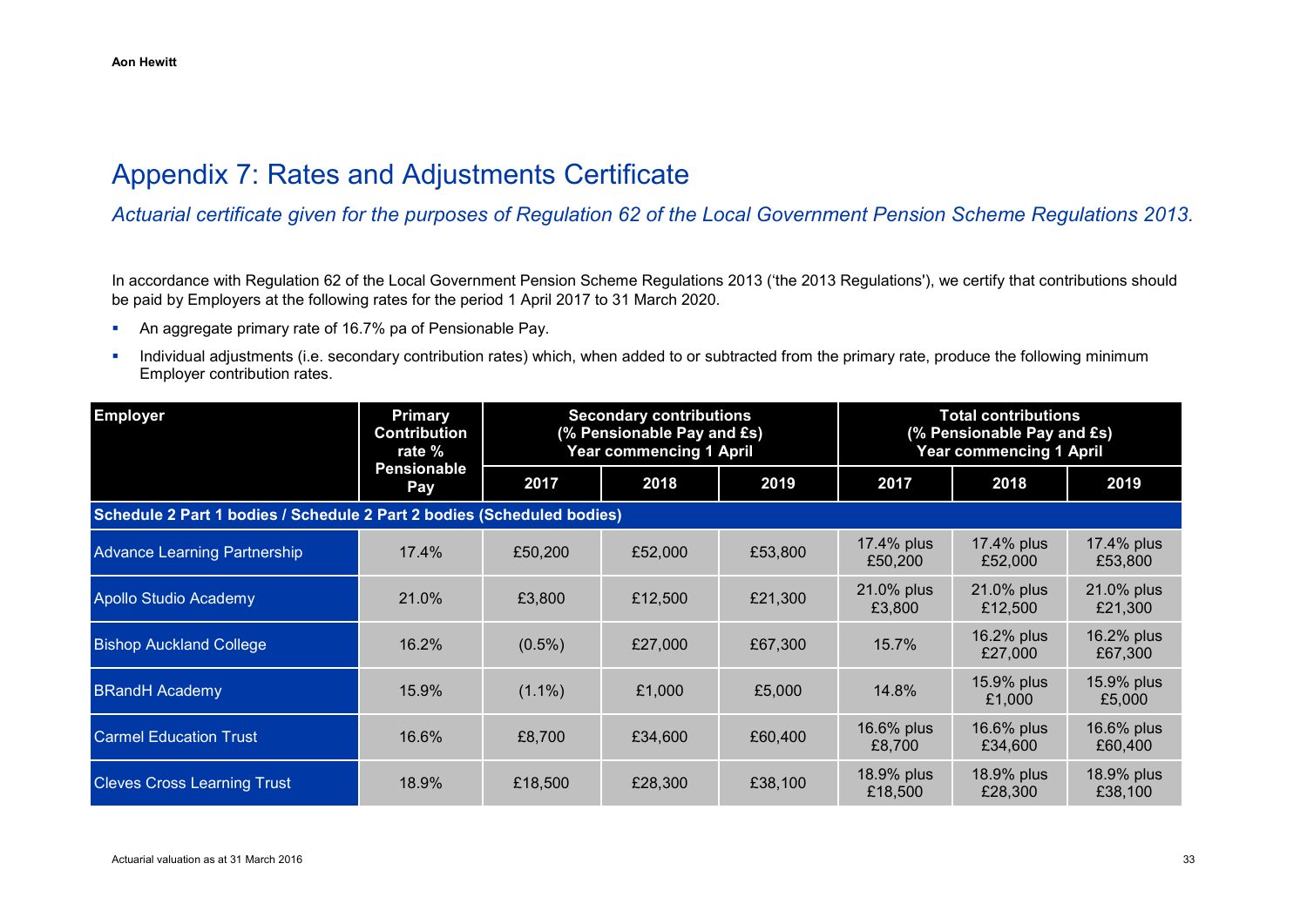| <b>Employer</b>                                     | <b>Primary</b><br><b>Secondary contributions</b><br>(% Pensionable Pay and £s)<br><b>Contribution</b><br>rate %<br><b>Year commencing 1 April</b> |                                                                                                                                                           | <b>Total contributions</b><br>(% Pensionable Pay and £s)<br><b>Year commencing 1 April</b> |                            |                           |                           |                           |  |
|-----------------------------------------------------|---------------------------------------------------------------------------------------------------------------------------------------------------|-----------------------------------------------------------------------------------------------------------------------------------------------------------|--------------------------------------------------------------------------------------------|----------------------------|---------------------------|---------------------------|---------------------------|--|
|                                                     | <b>Pensionable</b><br>Pay                                                                                                                         | 2017                                                                                                                                                      | 2018                                                                                       | 2019                       | 2017                      | 2018                      | 2019                      |  |
| County Durham & Darlington Fire &<br>Rescue Brigade | 16.6%                                                                                                                                             | £43,000                                                                                                                                                   | £82,000                                                                                    | £122,000                   | 16.6% plus<br>£43,000     | 16.6% plus<br>£82,000     | 16.6% plus<br>£122,000    |  |
|                                                     | 16.7%                                                                                                                                             | $(2.0\%)$ plus<br>£2,290,000                                                                                                                              | (0.9%) plus<br>£2,370,000                                                                  | $0.1\%$ plus<br>£2,453,000 | 14.7% plus<br>£2,290,000  | 15.8% plus<br>£2,370,000  | 16.8% plus<br>£2,453,000  |  |
| Darlington Borough Council                          |                                                                                                                                                   | Should Darlington Borough Council make an advance payment of £6,656,000 between 1 April 2017<br>and 5 April 2017, the following contributions will apply. |                                                                                            |                            |                           |                           |                           |  |
|                                                     |                                                                                                                                                   | $(2.0\%)$                                                                                                                                                 | $(0.9\%)$                                                                                  | 0.1%                       | 14.7%                     | 15.8%                     | 16.8%                     |  |
| <b>Darlington College</b>                           | 16.4%                                                                                                                                             | £27,200                                                                                                                                                   | £71,700                                                                                    | £116,100                   | 16.4% plus<br>£27,200     | 16.4% plus<br>£71,700     | 16.4% plus<br>£116,100    |  |
| Derwentside College                                 | 16.8%                                                                                                                                             | £72,400                                                                                                                                                   | £125,400                                                                                   | £178,400                   | 16.8% plus<br>£72,400     | 16.8% plus<br>£125,400    | 16.8% plus<br>£178,400    |  |
|                                                     | 16.7%                                                                                                                                             | £23,210,000                                                                                                                                               | £24,020,000                                                                                | £24,860,000                | 16.7% plus<br>£23,210,000 | 16.7% plus<br>£24,020,000 | 16.7% plus<br>£24,860,000 |  |
| Durham County Council (Unitary)                     |                                                                                                                                                   | Should Durham County Council make an advance payment of £55,890,000 between 1 April 2017<br>and 5 April 2017, the following contributions will apply.     |                                                                                            |                            |                           |                           |                           |  |
|                                                     |                                                                                                                                                   | £3,980,000                                                                                                                                                | £4,120,000                                                                                 | £4,260,000                 | 16.7% plus<br>£3,980,000  | 16.7% plus<br>£4,120,000  | 16.7% plus<br>£4,260,000  |  |
| <b>East Durham College</b>                          | 15.3%                                                                                                                                             | $(0.6\%)$                                                                                                                                                 | £57,300                                                                                    | £144,700                   | 14.7%                     | 15.3% plus<br>£57,300     | 15.3% plus<br>£144,700    |  |
| <b>Education Village Academy Trust</b>              | 15.4%                                                                                                                                             | £4,900                                                                                                                                                    | £31,200                                                                                    | £59,200                    | 15.4% plus<br>£4,900      | 15.4% plus<br>£31,200     | 15.4% plus<br>£59,200     |  |
| <b>Federation of Abbey Schools</b>                  | 18.2%                                                                                                                                             | $(1.5\%)$                                                                                                                                                 | £1,700                                                                                     | £9,900                     | 16.7%                     | 18.2% plus<br>£1,700      | 18.2% plus<br>£9,900      |  |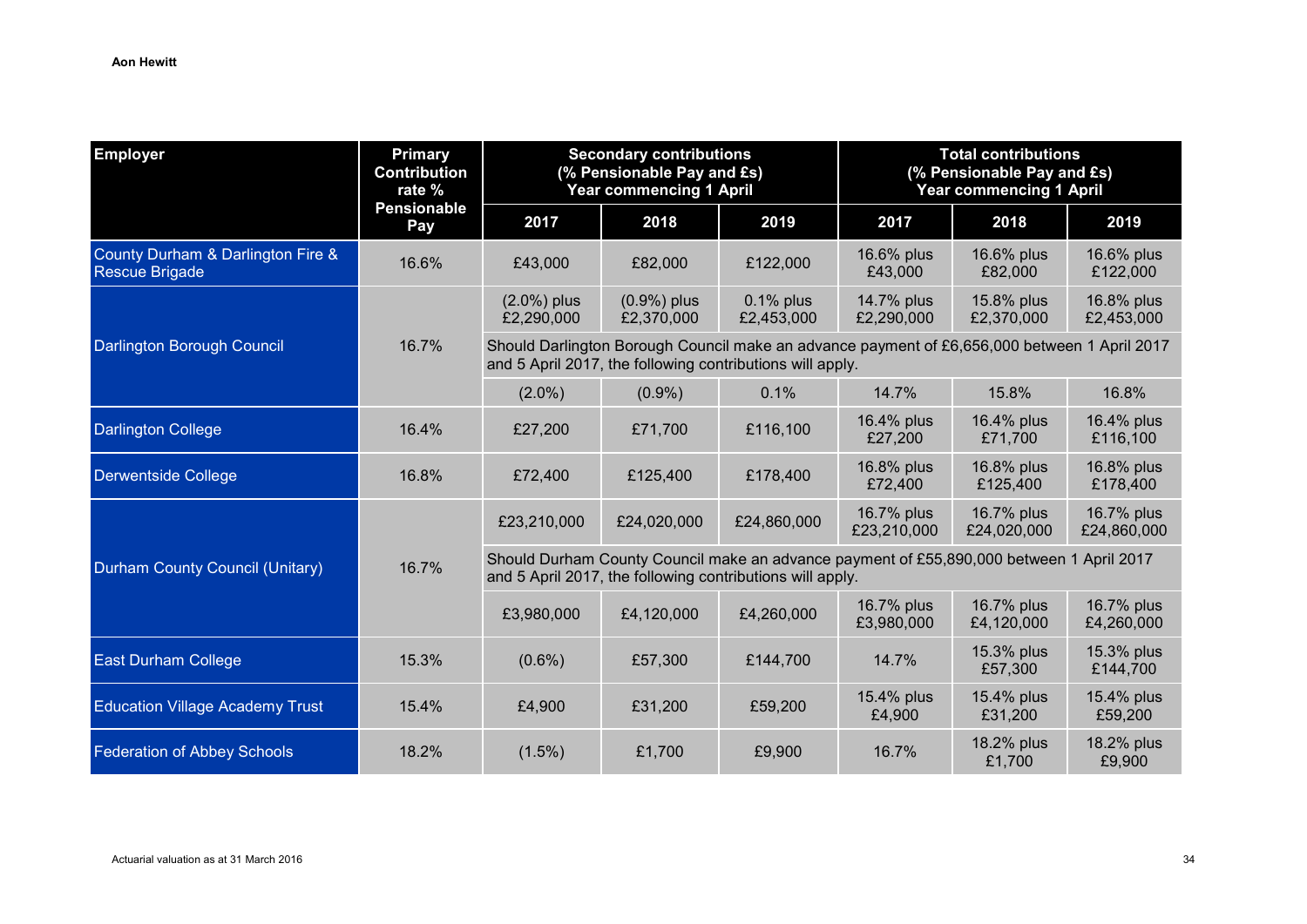| <b>Employer</b>                                             | <b>Primary</b><br><b>Contribution</b><br>rate % | <b>Secondary contributions</b><br>(% Pensionable Pay and £s)<br>Year commencing 1 April |          |          | <b>Total contributions</b><br>(% Pensionable Pay and £s)<br><b>Year commencing 1 April</b> |                        |                        |
|-------------------------------------------------------------|-------------------------------------------------|-----------------------------------------------------------------------------------------|----------|----------|--------------------------------------------------------------------------------------------|------------------------|------------------------|
|                                                             | <b>Pensionable</b><br>Pay                       | 2017                                                                                    | 2018     | 2019     | 2017                                                                                       | 2018                   | 2019                   |
| <b>Federation of Mowden Schools</b><br><b>Academy Trust</b> | 13.9%                                           | $(0.3\%)$                                                                               | £4,200   | £10,000  | 13.6%                                                                                      | 13.9% plus<br>£4,200   | 13.9% plus<br>£10,000  |
| <b>Firthmoor Primary School</b>                             | 17.2%                                           | £5,000                                                                                  | £8,600   | £12,200  | 17.2% plus<br>£5,000                                                                       | 17.2% plus<br>£8,600   | 17.2% plus<br>£12,200  |
| Framwellgate School / Excel<br><b>Academy Partnership</b>   | 15.6%                                           | £8,900                                                                                  | £16,000  | £23,100  | 15.6% plus<br>£8,900                                                                       | 15.6% plus<br>£16,000  | 15.6% plus<br>£23,100  |
| <b>Hopewood Academy</b>                                     | 14.9%                                           | £12,900                                                                                 | £24,000  | £35,900  | 14.9% plus<br>£12,900                                                                      | 14.9% plus<br>£24,000  | 14.9% plus<br>£35,900  |
| Hummersknott Academy                                        | 16.8%                                           | £18,100                                                                                 | £40,900  | £65,200  | 16.8% plus<br>£18,100                                                                      | 16.8% plus<br>£40,900  | 16.8% plus<br>£65,200  |
| <b>Hurworth School</b>                                      | 17.3%                                           | $(0.9\%)$                                                                               | £11,500  | £30,700  | 16.4%                                                                                      | 17.3% plus<br>£11,500  | 17.3% plus<br>£30,700  |
| King James I Academy                                        | 15.9%                                           | £25,100                                                                                 | £30,400  | £36,100  | 15.9% plus<br>£25,100                                                                      | 15.9% plus<br>£30,400  | 15.9% plus<br>£36,100  |
| <b>Lingfield Education Trust</b>                            | 16.1%                                           | £25,600                                                                                 | £31,000  | £36,500  | 16.1% plus<br>£25,600                                                                      | 16.1% plus<br>£31,000  | 16.1% plus<br>£36,500  |
| <b>Longfield Trust</b>                                      | 15.3%                                           | £28,000                                                                                 | £40,000  | £52,000  | 15.3% plus<br>£28,000                                                                      | 15.3% plus<br>£40,000  | 15.3% plus<br>£52,000  |
| <b>New College Durham Academies</b><br><b>Trust</b>         | 16.7%                                           | £33,000                                                                                 | £53,000  | £73,000  | 16.7% plus<br>£33,000                                                                      | 16.7% plus<br>£53,000  | 16.7% plus<br>£73,000  |
| New College, Durham                                         | 16.1%                                           | £148,000                                                                                | £272,000 | £396,000 | 16.1% plus<br>£148,000                                                                     | 16.1% plus<br>£272,000 | 16.1% plus<br>£396,000 |
| <b>New Seaham Academy</b>                                   | 23.6%                                           | £2,400                                                                                  | £3,000   | £3,500   | 23.6% plus<br>£2,400                                                                       | 23.6% plus<br>£3,000   | 23.6% plus<br>£3,500   |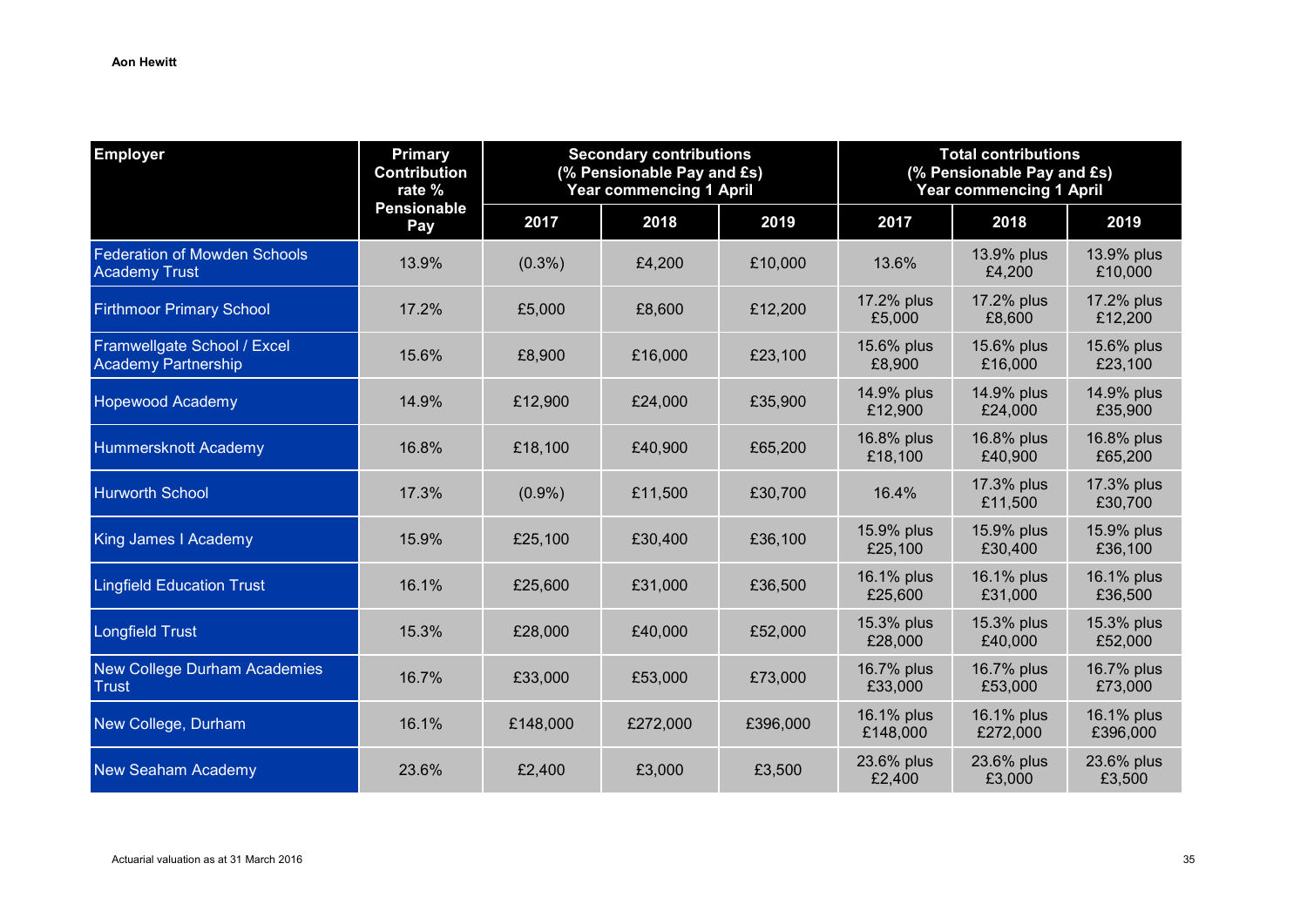| <b>Employer</b>                                                  | <b>Primary</b><br><b>Contribution</b><br>rate % | <b>Secondary contributions</b><br>(% Pensionable Pay and £s)<br><b>Year commencing 1 April</b> |           |           | <b>Total contributions</b><br>(% Pensionable Pay and £s)<br><b>Year commencing 1 April</b> |                        |                        |
|------------------------------------------------------------------|-------------------------------------------------|------------------------------------------------------------------------------------------------|-----------|-----------|--------------------------------------------------------------------------------------------|------------------------|------------------------|
|                                                                  | <b>Pensionable</b><br>Pay                       | 2017                                                                                           | 2018      | 2019      | 2017                                                                                       | 2018                   | 2019                   |
| <b>North East Learning Trust</b>                                 | 15.8%                                           | £41,000                                                                                        | £68,000   | £95,000   | 15.8% plus<br>£41,000                                                                      | 15.8% plus<br>£68,000  | 15.8% plus<br>£95,000  |
| Office of the Police and Crime<br><b>Commissioner for Durham</b> | 15.0%                                           | £645,000                                                                                       | £667,000  | £690,000  | 15.0% plus<br>£645,000                                                                     | 15.0% plus<br>£667,000 | 15.0% plus<br>£690,000 |
| <b>Park View School</b>                                          | 16.0%                                           | £11,700                                                                                        | £25,400   | £39,200   | 16.0% plus<br>£11,700                                                                      | 16.0% plus<br>£25,400  | 16.0% plus<br>£39,200  |
| <b>Polam Hall Free School</b>                                    | 18.5%                                           | $(0.2\%)$                                                                                      | $(0.2\%)$ | $(0.2\%)$ | 18.3%                                                                                      | 18.3%                  | 18.3%                  |
| Queen Elizabeth Sixth Form College                               | 16.9%                                           | 0.0%                                                                                           | £5,600    | £11,100   | 16.9%                                                                                      | 16.9% plus<br>£5,600   | 16.9% plus<br>£11,100  |
| <b>Reid Street Primary School</b>                                | 18.6%                                           | £6,200                                                                                         | £9,300    | £12,400   | 18.6% plus<br>£6,200                                                                       | 18.6% plus<br>£9,300   | 18.6% plus<br>£12,400  |
| <b>Ribbon Academy</b>                                            | 16.8%                                           | £17,100                                                                                        | £27,500   | £38,600   | 16.8% plus<br>£17,100                                                                      | 16.8% plus<br>£27,500  | 16.8% plus<br>£38,600  |
| St Aidan's C of E Academy                                        | 16.9%                                           | £1,500                                                                                         | £1,500    | £1,600    | 16.9% plus<br>£1,500                                                                       | 16.9% plus<br>£1,500   | 16.9% plus<br>£1,600   |
| <b>St Bede's Catholic College</b><br>Lanchester                  | 16.5%                                           | £35,000                                                                                        | £44,000   | £53,000   | 16.5% plus<br>£35,000                                                                      | 16.5% plus<br>£44,000  | 16.5% plus<br>£53,000  |
| <b>St Bede's RC Primary</b>                                      | 16.5%                                           | 0.0%                                                                                           | £3,200    | £6,700    | 16.5%                                                                                      | 16.5% plus<br>£3,200   | 16.5% plus<br>£6,700   |
| <b>St George's CE Aided Primary</b><br>School                    | 19.5%                                           | £1,900                                                                                         | £7,000    | £12,100   | 19.5% plus<br>£1,900                                                                       | 19.5% plus<br>£7,000   | 19.5% plus<br>£12,100  |
| St John's CE Aided School                                        | 15.4%                                           | $(0.6\%)$                                                                                      | £2,400    | £6,800    | 14.8%                                                                                      | 15.4% plus<br>£2,400   | 15.4% plus<br>£6,800   |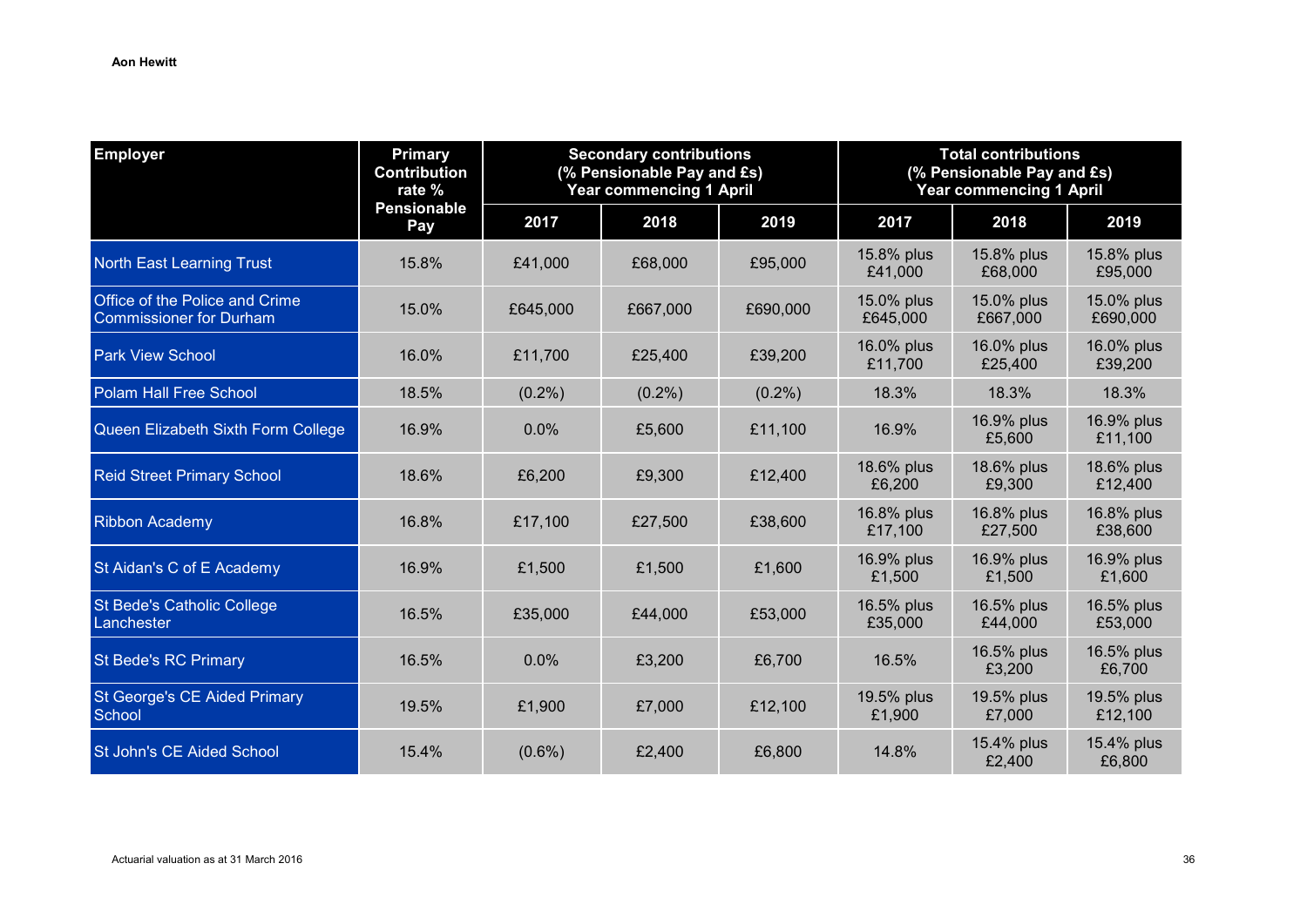| <b>Employer</b>                                                               | <b>Primary</b><br><b>Contribution</b><br>rate % | <b>Secondary contributions</b><br>(% Pensionable Pay and £s)<br><b>Year commencing 1 April</b> |            |            | <b>Total contributions</b><br>(% Pensionable Pay and £s)<br><b>Year commencing 1 April</b> |                       |                        |
|-------------------------------------------------------------------------------|-------------------------------------------------|------------------------------------------------------------------------------------------------|------------|------------|--------------------------------------------------------------------------------------------|-----------------------|------------------------|
|                                                                               | <b>Pensionable</b><br>Pay                       | 2017                                                                                           | 2018       | 2019       | 2017                                                                                       | 2018                  | 2019                   |
| St John's School and Sixth Form                                               | 17.4%                                           | £15,100                                                                                        | £36,100    | £57,100    | 17.4% plus<br>£15,100                                                                      | 17.4% plus<br>£36,100 | 17.4% plus<br>£57,100  |
| <b>Staindrop School</b>                                                       | 16.5%                                           | £23,500                                                                                        | £25,200    | £27,000    | 16.5% plus<br>£23,500                                                                      | 16.5% plus<br>£25,200 | 16.5% plus<br>£27,000  |
| The Hermitage Academy                                                         | 15.5%                                           | £20,700                                                                                        | £33,000    | £45,300    | 15.5% plus<br>£20,700                                                                      | 15.5% plus<br>£33,000 | 15.5% plus<br>£45,300  |
| <b>Town &amp; Parish Councils</b>                                             | 17.2%                                           | 1.9%                                                                                           | 1.9%       | 1.9%       | 19.1%                                                                                      | 19.1%                 | 19.1%                  |
| <b>Tudhoe Learning Trust</b>                                                  | 16.2%                                           | £44,700                                                                                        | £73,400    | £104,000   | 16.2% plus<br>£44,700                                                                      | 16.2% plus<br>£73,400 | 16.2% plus<br>£104,000 |
| <b>West Park Academy</b>                                                      | 16.1%                                           | $(0.5\%)$                                                                                      | £5,100     | £13,600    | 15.6%                                                                                      | 16.1% plus<br>£5,100  | 16.1% plus<br>£13,600  |
| <b>Woodham Academy</b>                                                        | 18.0%                                           | £24,200                                                                                        | £32,300    | £40,400    | 18.0% plus<br>£24,200                                                                      | 18.0% plus<br>£32,300 | 18.0% plus<br>£40,400  |
| <b>Wyvern Academy</b>                                                         | 18.1%                                           | $(1.7\%)$                                                                                      | £6,300     | £19,500    | 16.4%                                                                                      | 18.1% plus<br>£6,300  | 18.1% plus<br>£19,500  |
| Schedule 2 Part 3 bodies (Admission bodies) with a subsumption funding target |                                                 |                                                                                                |            |            |                                                                                            |                       |                        |
| <b>Future Leisure in Coxhoe</b>                                               | 15.7%                                           | $(13.2\%)$                                                                                     | $(13.2\%)$ | $(13.2\%)$ | 2.5%                                                                                       | 2.5%                  | 2.5%                   |
| Keepmoat                                                                      | 22.1%                                           | £1,700                                                                                         | £1,800     | £1,900     | 22.1% plus<br>£1,700                                                                       | 22.1% plus<br>£1,800  | 22.1% plus<br>£1,900   |
| <b>Mears</b>                                                                  | 0.0%                                            | 0.0%                                                                                           | 0.0%       | 0.0%       | 0.0%                                                                                       | 0.0%                  | 0.0%                   |
| <b>Morrison Facilities Services Limited</b>                                   | 20.8%                                           | $(20.8\%)$                                                                                     | $(20.8\%)$ | $(20.8\%)$ | 0.0%                                                                                       | 0.0%                  | 0.0%                   |
| <b>NECA Services Limited</b>                                                  | 16.7%                                           | $(2.0\%)$                                                                                      | $(0.9\%)$  | 0.1%       | 14.7%                                                                                      | 15.8%                 | 16.8%                  |
| <b>Taylor Shaw Primary</b>                                                    | 20.1%                                           | $(4.2\%)$                                                                                      | $(4.2\%)$  | $(4.2\%)$  | 15.9%                                                                                      | 15.9%                 | 15.9%                  |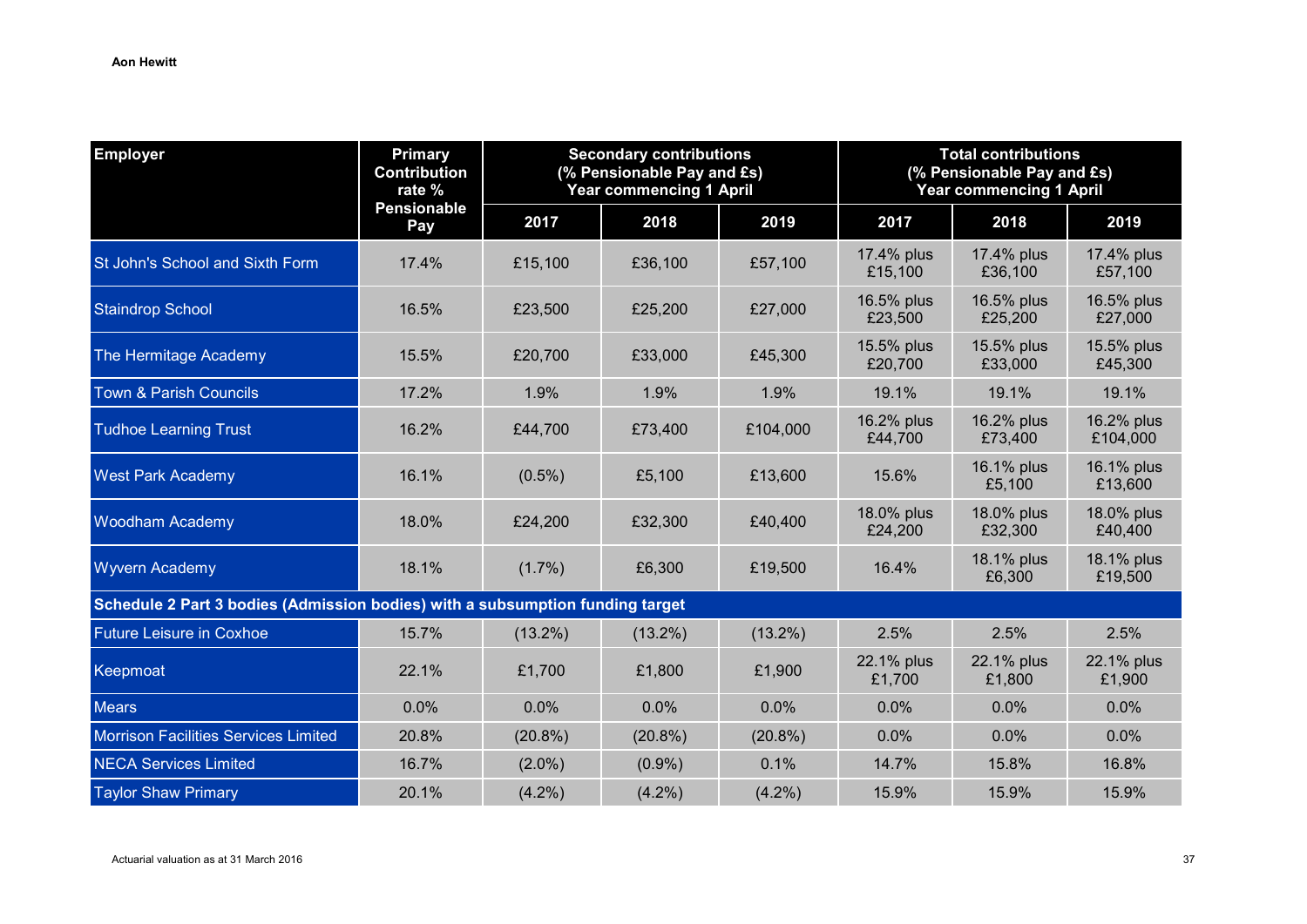| <b>Employer</b>                                    | <b>Primary</b><br><b>Contribution</b><br>rate % | <b>Secondary contributions</b><br>(% Pensionable Pay and £s)<br><b>Year commencing 1 April</b> |           |            | <b>Total contributions</b><br>(% Pensionable Pay and £s)<br><b>Year commencing 1 April</b> |                        |                          |  |  |
|----------------------------------------------------|-------------------------------------------------|------------------------------------------------------------------------------------------------|-----------|------------|--------------------------------------------------------------------------------------------|------------------------|--------------------------|--|--|
|                                                    | <b>Pensionable</b><br>Pay                       | 2017                                                                                           | 2018      | 2019       | 2017                                                                                       | 2018                   | 2019                     |  |  |
| <b>Schedule 2 Part 3 bodies (Admission bodies)</b> |                                                 |                                                                                                |           |            |                                                                                            |                        |                          |  |  |
| <b>Barnard Castle School</b>                       | 29.0%                                           | £77,500                                                                                        | £116,900  | £156,400   | 29.0% plus<br>£77,500                                                                      | 29.0% plus<br>£116,900 | 29.0% plus<br>£156,400   |  |  |
| Carillion                                          | 24.9%                                           | $(5.2\%)$                                                                                      | $(2.3\%)$ | 0.7%       | 19.7%                                                                                      | 22.6%                  | 25.6%                    |  |  |
| Cestria Community Housing*                         | 21.6%                                           | $(5.3\%)$                                                                                      | $(1.6\%)$ | £78,000    | 16.3%                                                                                      | 20.0%                  | 21.6% plus<br>£78,000    |  |  |
| <b>Churchill Contract Services Limited</b>         | 29.4%                                           | £1,380                                                                                         | £1,430    | £1,480     | 29.4% plus<br>£1,380                                                                       | 29.4% plus<br>£1,430   | 29.4% plus<br>£1,480     |  |  |
| <b>Compass Group UK</b>                            | 0.0%                                            | 0.0%                                                                                           | 0.0%      | 0.0%       | 0.0%                                                                                       | 0.0%                   | 0.0%                     |  |  |
| County Durham Housing Group*                       | 16.1%                                           | £804,000                                                                                       | £912,000  | £1,021,000 | 16.1% plus<br>£804,000                                                                     | 16.1% plus<br>£912,000 | 16.1% plus<br>£1,021,000 |  |  |
| Derwentside Homes*                                 | 20.2%                                           | $(3.6\%)$                                                                                      | $(1.4\%)$ | £42,000    | 16.6%                                                                                      | 18.8%                  | 20.2% plus<br>£42,000    |  |  |
| Leisureworks*                                      | 17.4%                                           | £3,200                                                                                         | £22,400   | £41,600    | 17.4% plus<br>£3,200                                                                       | 17.4% plus<br>£22,400  | 17.4% plus<br>£41,600    |  |  |
| livin Housing*                                     | 19.3%                                           | $(5.2\%)$                                                                                      | $(5.2\%)$ | $(5.2\%)$  | 14.1%                                                                                      | 14.1%                  | 14.1%                    |  |  |
| <b>Mitie Cleaning</b>                              | 35.1%                                           | £500                                                                                           | £1,300    | £2,100     | 35.1% plus<br>£500                                                                         | 35.1% plus<br>£1,300   | 35.1% plus<br>£2,100     |  |  |
| <b>Mitie PFI Ltd</b>                               | 39.0%                                           | £2,700                                                                                         | $\Omega$  | $\Omega$   | 39.0% plus<br>£2,700                                                                       | 39.0%                  | 39.0%                    |  |  |
| <b>Murton Welfare Association</b>                  | 26.5%                                           | $(3.6\%)$                                                                                      | $(1.0\%)$ | £1,000     | 22.9%                                                                                      | 25.5%                  | 26.5% plus<br>£1,000     |  |  |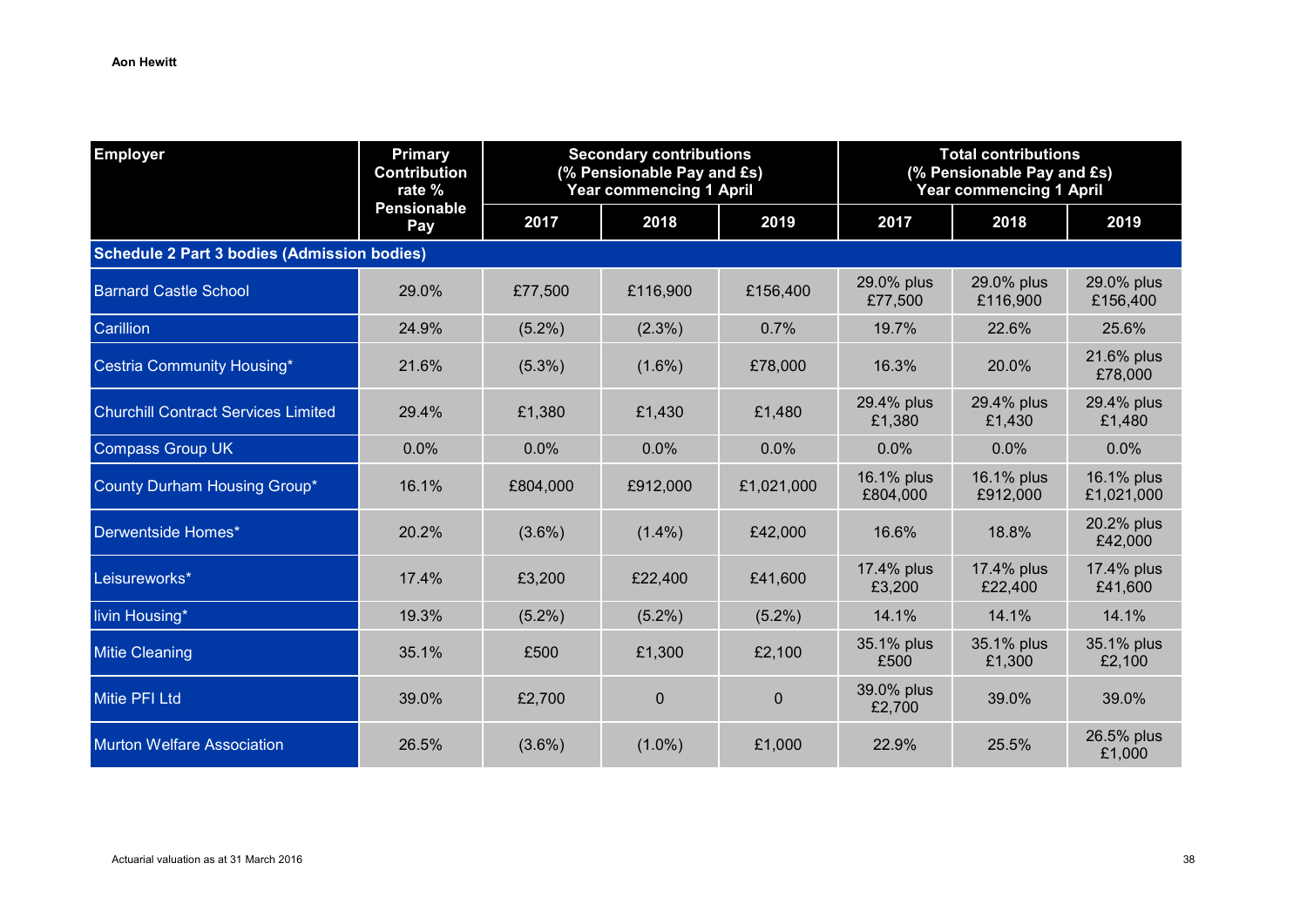| <b>Employer</b>                     | Primary<br><b>Contribution</b><br>rate % | <b>Secondary contributions</b><br>(% Pensionable Pay and £s)<br><b>Year commencing 1 April</b> |           |           | <b>Total contributions</b><br>(% Pensionable Pay and £s)<br><b>Year commencing 1 April</b> |                       |                       |
|-------------------------------------|------------------------------------------|------------------------------------------------------------------------------------------------|-----------|-----------|--------------------------------------------------------------------------------------------|-----------------------|-----------------------|
|                                     | <b>Pensionable</b><br><b>Pay</b>         | 2017                                                                                           | 2018      | 2019      | 2017                                                                                       | 2018                  | 2019                  |
| <b>Orian Solutions Limited</b>      | 27.7%                                    | £460                                                                                           | £470      | £490      | 27.7% plus<br>£460                                                                         | 27.7% plus<br>£470    | 27.7% plus<br>£490    |
| <b>Teesdale Housing Association</b> | 27.9%                                    | £10,000                                                                                        | £21,800   | £34,400   | 27.9% plus<br>£10,000                                                                      | 27.9% plus<br>£21,800 | 27.9% plus<br>£34,400 |
| The Forge                           | 28.1%                                    | $(7.6\%)$                                                                                      | $(7.6\%)$ | $(7.6\%)$ | 20.5%                                                                                      | 20.5%                 | 20.5%                 |
| <b>Three Rivers Housing</b>         | $0.0\%$                                  | $0.0\%$                                                                                        | $0.0\%$   | $0.0\%$   | $0.0\%$                                                                                    | $0.0\%$               | $0.0\%$               |

\* Liabilities in respect of the members who originally transferred to these employers are subject to a subsumption agreement

The contributions shown above represent the minimum contributions to be paid by each Employer. Employers may choose to pay additional contributions from time to time subject to the Administering Authority's agreement.

Where payments due from an Employer are expressed as monetary amounts, the amounts payable by that Employer may be adjusted to take account of any amounts payable, in respect of a surplus or shortfall to which those monetary payments relate, by new employers created after the valuation date which have been credited with proportions of the assets and liabilities of the relevant Employer.

Additional contributions may be required in respect of any additional liabilities that arise under the provisions of Regulations 30, 31, 35 and 38 of the 2013 Regulations and Employers will be notified of such contributions separately by the Administering Authority.

Additional contributions may be payable by any Employers which have ceased to participate in the Fund and these will be certified separately. This includes Three Rivers Housing and Compass Group UK.

Contribution rates for Employers commencing participation in the Fund after 31 March 2016 will be advised separately. This includes Mears who retendered and retained an existing contract after the valuation date.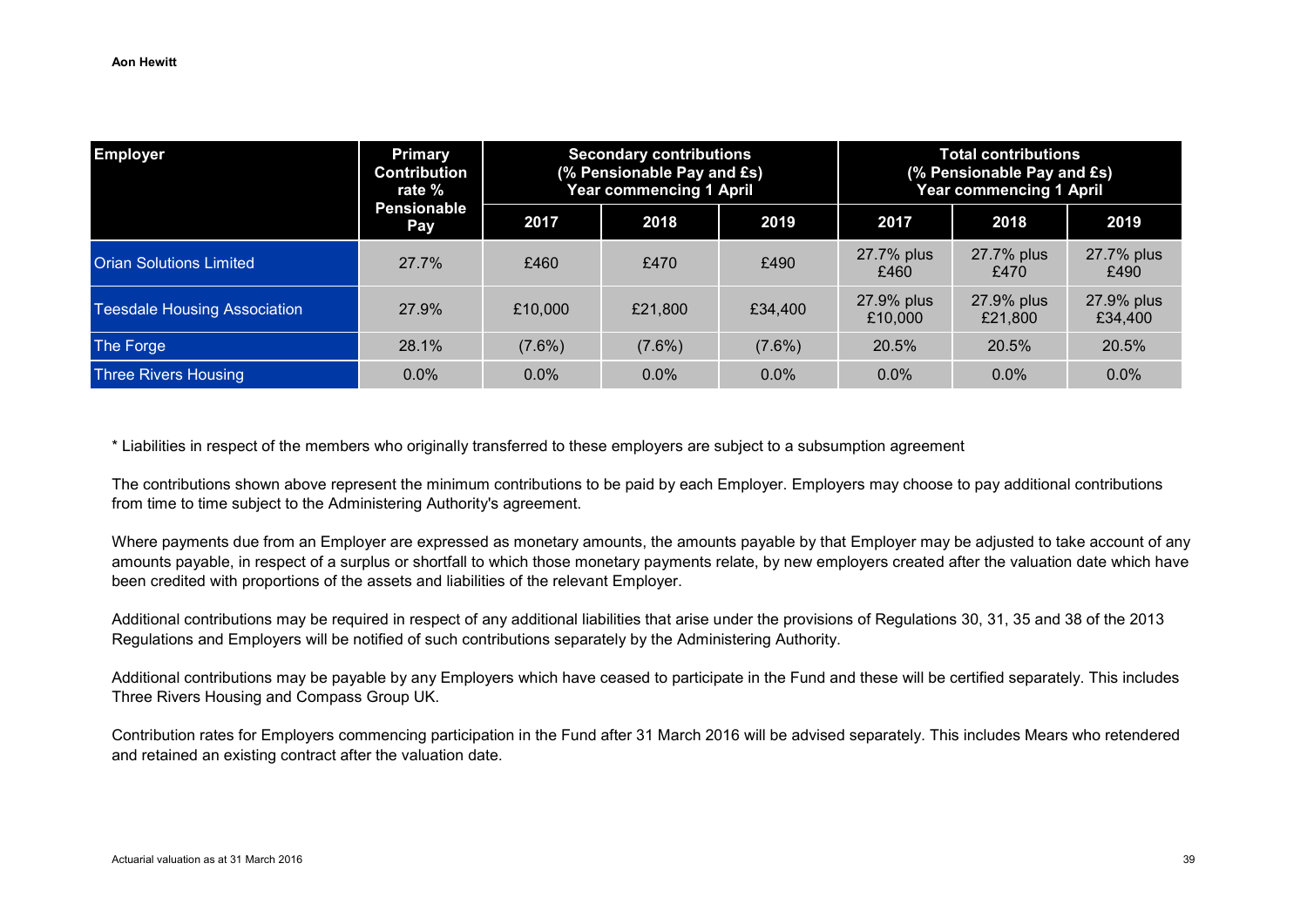This certificate should be read in conjunction with the notes overleaf.

# Signed on behalf of Aon Hewitt Limited

Chris Archer FIA Fellow of the Institute and Faculty of Actuaries

31 March 2017

Aon Hewitt Limited 25 Marsh Street Bristol BS1 4AQ

Becky Durran FIA Fellow of the Institute and Faculty of Actuaries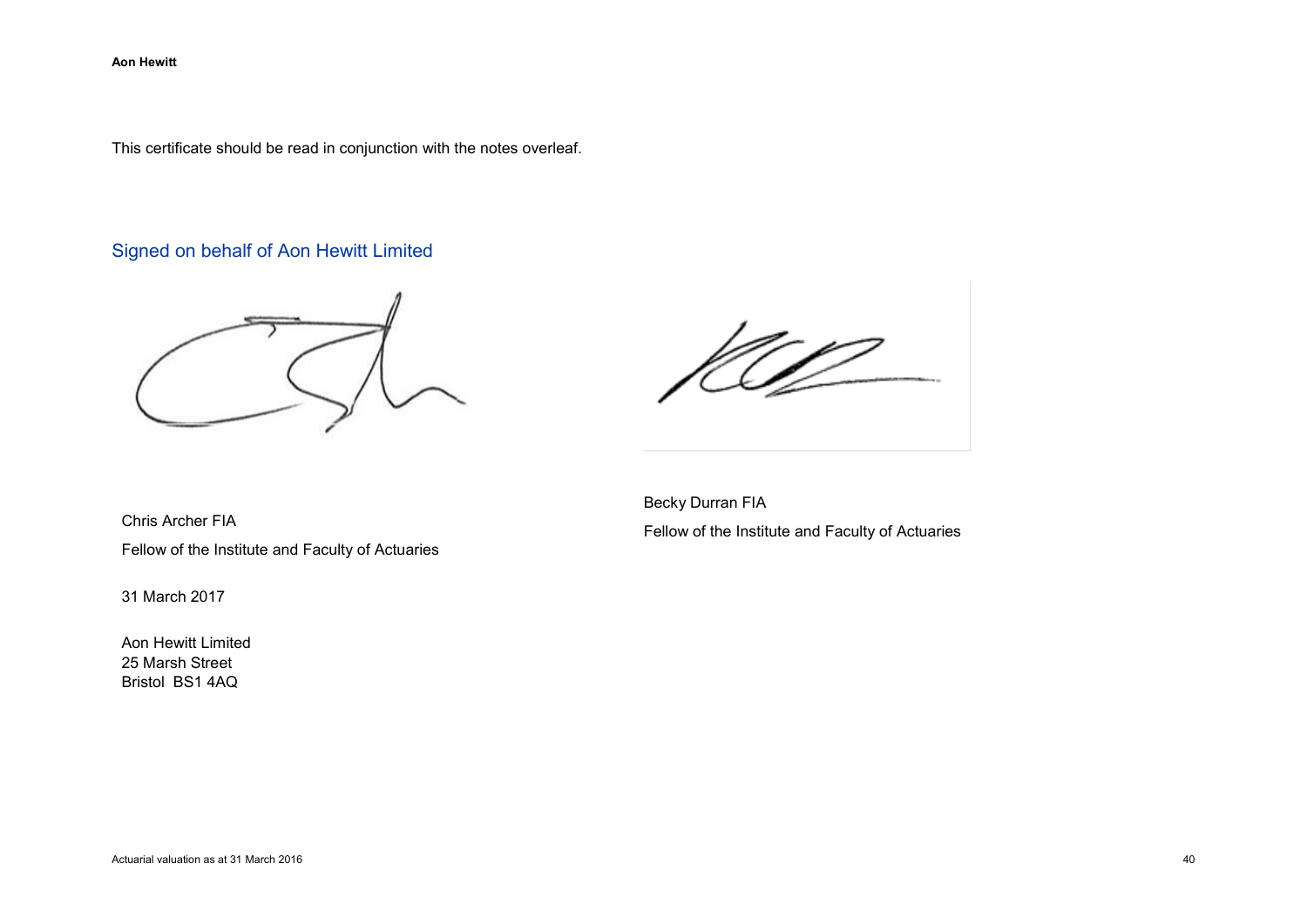# Notes to Actuary's certificate

The contribution rates certified have been assessed using the actuarial methods and assumptions detailed in our actuarial valuation report dated 31 March 2017. In particular the following assumptions have been made regarding retirement liabilities from active membership status:

# Normal, late and voluntary retirement under Regulations 30(1), 30(3) and 30(5) of the 2013 Regulations

The assumptions regarding retirement at each age are as summarised in Appendix 5 of our valuation report.

Such retirements are generally 'cost neutral'. Additional funding would not normally be required if actual retirements exceed the number anticipated, unless retirements occur before Normal Pension Age and no reduction for early payment applies. The Administering Authority requires separate funding of any additional liabilities arising from such retirements and, as such, the financial impact of these retirements is broadly neutral.

### Ill-health under Regulation 35 of the 2013 Regulations

The assumptions regarding ill health retirement at each age are as summarised in Appendix 5 of our valuation report.

Such retirements increase costs due to the early payment of enhanced benefits. If actual retirements exceed the number anticipated, and no action is taken before the next valuation, this would be identified as a source of loss at the next valuation.

# Severance and redundancy under Regulation 30(7) of the 2013 **Requlations**

No allowance is made in the valuation for retirements in these circumstances.

Such retirements increase costs due to the early payment of benefits. Any enhancement of benefits through the Fund would increase costs further. If actual retirements exceed the number anticipated, and no action is taken before the next valuation, this would be identified as a source of loss at the next valuation. The Administering Authority requires separate funding of liabilities arising from such retirements and, as such, the financial impact of these retirements is broadly neutral.

# Flexible retirement under Regulation 30(6) of the 2013 **Regulations**

No allowance is made in the valuation for retirements in these circumstances.

Such retirements are generally 'cost neutral'. Additional funding would not normally be required if actual retirements exceed the number anticipated, unless retirements occur before Normal Pension Age and no reduction for early payment applies. The Administering Authority requires separate funding of any additional liabilities arising from such retirements and, as such, the financial impact of these retirements is broadly neutral.

In this certificate, references to:

**the 2013 Regulations mean the Local Government Pension Scheme** Regulations 2013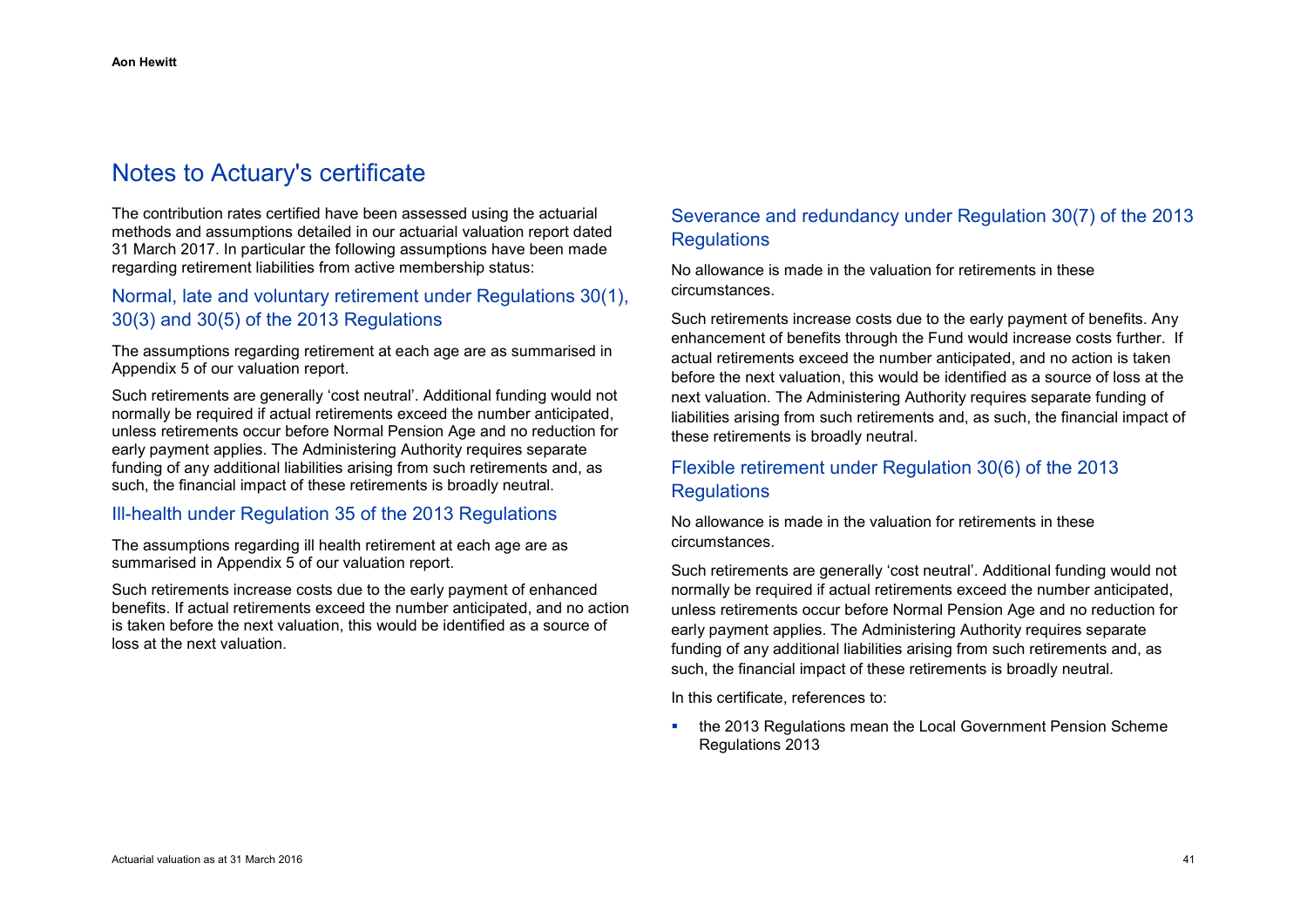# <span id="page-45-0"></span>Appendix 8: Glossary

# Active member

A person who is employed by an employer participating in the Fund, and is paying (or is treated as paying) contributions to the Fund (includes certain members temporarily absent, eg due to family leave or sickness).

### Admission Body

An employer admitted to the Fund under an admission agreement.

### Attained age method

This is one of the methods used by actuaries to calculate a contribution rate to the Fund. This method calculates the present value of the benefits expected to accrue to members over their expected remaining membership of the Fund expressed as a percentage of their expected future pensionable pay. It allows for projected future increases to pay or revaluation as appropriate through to retirement or date of leaving service. The method is based on the current membership and takes no account of the possibility of further members joining the Fund. If there are no new members, this method would be expected to result in a stable contribution rate, once surpluses or shortfalls are taken into account, and if all the other assumptions are borne out. However, if more members join the Fund to replace older leavers, the contribution rate can be expected to fall.

# Consumer Prices Index (CPI)

This is the price inflation index that increases to pensions and deferred pensions paid by the Fund are currently based on. It is published every month by the Office of National Statistics.

### Deferred members

A former employee who has left active membership, but has not yet received any benefits from the Fund and is prospectively entitled to receive a deferred pension from his/her normal pension age.

### Discount rate

This is used to place a present value on a future payment.

# Fund Actuary

The actuary to the Fund, who provides actuarial advice to the Administering Authority including carrying out the actuarial valuation contained in this report.

### Funding objective

To hold sufficient and appropriate assets to cover the Funding Target.

### Funding ratio

This is the ratio of the value of assets to the Funding Target.

# Funding Strategy Statement

A document prepared by the Administering Authority in accordance with the Regulations which sets out the funding strategy adopted for the Fund. The Actuary must have regard to this statement in preparing this actuarial valuation.

# Funding target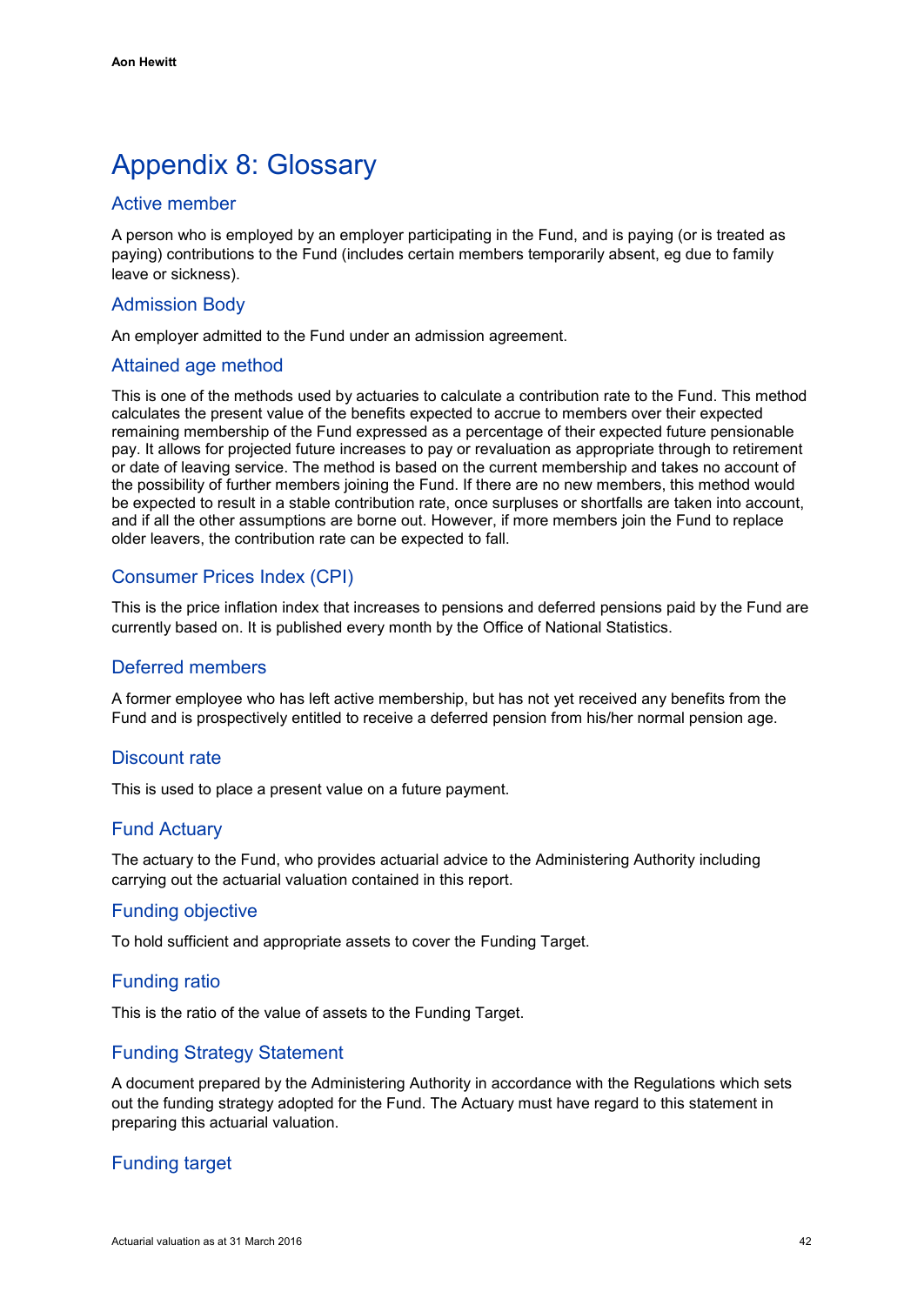An assessment of the present value of the benefits that will be paid from the Fund in the future, normally based on pensionable service prior to the valuation date. Under the current Funding Strategy Statement the funding target is equal to the past service liabilities calculated using a prudent set of assumptions.

### Future service contribution rate

The contribution rate (expressed as a percentage of Pensionable Pay) required to meet the cost of benefits which will accrue to members in future. This is also known as the primary contribution rate.

### Guaranteed Minimum Pensions (GMPs)

Most Funds that were contracted out of the State Earnings Related Pension Scheme (SERPS) before April 1997 have to provide a pension for service before that date at least equal to the Guaranteed Minimum Pension (GMP). This is approximately equal to the SERPS pension that the member would have earned had the Fund not been contracted out. GMPs ceased to accrue on 6 April 1997 when the legislation changed.

### Long-term cost efficiency

This is not defined in the Regulations but further explanation can be found in the Cipfa guidance 'Preparing and Maintaining a Funding Strategy Statement', dated September 2016:

The notes to the Public Service Pensions Act 2013 state:

*Long-term cost-efficiency implies that the rate must not be set at a level that gives rise to additional costs. For example, deferring costs to the future would be likely to result in those costs being greater overall than if they were provided for at the time.*

The rate of employer contributions shall be deemed to have been set at an appropriate level to ensure long-term cost efficiency if the rate of employer contributions is sufficient to make provision for the cost of current benefit accrual, with an appropriate adjustment to that rate for any surplus or deficit in the fund.

In assessing whether the above condition is met, GAD may have regard to the following considerations:

- **the implied average deficit recovery period**
- the investment return required to achieve full funding over different periods, e.g. the recovery period
- if there is no deficit, the extent to which contributions payable are likely to lead to a deficit arising in the future
- the extent to which the required investment return above is less than the administering authority's view of the expected future return being targeted by a fund's investment strategy, taking into account changes in maturity/strategy as appropriate

### Orphan employer

This is an employer whose participation in the Fund may cease at some future point in time, after which it is expected that the Administering Authority will have no access to future contributions from that employer for the employer's liabilities in the Fund once any liability on exit has been paid. On exit the employer's liabilities will become 'orphan liabilities' in the Fund.

# Ongoing orphan funding target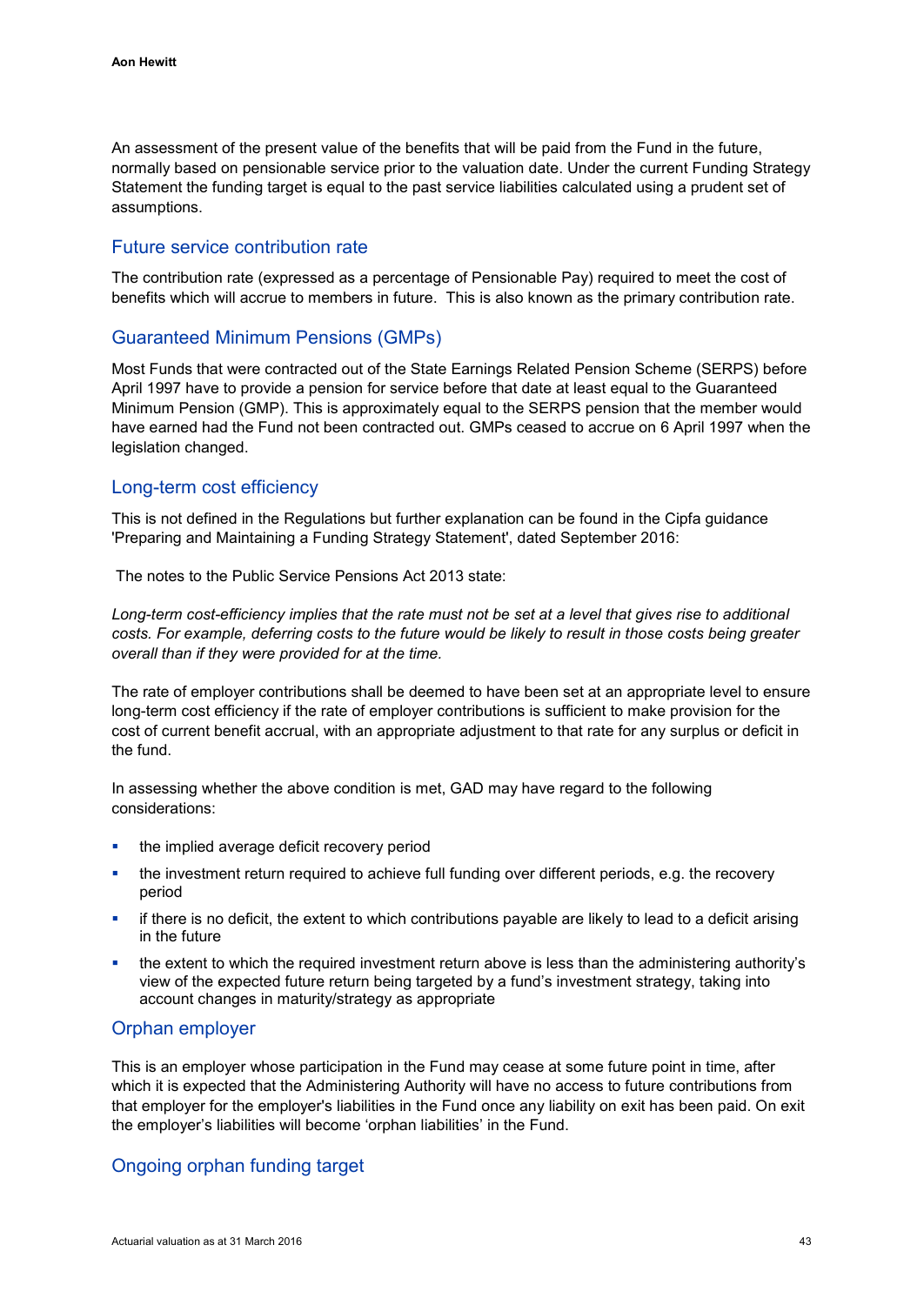For active employers whose liabilities are expected to be orphaned on exit, the Administering Authority will have regard to the potential for participation to cease (or for the body to have no contributing members), the potential timing of such exit, and any likely change in notional or actual investment strategy as regards the assets held in respect of the body's liabilities at the date of exit (i.e. whether the liabilities will become 'orphaned' or a guarantor exists to subsume the notional assets and liabilities). This is known as the ongoing orphan funding target.

Typically employers which will ultimately give rise to Orphan liabilities will have a discount rate which is based on the yield on long-dated fixed interest gilts at a duration appropriate for the Fund's liabilities plus an asset out-performance assumption (typically this addition will be different when applied to liabilities in relation to members still in service and to those who have left service). The addition for the left service discount rate is intended to reflect the Actuary's view of the possible future increase in gilt yields over a five year period, and is greater than market expectations of future increases at the valuation date.

### Past service liabilities

This is the present value of the benefits to which members are entitled based on benefits accrued to the valuation date, assessed using the assumptions agreed between a Fund's Administering Authority and the Actuary. It generally allows for projected future increases to pay or revaluation as appropriate through to retirement or date of leaving service.

### Present value

Actuarial valuations involve projections of pay, pensions and other benefits into the future. To express the value of the projected benefits in terms of a cash amount at the valuation date, the projected amounts are discounted back to the valuation date by a discount rate. This value is known as the present value. For example, if the discount rate was 4% a year and if we had to pay a cash sum of £1,040 in one year's time the present value would be £1,000.

### Primary Rate of the Employers' Contribution

This is not defined in the Regulations but further explanation can be found in the Cipfa guidance Preparing and Maintaining a Funding Strategy Statement, dated September 2016:

The primary rate for each employer is that employer's future service contribution rate, which is the contribution rate required to meet the cost of the future accrual of benefits, expressed as a percentage of pensionable pay, ignoring any past service surplus or deficit but allowing for any employer-specific circumstances, such as the membership profile of that employer, the funding strategy adopted for that employer (including any risk-sharing arrangements operated by the administering authority), the actuarial method chosen and/or the employer's covenant.

The primary rate for the whole fund is the weighted average (by payroll) of the individual employers' primary rates.

### Projected unit method

One of the common methods used by actuaries to calculate a contribution rate to a Fund.

This method calculates the present value of the benefits expected to accrue to members over a control period (often one year) following the valuation date. The present value is usually expressed as a percentage of the members' pensionable pay. It allows for projected future increases to pay or revaluation as appropriate through to retirement or date of leaving service. Provided that the distribution of members remains stable with new members joining to take the place of older leavers, the contribution rate calculated can be expected to remain stable, if all the other assumptions are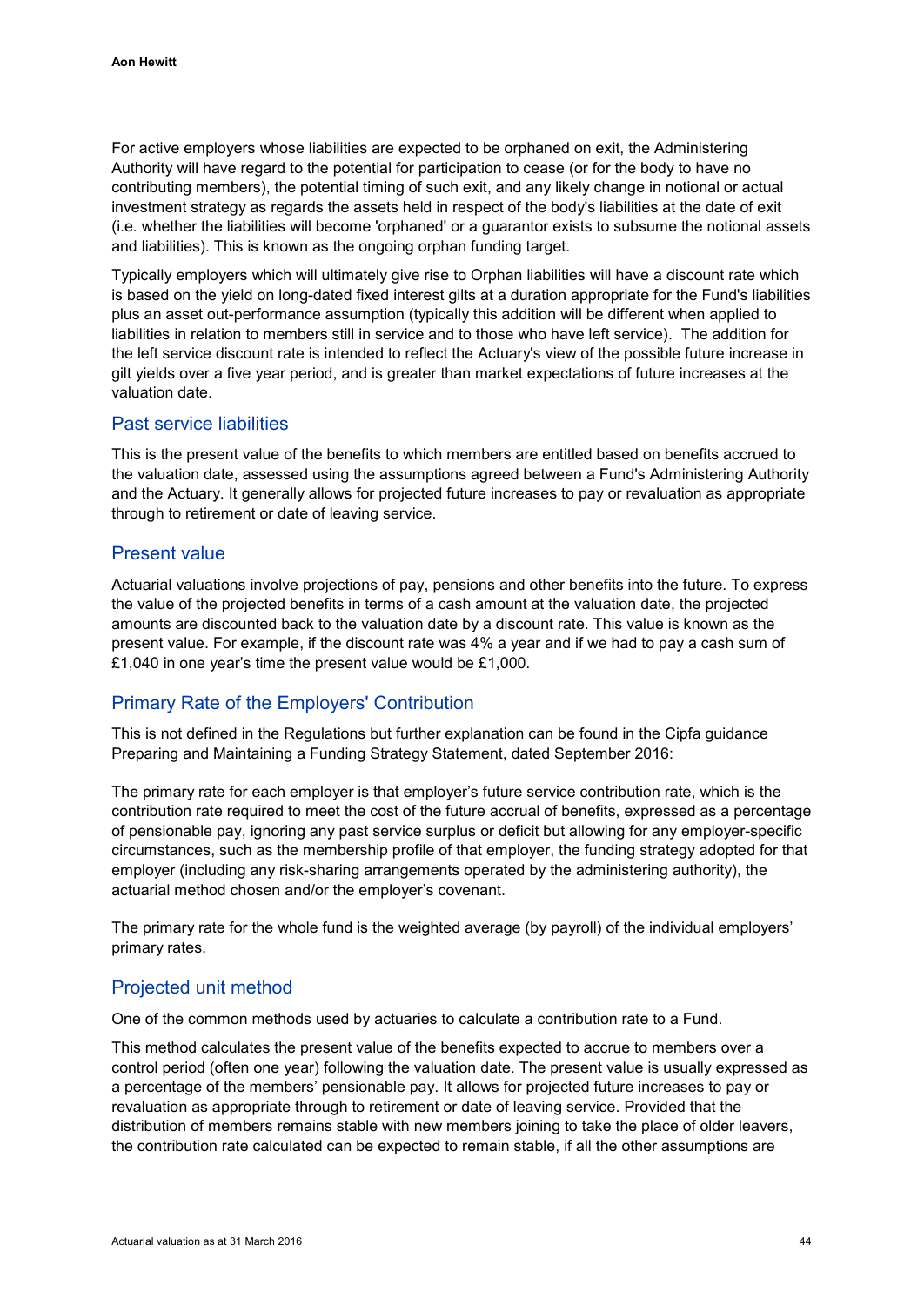borne out. If there are no new members however, the average age will increase and the contribution rate can be expected to rise.

### Prudent

Prudent assumptions are such that the actual outcome is considered to be more likely to overstate than understate the amount of money actually required to meet the cost of the benefits.

# Rates and Adjustments Certificate

A certificate required at each actuarial valuation by the Regulations, setting out the contributions payable by employers for the 3 years from the 1 April following the valuation date.

### Recovery period

The period over which any surplus or shortfall is to be eliminated.

### Recovery plan

Where a valuation shows a funding shortfall against the past service liabilities, a recovery plan sets out how the Administering Authority intends to meet the funding objective.

### **Regulations**

The statutory regulations setting out the contributions payable to, and the benefits payable from, the Local Government Pension Scheme and how the Funds are to be administered. They currently include the following sets of regulations:

| ×              | 1997 Regulations                                        | Local Government Pension Scheme Regulations 1997                                             |
|----------------|---------------------------------------------------------|----------------------------------------------------------------------------------------------|
| u,             | <b>Administration Regulations</b><br><b>Regulations</b> | Local Government Pension Scheme (Administration)<br>2008                                     |
| <b>D</b>       | <b>Benefits Regulations</b><br>and                      | Local Government Pension Scheme (Benefits, Membership,<br>Contributions) Regulations 2007    |
| $\blacksquare$ | <b>Transitional Regulations</b><br>1997                 | Local Government Pension Scheme (Transitional provisions)                                    |
| u,             | 2013 Regulations                                        | Local Government Pension Scheme Regulations 2013                                             |
| u,             | 2014 Transitional Regulations<br>Savings                | Local Government Pension Scheme (Transitional Provisions,<br>and Amendment) Regulations 2014 |

### Scheduled body

Bodies which participate in the Fund under Schedule 2 Part 1 of the 2013 Regulations.

### Scheduled body / subsumption funding target / Local Authority Funding Target

For secure Scheduled Bodies whose participation in the Fund is considered by the Administering Authority to be indefinite and Admission Bodies with a subsumption commitment from such Scheduled Bodies, the Administering Authority assumes indefinite investment in a broad range of assets of higher risk than risk free assets. This is known as the scheduled and subsumption body / Local Authority funding target.

#### Secondary rate of the employers' contribution

This is not defined in the Regulations but further explanation can be found in the Cipfa guidance 'Preparing and Maintaining a Funding Strategy Statement', dated September 2016: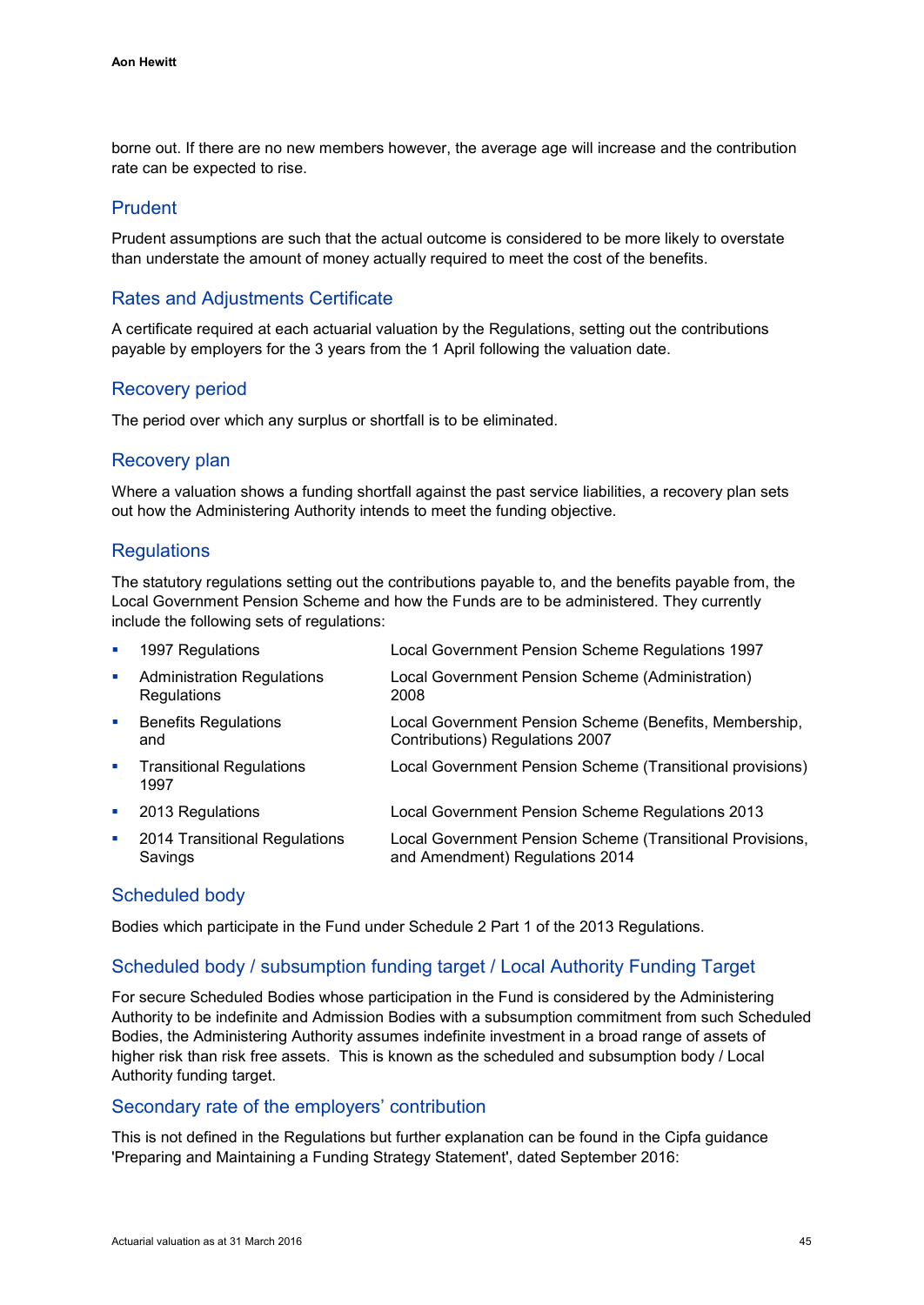The secondary rate is an adjustment to the primary rate to arrive at the rate each employer is required to pay. It may be expressed as a percentage adjustment to the primary rate, and/or a cash adjustment in each of the three years beginning with 1 April in the year following that in which the valuation date falls. The secondary rate is specified in the rates and adjustments certificate. For any employer, the rate they are actually required to pay is the sum of the primary and secondary rates.

The actuary is required to also disclose the secondary rates for the whole scheme in each of the three years beginning with 1 April in the year following that in which the valuation date falls. These should be calculated as a weighted average based on the whole scheme payroll in respect of percentage rates and as a total amount in respect of cash adjustments. The purpose of this is to facilitate a single net rate of contributions expected to be received over each of the three years that can be readily compared with other rates and reconciled with actual receipts.

### **Shortfall**

Where the assets are less than the Funding Target, the shortfall is the Funding Target less the value of assets.

# Shortfall contributions

Additional contributions payable by employers to remove the shortfall by the end of the recovery period.

### **Solvency**

This is not defined in the Regulations but further explanation can be found in the Cipfa guidance Preparing and Maintaining a Funding Strategy Statement, dated September 2016:

The notes to the Public Service Pensions Act 2013 state that solvency means that the rate of employer contributions should be set at "such level as to ensure that the scheme's liabilities can be met as they arise". It is not regarded that this means that the pension fund should be 100% funded at all times. Rather, and for the purposes of Section 13 of the Public Service Pensions Act 2013, the rate of employer contributions shall be deemed to have been set at an appropriate level to ensure solvency if:

- the rate of employer contributions is set to target a funding level for the whole fund (assets divided by liabilities) of 100% over an appropriate time period and using appropriate actuarial assumptions; and either
- employers collectively have the financial capacity to increase employer contributions, and/or the fund is able to realise contingent assets should future circumstances require, in order to continue to target a funding level of 100%; or
- there is an appropriate plan in place should there be, or if there is expected in future to be, no or a limited number of fund employers, or a material reduction in the capacity of fund employers to increase contributions as might be needed.

If the conditions above are met, then it is expected that the fund will be able to pay scheme benefits as they fall due.

# State Pension Age (SPA)

Age at which State pensions are payable. Current legislation specifies the following ages:

- Currently age 65 for men; transitioning to age 65 for women by 2018.
- Current legislation transitions State Pension Age for both men and women to age 68 by 2046, as follows: